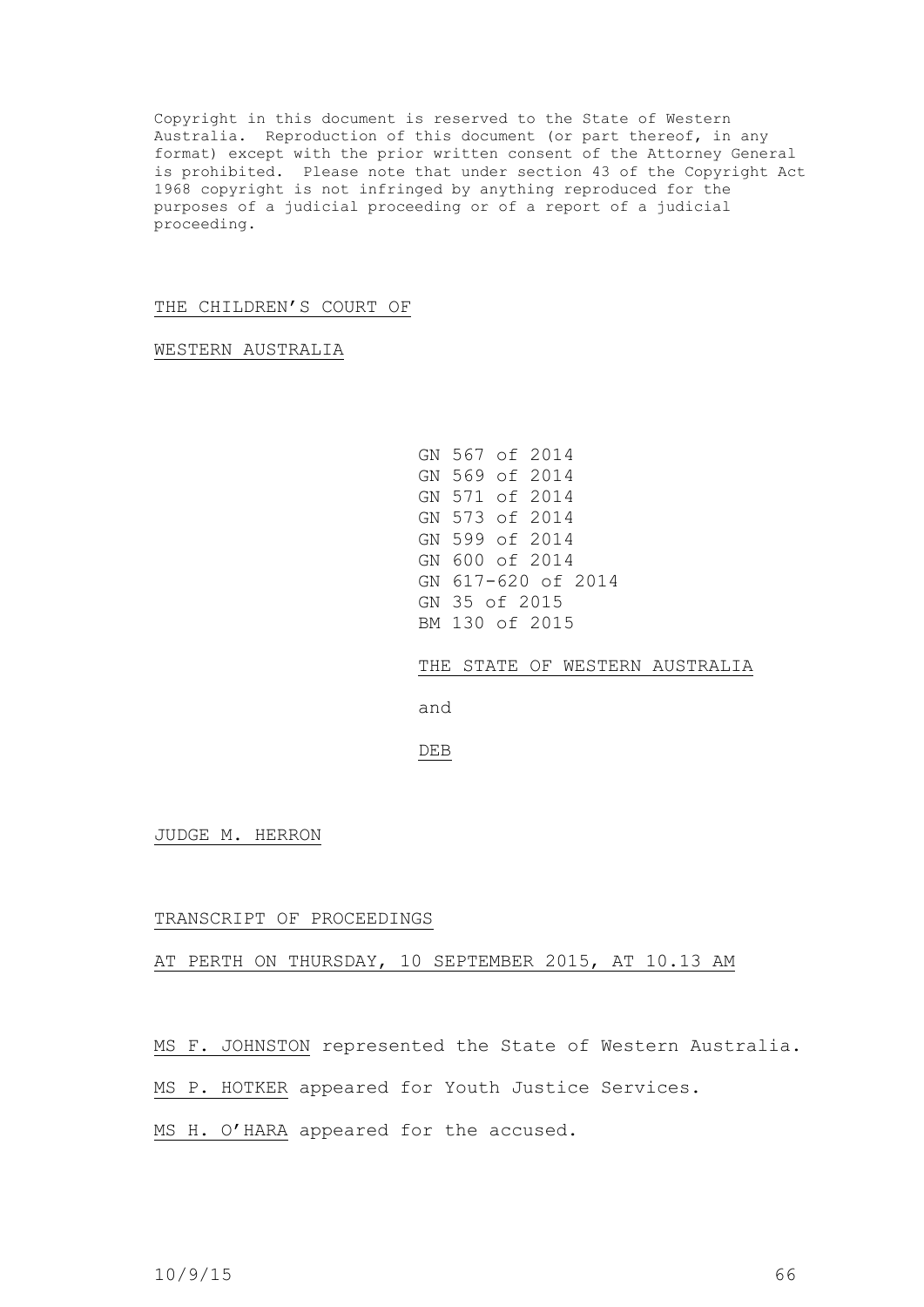**ASSOCIATE:** DEB, is that your name?

**DEB:** Yes.

**ASSOCIATE:** Thank you.

**O'HARA, MS:** Your Honour.

**HIS HONOUR:** Yes.

**O'HARA, MS:** Pleases the court, Ms O'Hara of the Aboriginal Legal Service. I appear today for DEB.

**HIS HONOUR:** Yes. Thank you, Ms O'Hara. And we have Ms Johnson for the state.

JOHNSTON, MS: May it please the court, your Honour.

**HIS HONOUR:** Yes. And Ms Hotker for Youth Court Services.

**HOTKER, MS:** Thank you, your Honour.

**HIS HONOUR:** This, as I understand it – and please correct me if I'm wrong – is an application for review by the State pursuant to section 40 of the Children's Court Act. Is that correct?

**JOHNSTON, MS:** Yes. That's correct, your Honour, but in relation to only some of the charges which are listed.

**HIS HONOUR:** Yes.

**JOHNSTON, MS:** The section 40 review covers about six of the charges which I can identify by charge number for your Honour. However, the complicating factor is that there are four new charges before your Honour which  $- -$ 

**HIS HONOUR:** Yes. I had some difficulty following exactly what is currently before me in terms of the various charges.

**JOHNSTON, MS:** Yes, your Honour. The new charges are GN617 to 620 of 2015 and it's alleged that those offences were committed whilst DEB was in the community on the intensive youth supervision order which was imposed on 24 June, which is subject to the section 40 review.

**HIS HONOUR:** Yes. Yes. So these were committed when?

10.13 JOHNSTON, MS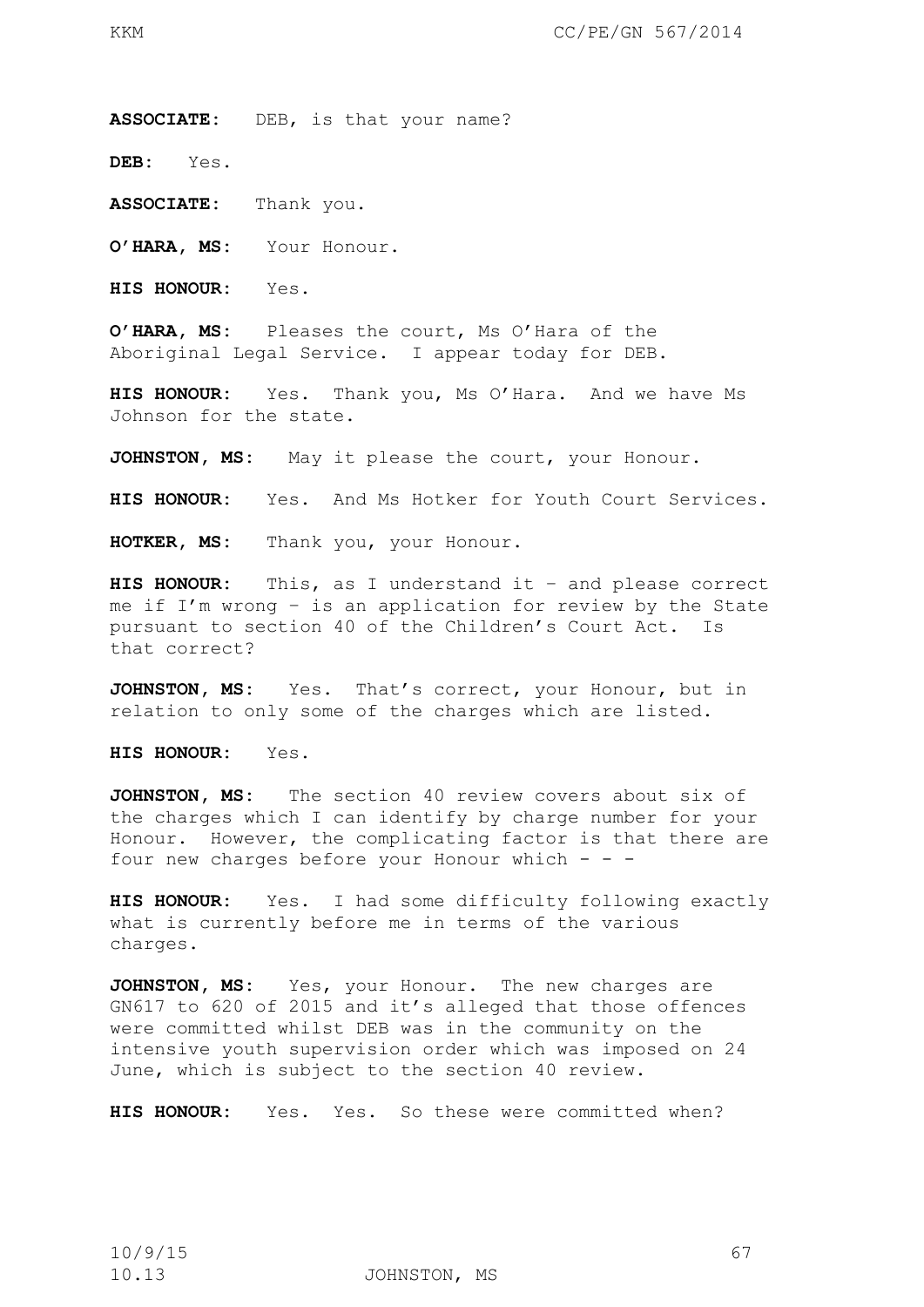**HIS HONOUR:** Yes.

charge, 619 of '15.

**JOHNSTON, MS:** And I do have an application to make this morning in relation to 618 of '15, the burglary, your Honour.

**HIS HONOUR:** Yes.

**JOHNSTON, MS:** My application is to amend verbally the prosecution notice to add a circumstance of aggravation. The circumstance of aggravation, your Honour, that the State is alleging is that DEB knew or ought to have known immediately before the offence that another person was present.

**HIS HONOUR:** Yes. I'm just trying to find the prosecution notices. Yes. Now, I have 618, 619 before me.

JOHNSTON, MS: Yes, your Honour. Those - - -

**HIS HONOUR:** So – yes. Come back to - - -

**JOHNSTON, MS:** Those are the ones.

**HIS HONOUR:** Yes.

**JOHNSTON, MS:** So in relation to 618, which is a straight burglary, I'm seeking to orally amend the description to aggravated burglary.

**HIS HONOUR:** Yes.

**JOHNSTON, MS:** And if the description could include:

And immediately before the commission of the offence, he knew or ought to have known that there was another person present.

**HIS HONOUR:** So you want that in – this is in 618.

JOHNSTON, MS: Yes, your Honour.

**HIS HONOUR:** You want that inserted where?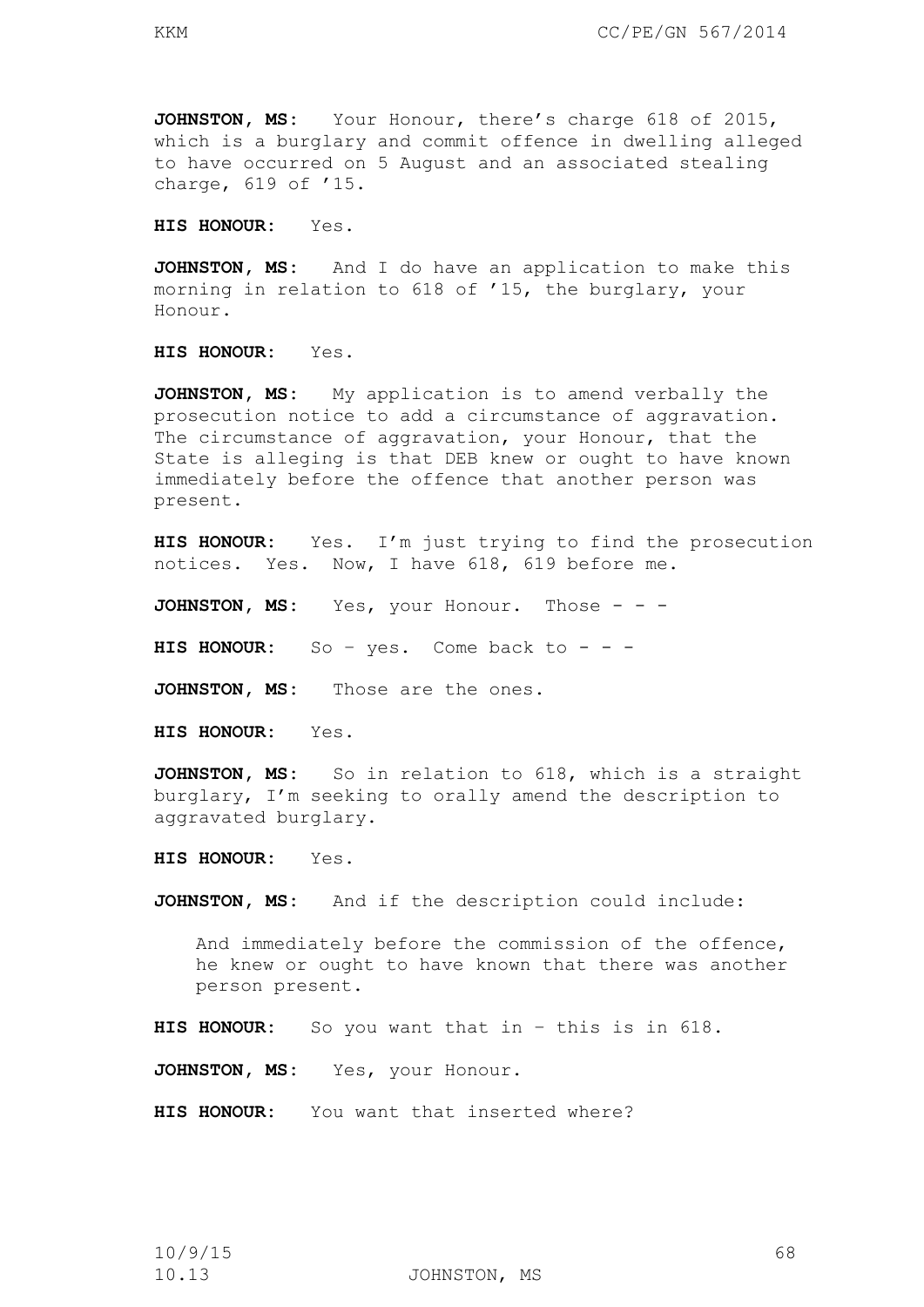**JOHNSTON, MS:** I think it could probably just follow on from the reference to the – committing the offence of stealing.

**HIS HONOUR:** Yes. Yes. Ms O'Hara.

JOHNSTON, MS: Thank you, your Honour.

**HIS HONOUR:** Do you have any particularly - - -

**O'HARA, MS:** No, your Honour. My learned friend did mention that to me and have no comment to make as to that, your Honour.

**HIS HONOUR:** Yes. Yes. Accordingly, I grant the State's application to amend prosecution notice number 618 by the addition of the following wording:

And, immediately before the commission of the offence, he knew or ought to have known that there was another person present.

So the intention being that that charge is now in relation to an offence of aggravated burglary. Ms Johnson.

**JOHNSTON, MS:** Yes. Thank you, your Honour. I don't know how you wish the matter to proceed today. I'm not sure whether my learned friend is in a position to update and enter pleas in relation to the new charges.

**HIS HONOUR:** It seems to me the best way to proceed is to deal – and I'm open to suggestions from counsel – to deal first with the section 40 review.

JOHNSTON, MS: Yes, your Honour.

**HIS HONOUR:** Because it seems to me what I'm required to do and what follows will, to some extent, depend upon the outcome of the section 40 review.

JOHNSTON, MS: Yes, your Honour.

**HIS HONOUR:** Because, if I uphold the State's position, I will need to deal with the original offences which are subject to that review and the decision of her Honour Magistrate Crawford in relation to preliminary – the – his conditional release order which was originally imposed, I think, on 9 February 2015.

JOHNSTON, MS: Yes, your Honour.

10.13 JOHNSTON, MS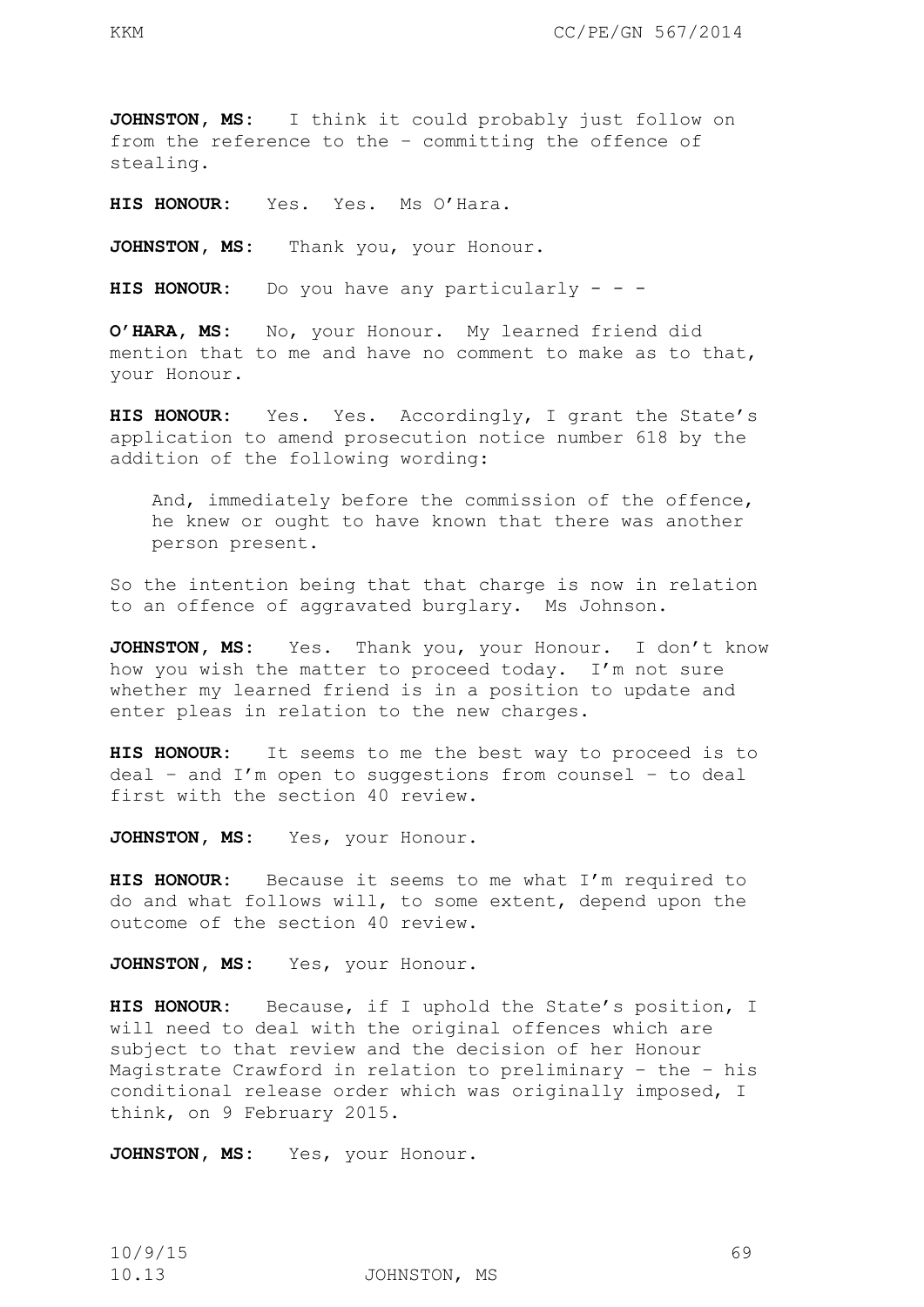**HIS HONOUR:** So if I grant the State's application, I will then need to deal with those matters and it seems to me sensible that I would also deal with any further offences which have been committed and take DEB's pleas in relation to those further offences at that time. And if the section 40 review is unsuccessful, I can then – we can then deal with these further offences.

JOHNSTON, MS: Yes, your Honour.

**HIS HONOUR:** Does that make sense?

**JOHNSTON, MS:** Certainly.

**HIS HONOUR:** Yes. Ms O'Hara, you wish to say something.

**O'HARA, MS:** Yes, your Honour. Sorry. Just to let your Honour know, our instructions are that there's not to be any submissions made in relation to the section 40 review, that there won't be any opposition to that. DEB's instructions are to try to deal with all matters today, to proceed to sentence, and he hopes to get everything resolved.

**HIS HONOUR:** Yes.

**O'HARA, MS:** There won't be any submissions today from counsel or from – instructions from Mr Brunello in relation to the section 40 review, your Honour.

**HIS HONOUR:** Yes. Thank you for that. If it helps, counsel, I have read the transcript of the hearing before her Honour Magistrate Crawford on 24 July 2015, which was the hearing in relation to the application pursuant to section 37 of the Sentencing Act to correct the sentence, and I've read the submissions which were made before her Honour and how that matter transpired. And her Honour subsequently, of course, dismissed that application on the basis that it was thought best that the section 40 review proceed before the present.

I've also read the transcript of various appearances before the president, Judge Reynolds, and I note he has expressed certain views about how section 116 of the Young – yes. The Young Offenders Act is properly construed and so I note his comments about that. It seems to me the views he expressed without benefit of argument reflected the submissions made by the State at the hearing before her Honour Magistrate Crawford on 24 July 2015.

**O'HARA, MS:** Yes.

10/9/15 70 10.13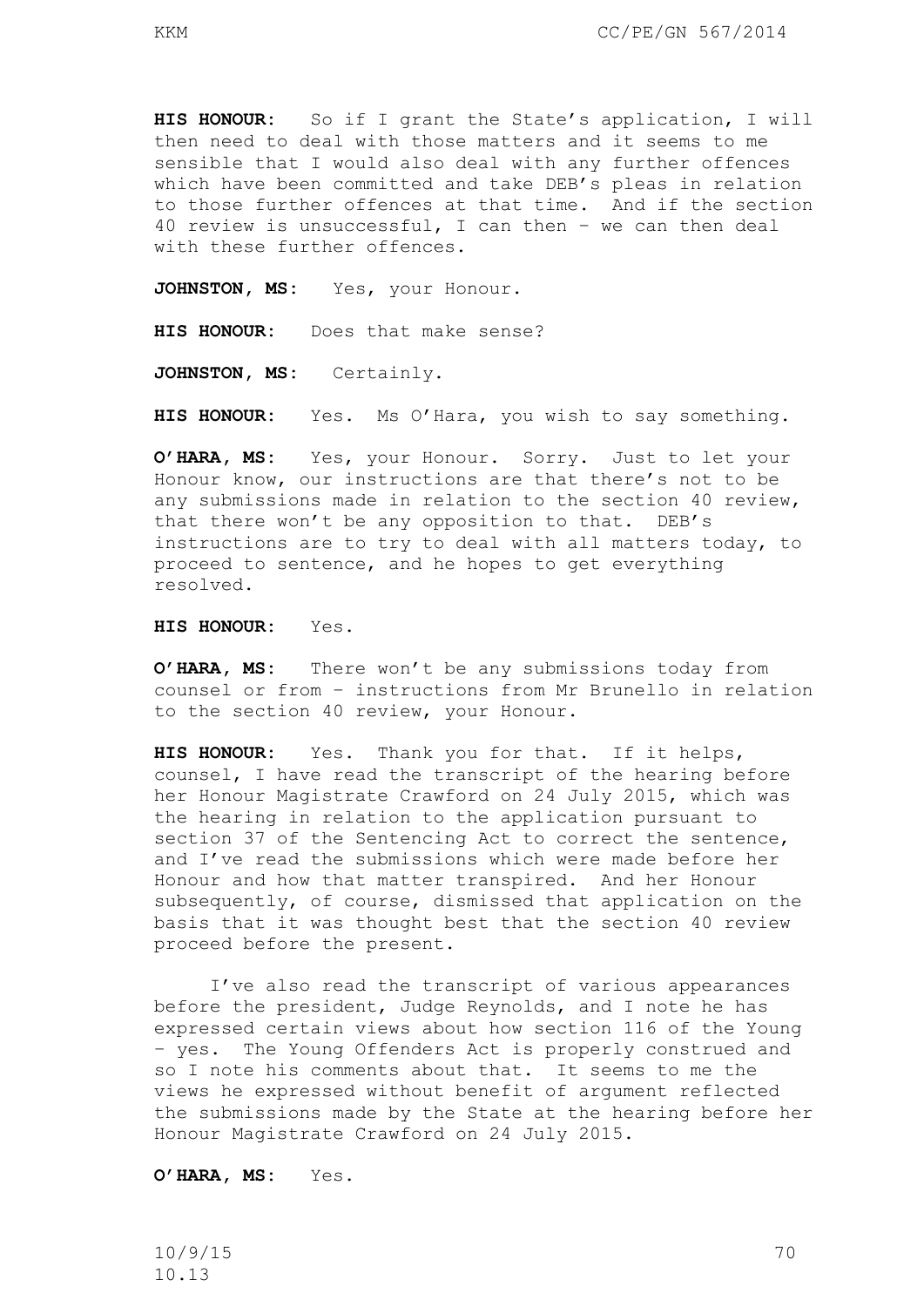**HIS HONOUR:** So, in those circumstances, you don't seek to persuade me that the State's position is incorrect. You don't seek to maintain the position put by Mr Brunello at the hearing before Magistrate Crawford.

**O'HARA, MS:** No, your Honour.

**HIS HONOUR:** Because his submission then was section 116 isn't to be interpreted in the way submitted by the State, and her Honour did have jurisdiction to make the order that she did when the matter came before her in – I think it was in June this year. So you  $- -$ 

**O'HARA, MS:** Yes, your Honour. I understand the argument that was put.

**HIS HONOUR:** Yes.

**O'HARA, MS:** We do have firm instructions, though, not to take that any further, your Honour.

**HIS HONOUR:** Yes. Thank you, Ms O'Hara. Ms Johnson, do you wish to say anything further in response?

**JOHNSTON, MS:** Given what your Honour has had reference to, I don't intend to make any further submissions in relation to section 116.

**HIS HONOUR:** Right. Seems to me appropriate I give some brief reasons, given there is the review. And I will now proceed to do that. DEB, what I'm going to do now is I'm just going to read into the transcript – this will be typed out on some transcript – some reasons I'm going to give. You may not follow everything that I'm going to say, so I just need to give some reasons so that it can all be typed. If you don't follow everything I'm going to say, you can ask me some questions later. I'm sure Ms O'Hara can explain things to you.

It's important that I just give some brief reasons and then we will come back and deal with the other matters in a moment. Okay. On 9 February 2015, the Children's Court at Geraldton sentenced DEB in relation to seven charges of aggravated burglary and they have various prosecution notice numbers and I adopt what is set out at paragraph 1 of the State's section 40 application dated 14 August. They are GN567 of '14, GN569 of '14, GN571 of '14, GN573 of '14, GN599 of '14, GN600 of '14, and GN35 of 2015.

In respect of all of those matters, the Geraldton Magistrates Court sentenced DEB by placing him on a youth

10.13 JOHNSTON, MS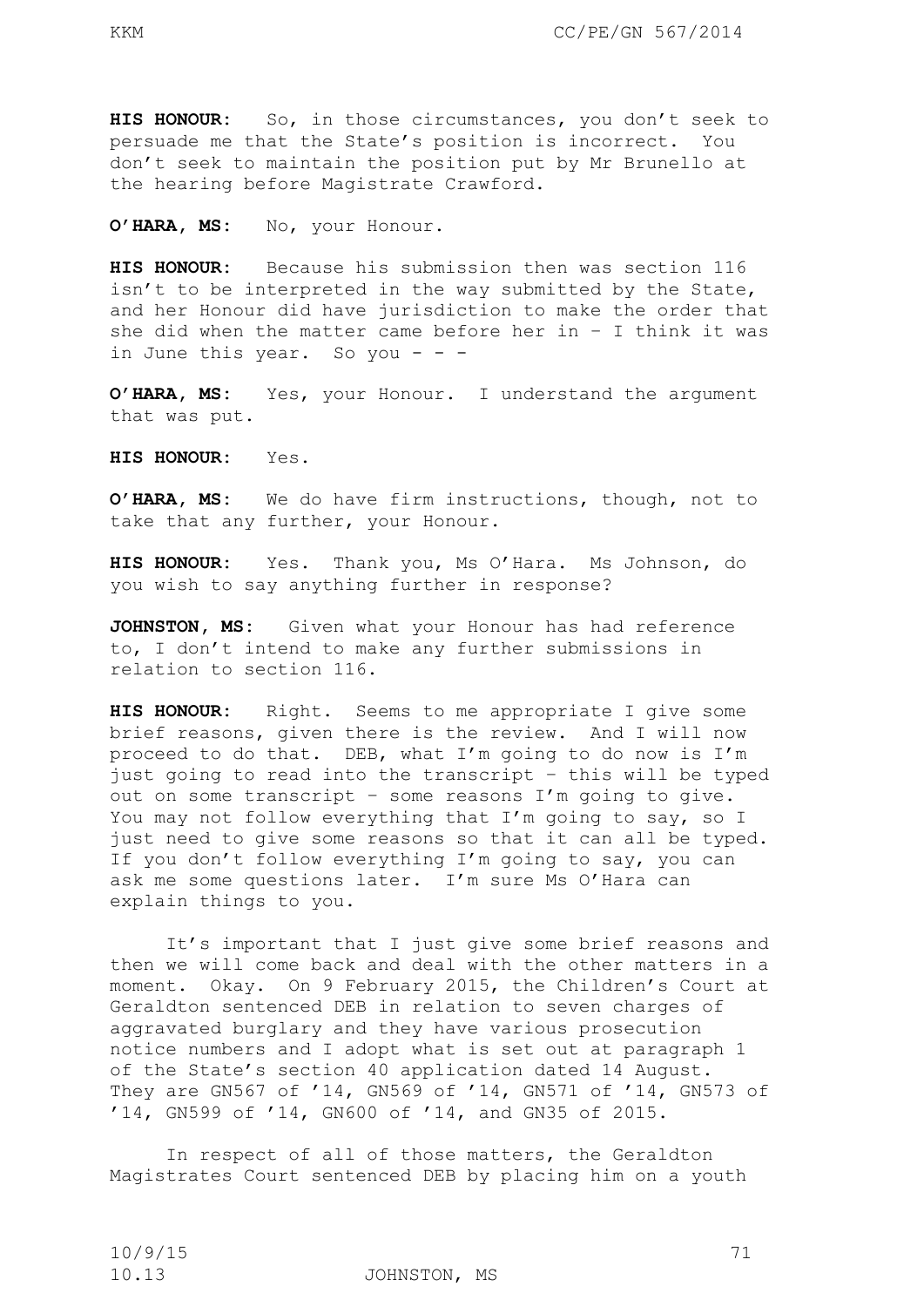conditional release order for a period of eight months. On 16 April 2015, DEB breached that youth conditional release order by non-compliance by failing to report to the Broome Youth Justice Services and a breach report was later prepared. On 6 May 2015 at Broome, DEB committed further offences, being a stealing offence – and the prosecution notice is BM130 of '15. Fraud offences, BM109 to 111 of 2015.

On 15 May 2015, DEB was arrested, in the course of which he attempted to escape lawful custody and was charged with that offence – the prosecution notice, BM131 of 2015 – and was later found in possession of cannabis and charged in relation to that. Charge number is BM132 of 2015. DEB subsequently entered pleas of guilty to those further offences, and on 17 June 2015, DEB appeared for sentence before her Honour, Magistrate Crawford, in the Perth Children's Court.

The matter was adjourned so further information could be obtained, and it came back before her Honour on 24 June 2015, when, on that date, her Honour cancelled the youth conditional release orders imposed by the Geraldton Magistrates Court on 9 February 2015 and imposed an intensive youth supervision order for each offence and also dealt with the offences committed in May 2015, and her Honour dealt with the matter on the basis of further information which was then provided to her.

She also took into account the time that DEB had spent in custody. The order was an intensive youth supervision order without detention, and it was ordered for a period of five months. So that was a global order in relation to the offences initially dealt with in the Geraldton Magistrates Court on 9 February and the further offences for which she was dealing with DEB committed in Broome in May 2015.

The State, by application dated 18 July 2015, pursuant to section 40 of the Children's Court Act, seek a review of the decision of Magistrate Crawford to cancel the youth conditional release orders made by the Geraldton Magistrates Court – or the Geraldton Children's Court – and to impose intensive youth supervision orders in respect of each offence, and the application for review was made on the basis that the sentence imposed was contrary to law.

It is the State's position that, pursuant to section 116 of the Young Offenders Act, the only options open to Magistrate Crawford when she was dealing with DEB was to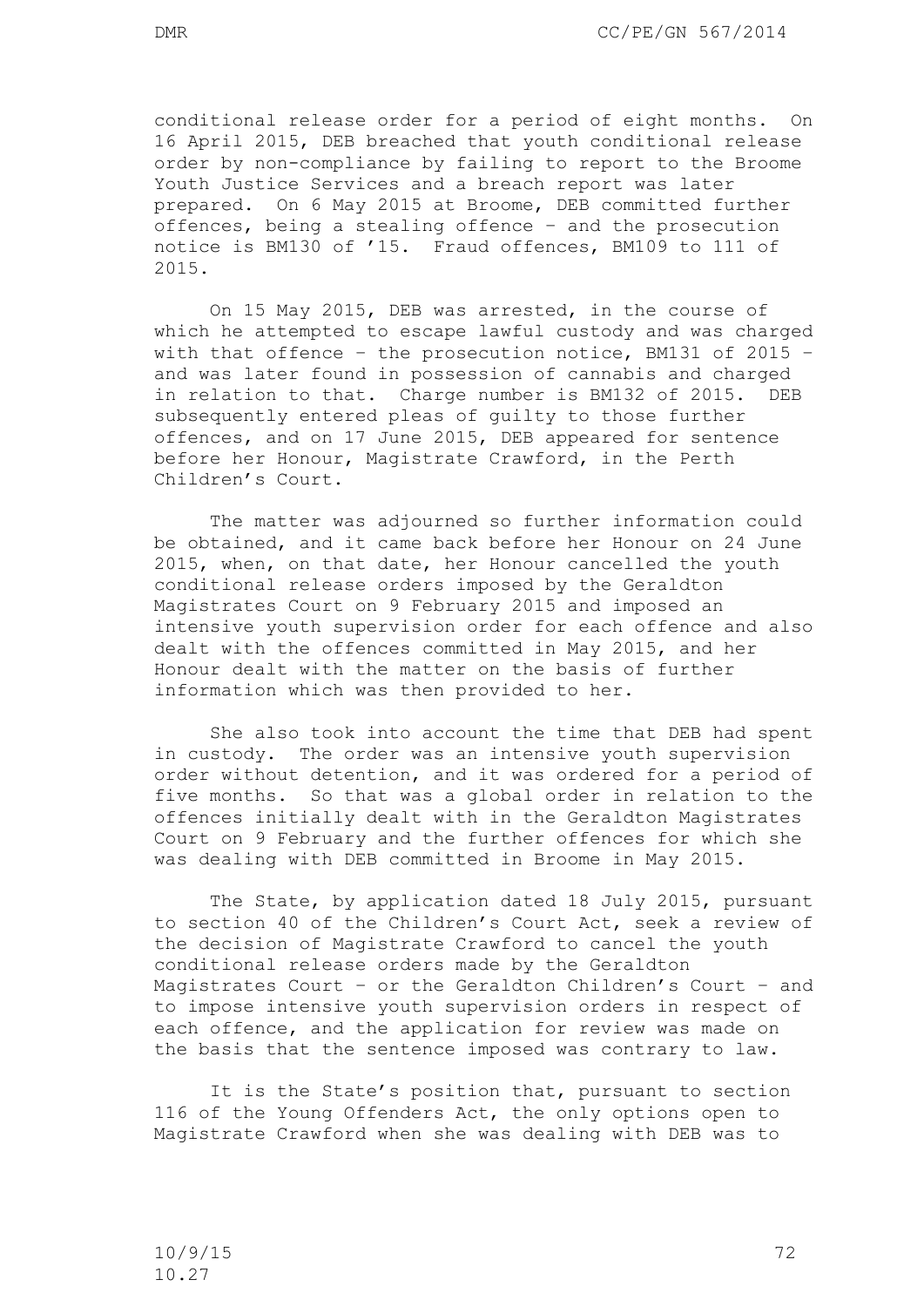either cancel the conditional release order made by the Geraldton Children's Court on 9 February and substitute another conditional release order, or order DEB to serve a term of detention. It is submitted that there was no jurisdiction, given the circumstances of a conditional release order having been made, to cancel that order and instead impose an intensive youth supervision order; that order being of less severity than the conditional release order imposed by the Geraldton Children's Court.

I have read the transcript of proceedings before Magistrate Crawford on 24 July 2015 which was a hearing before her on the State's application, pursuant to section 37 of the Sentencing Act, to correct the sentence. Ultimately, Magistrate Crawford dismissed that application on the basis that the section 40 application, with which I'm currently dealing, would determine those issues. Issues were fully canvassed before Magistrate Crawford, and the same issues would have been argued before me today.

Before me today, Ms O'Hara who appears on behalf of DEB, without formally conceding the section 40 review, does not seek to put up any submission in opposition to the State's application, and, as I say, without formally conceding the application, implicitly, at least, it is accepted that the State's position is correct. It's unnecessary in those circumstances for me to set out in any detail the reasons for upholding the State's application.

It is sufficient that I record that, in my respectful view, the position put by the State was correct, or is correct, and that, once a youth conditional release order is made, the only way, if there has been a breach of that order and there have been further offending, is by the court substituting another conditional release order or cancelling the original order and directing the offender to serve a term of detention as it considers appropriate.

In the circumstances, this court and, indeed, any magistrate exercise in Children's Court jurisdiction, is constrained by section 116 of the Young Offenders Act, and in circumstances where a conditional release order has been made, the only options are as set out in 116 – those options being to substitute another conditional release order or to cancel the order and direct the offender to serve a term of detention – is not open to cancel a conditional release order once it has been made and, in its place, impose an intensive supervision order.

And, in my view, that is a correct construction of section 101 and section 116 of the Children's Court Act.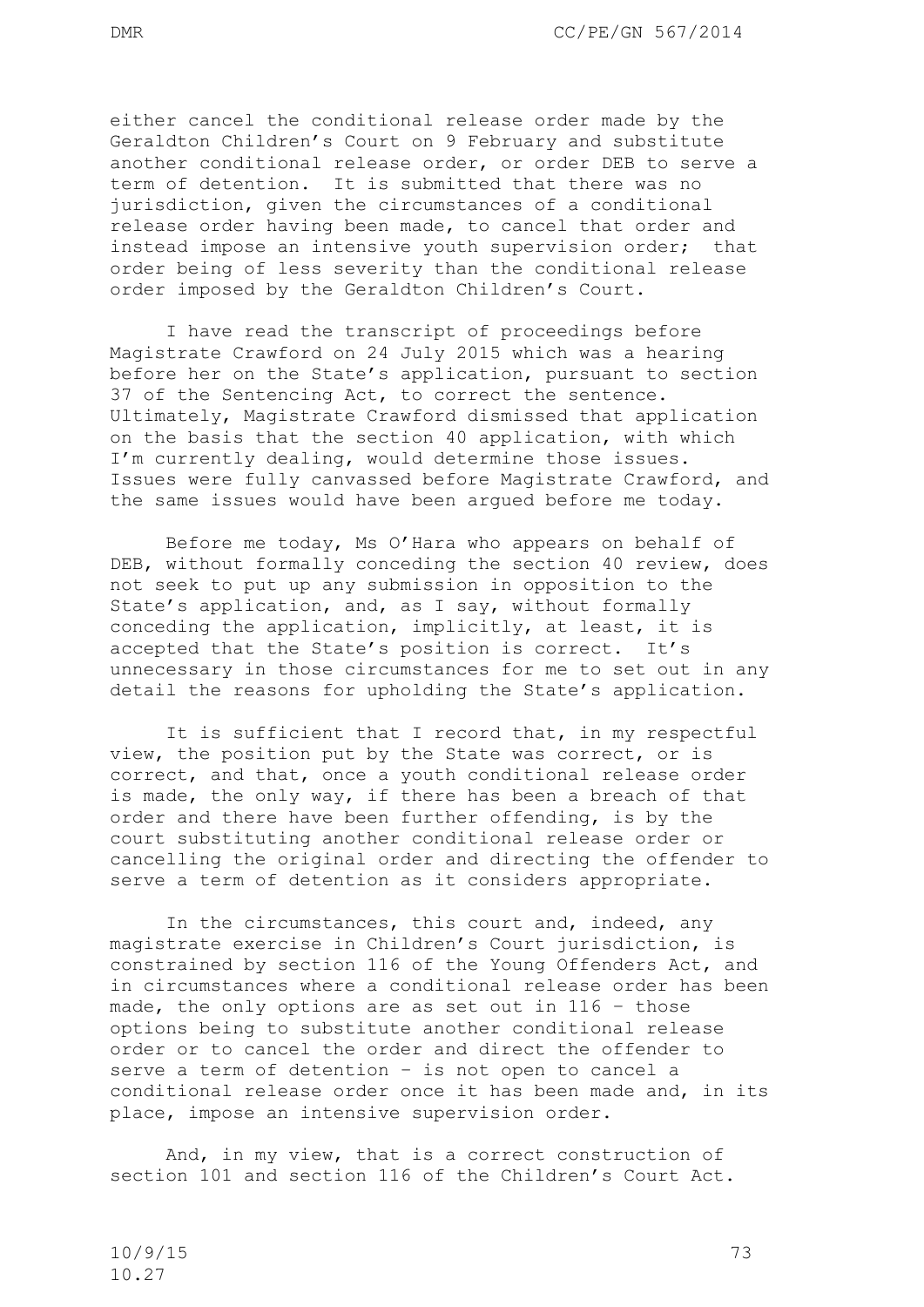Those provisions reflect an increasing scale of seriousness of penalties imposed upon an offender. As section 101 makes clear, an intensive youth supervision order can be imposed without detention, but if it is imposed with detention, such an order is referred to in the Act as a conditional release order. So, in terms of the scale, there is jurisdiction to impose an intensive youth supervision order, pursuant to section 98 without a sentence of detention being imposed.

But if a sentence of detention is imposed, that increases the seriousness of the penalty, and it's dealt with under section 101. And once an order is made under section 101, it's then referred to as a conditional release order, and if there is further offending or breaches of that order, then that can only be dealt with by section 116. It makes sense, in my view, that that is the correct interpretation, because it would not make sense that there is jurisdiction to later reduce a penalty by imposing a lesser penalty, when, by the very virtue of the fact that the court is being required to deal with the offender again, the circumstances become more serious, because there had been a breach of the earlier order, or there has been further offending; by the very nature of those circumstances, it would not make sense if the court was able to impose a lesser penalty that was earlier imposed in circumstances where the seriousness of the offending has increased.

So, in brief, I accept that the State's submissions, as expressed before her Honour, Magistrate Crawford, correctly represent the correct construction of sections 101 and section 116 of the Young Offenders Act and that her Honour heard when she cancelled the conditional release order and, in its place, imposed an intensive youth supervision order. In those circumstances, I cancel the youth intensive supervision order imposed by her Honour in respect of the Geraldton offences for which DEB was sentenced on 9 February 2015 and in relation to the Broome offences, for which her Honour also sentenced DEB.

It now remains necessary for me to re-sentence DEB in relation to both those matters and also to deal with the further offences I'm advised DEB has been charged with. So, Ms Johnston?

**JOHNSTON, MS:** Yes, your Honour. There is another complicating factor.

**HIS HONOUR:** Yes.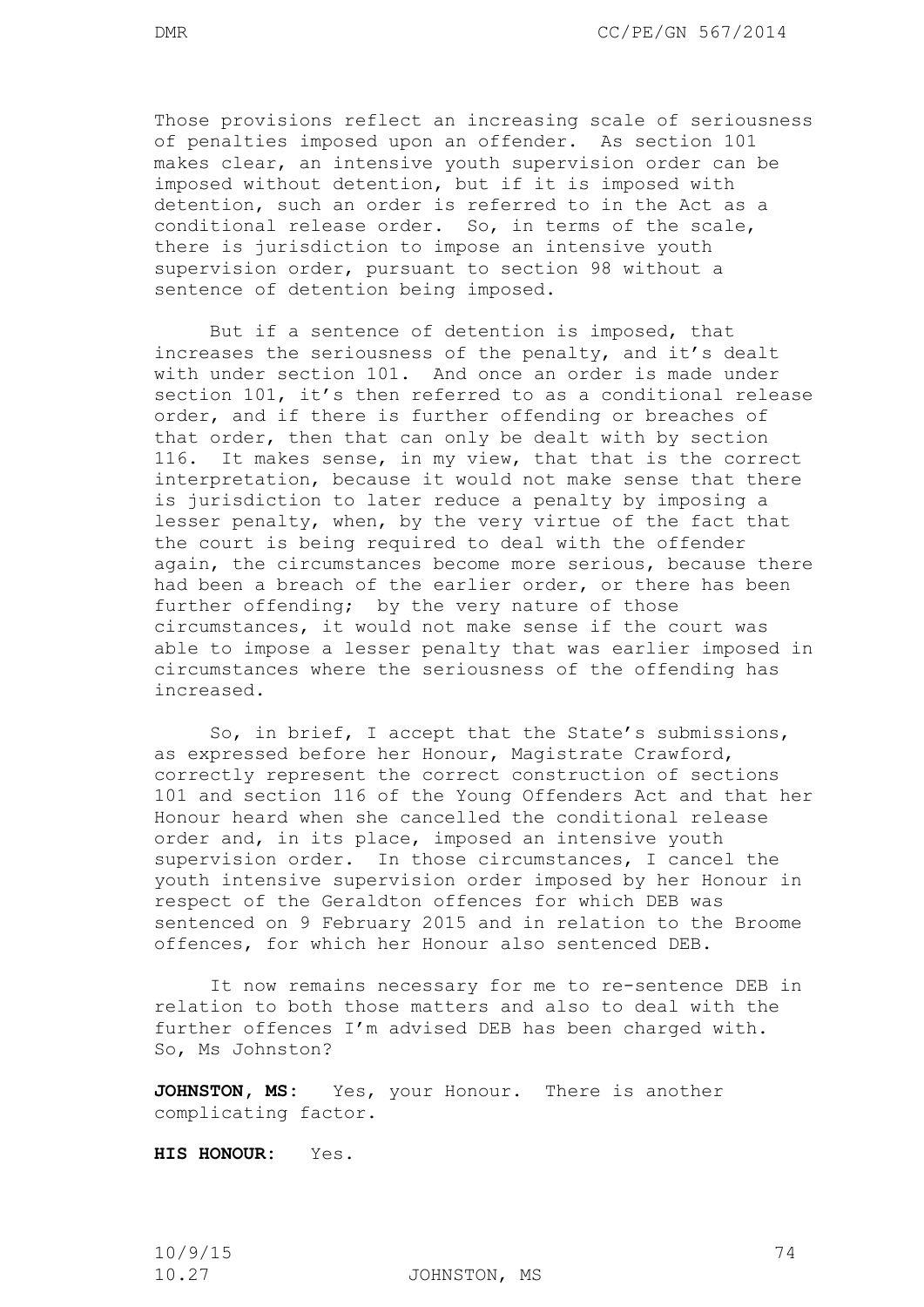**JOHNSTON, MS:** There's a Broome charge, 130 of 2015. It - - -

**HIS HONOUR:** Sorry. Broome - - -

JOHNSTON, MS: It's Broome 130.

**HIS HONOUR:** 130?

JOHNSTON, MS: Yes. Your prosecution notice indicates that on 24 July that offence was also subject to the intensive youth supervision order, and that is reflected on DEB's record. However, it didn't make the court listing today. For some reason it has just fallen through the cracks.

**HIS HONOUR:** That doesn't seem to me to present a problem. And so I have difficulty reading these court sentencing records; I have difficulty following what they mean. But, subject to hearing from Ms O'Hara, it seems to me there's no difficulty with me dealing with that today, unless somebody can point out some procedural difficulties with that. It seems to me, practically, to make sense that we try and deal with all of the matters today, if it can properly be done.

JOHNSTON, MS: Yes, your Honour.

**O'HARA, MS:** Your Honour, I've just been able to view that particular charge on the record. DEB's instructions are to try and deal with everything today, your Honour, if possible.

**HIS HONOUR:** Yes.

**O'HARA, MS:** He is in a position today to enter pleas to the charges that haven't had pleas entered; so the breach of bail, the aggravated burglary and commit offence in dwelling, the associated – the stealing and trespass charge. So CC/GN/671 through to 620.

**HIS HONOUR:** Can I hand this to you, Ms Johnston? Can I ask you, perhaps, to mark, for my benefit, what I'm dealing with today, and  $-$ 

JOHNSTON, MS: Yes, your Honour. Your Honour, I would say that the Broome charge 130 which isn't listed before your Honour today  $-$ 

**HIS HONOUR:** Yes.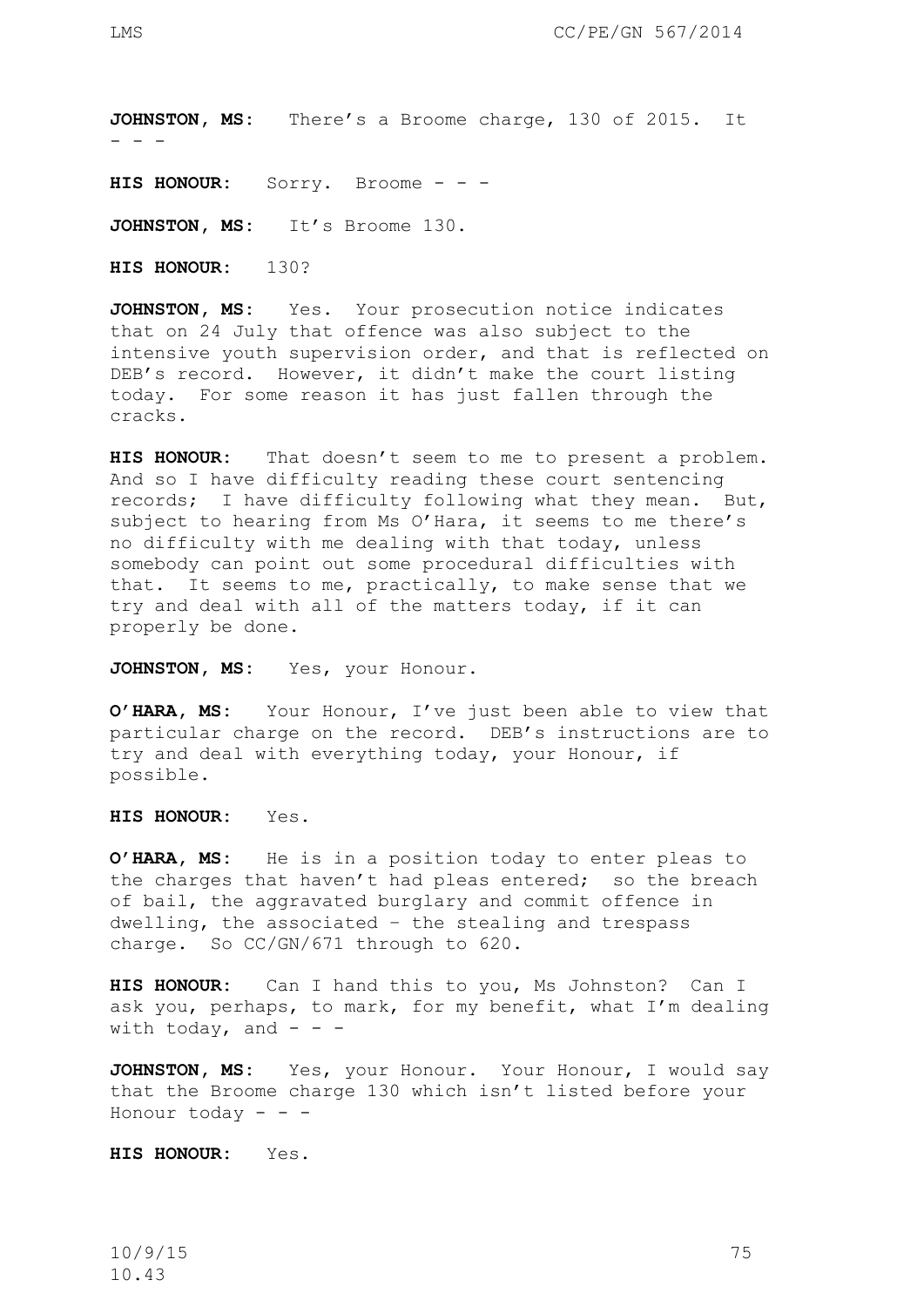**HIS HONOUR:** Yes. And I'm content to do that.

**JOHNSTON, MS:** Yes. Yes. I will mark - - -

**HIS HONOUR:** I'm content to proceed on that basis - - -

JOHNSTON, MS: - - - the charges, your Honour.

**HIS HONOUR:** - - - but do I need to do anything procedurally other than simply saying I'm prepared to deal with it?

**JOHNSTON, MS:** I don't believe so, your Honour. As long as the orders encompass that Broome charge  $130 - -$ 

**HIS HONOUR:** Yes.

**JOHNSTON, MS:** - - - there shouldn't be any problem with listings then dealing with the lack of listing, so to speak. I would just also indicate in relation to the matters that DEB is going to plead guilty to the – upon him entering a plea of guilty to the aggravated burglary 618 the state would apply to withdraw, discontinue the 619 associated stealing.

**HIS HONOUR:** You're confusing me further, but we will deal with it  $-$ 

JOHNSTON, MS: No worries, your Honour.

**HIS HONOUR:** We will deal with it one at a time. So, yes, can I just ask you perhaps to indicate on that if that's the correct document I need to look at, what are the matters I'm dealing with today and what further matters I'm required to deal with today which are not on that document. Yes. If that could just be handed Ms O'Hara – that you can double-check that (indistinct) dealing with all of the matters that you require me to deal with.

**....., MS:** (indistinct)

**O'HARA, MS:** Thank you.

**HIS HONOUR:** You're welcome to look at it, Ms Hotker, if you can usefully add anything.

**HOTKER, MS:** No. Thank you, your Honour.

10/9/15 76

10.43 HOTKER, MS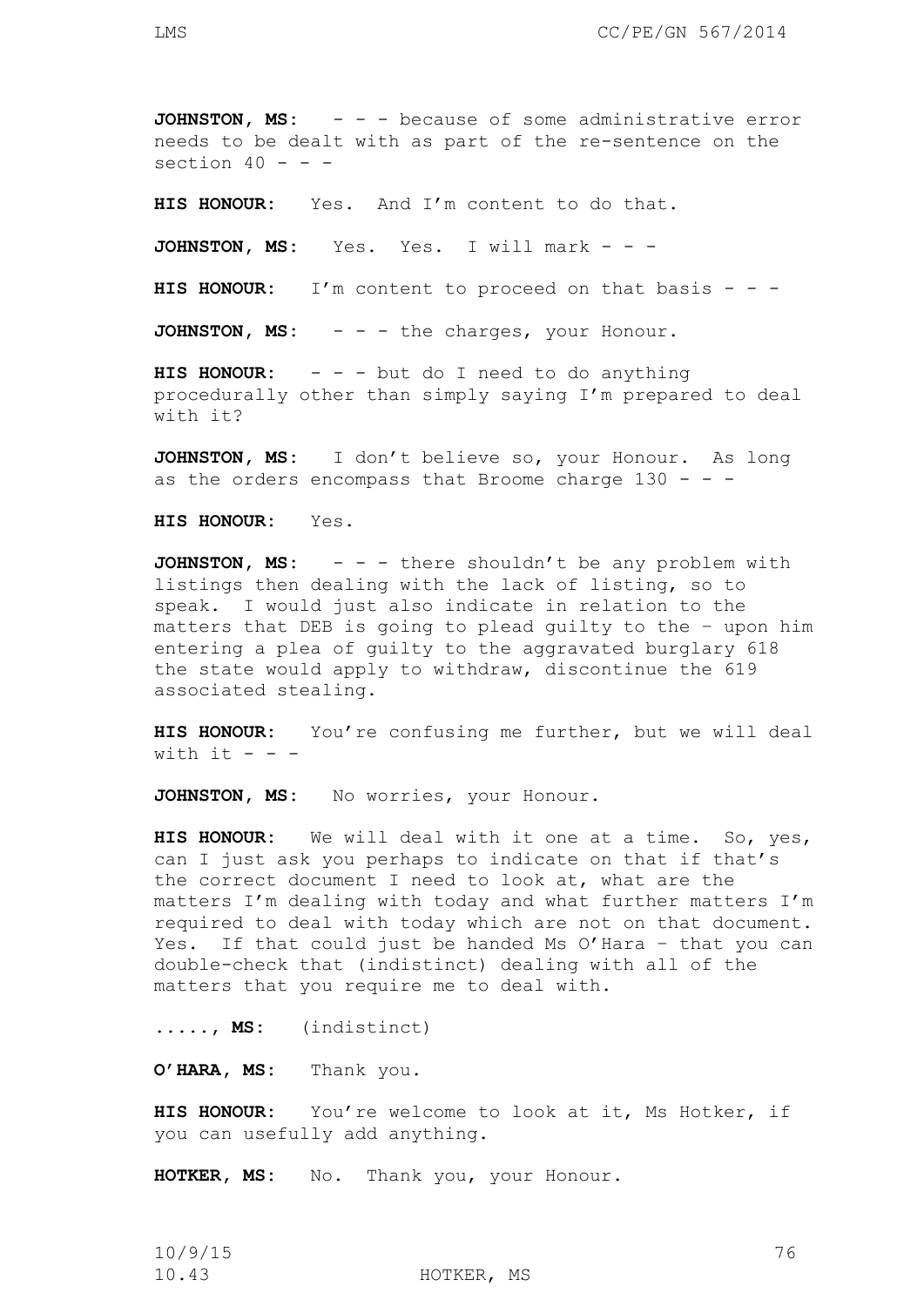**HIS HONOUR:** Yes. Thank you. Yes. So they're all of the Geraldton matters. The Broome matters are not on here. The Broome matters that Ms Crawford dealt with are not on here, are they?

**JOHNSTON, MS:** There's one Broome charge, your Honour, on the  $-$ 

**HIS HONOUR:** There they are.

JOHNSTON, MS: - - - on the second page of the record.

**HIS HONOUR:** Are those those - - -

**JOHNSTON, MS:** That charge should also be subject to the review because her Honour Magistrate Crawford imposed the intensive use supervision order - - -

**HIS HONOUR:** Yes.

**JOHNSTON, MS:** - - - in relation to that - - -

HIS HONOUR: So I've got to deal with - - -

JOHNSTON, MS: - - - Broome charge 130.

**HIS HONOUR:** - - - all of those matters as well.

JOHNSTON, MS: Just the 130, your Honour, not the other Broome matters that were  $-$  -

**HIS HONOUR:** Sorry. That's the matter that you've - - -

JOHNSTON, MS:  $-$  -  $-$  disposed of - - -

**HIS HONOUR:** - - - referred me to which is not before me.

**JOHNSTON, MS:** Which for some reason has fallen through the cracks, your Honour, and it's not listed today.

**HIS HONOUR:** All of these other Broome matters, 109, 110, 111, 131, 132 - - -

JOHNSTON, MS: Yes, your Honour.

**HIS HONOUR:** - - - I don't need to deal with today.

JOHNSTON, MS: No, your Honour.

**HIS HONOUR:** Yes.

10.43 JOHNSTON, MS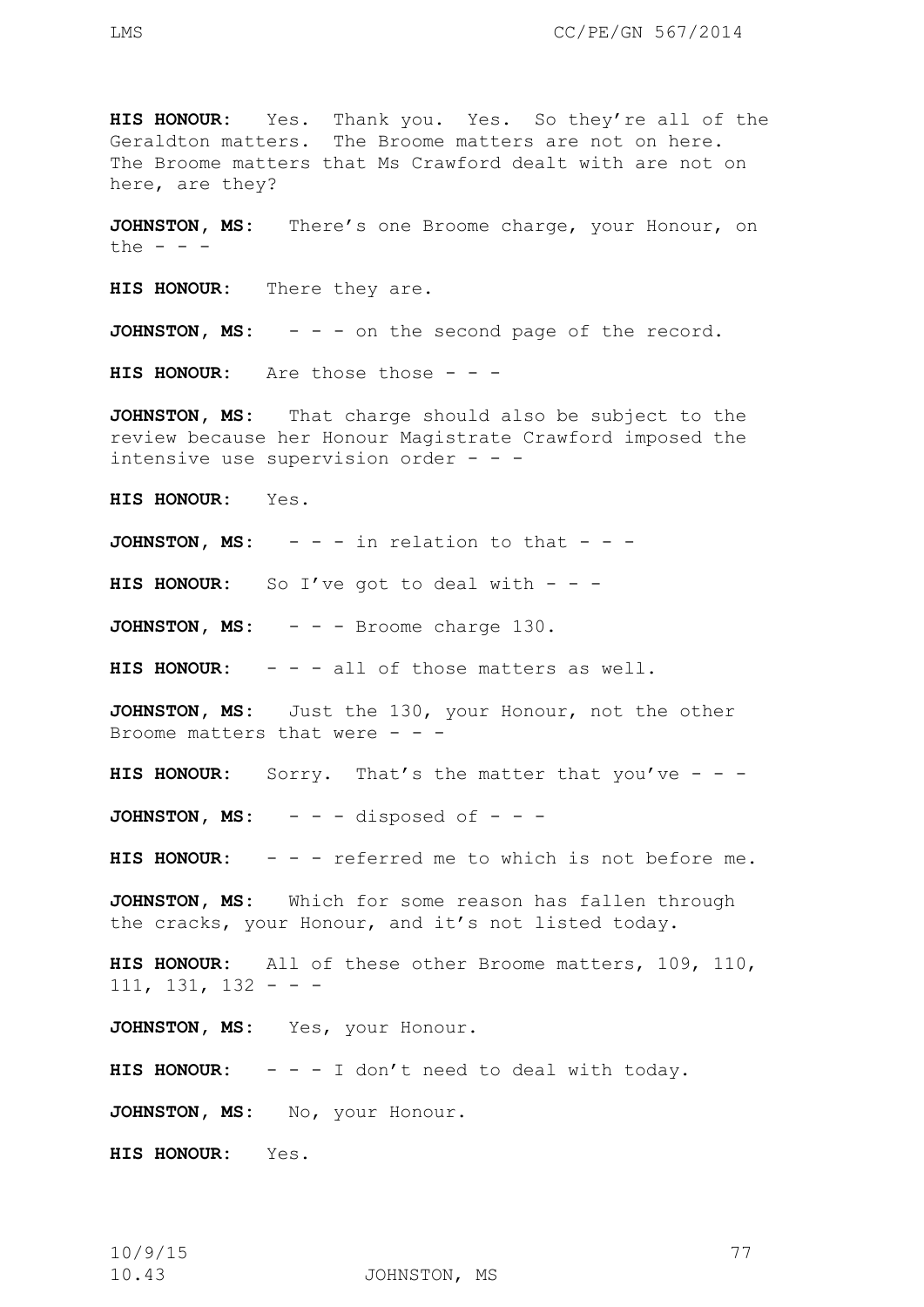**HIS HONOUR:** Yes. So it's just in relation to 130 of '15. Can I just take a moment to see whether I can find on this file the prosecution notice in relation to it.

**JOHNSTON, MS:** It is there, your Honour.

**HIS HONOUR:** I beg your pardon?

**JOHNSTON, MS:** Your Associate found it for us this morning.

**HIS HONOUR:** Yes. I now have the Broome matter, 130 of 2015 in front of me and that sets out the offence of on 6 May 2015 DEB stole a purse containing cash and cards from the person of SP the property of the aforesaid – that's SP. Is that the correct matter?

**O'HARA, MS:** I believe that's the correct matter, your Honour. I do note that when DEB was sentenced for that by Magistrate Crawford it was mentioned that DEB did dispute that there was the \$200.

**HIS HONOUR:** Yes.

**O'HARA, MS:** Yes. It's that matter. Yes.

**HIS HONOUR:** Yes.

**O'HARA, MS:** (indistinct) it didn't really go anywhere. It was just raised as an issue.

**HIS HONOUR:** Yes. And I think - - -

**O'HARA, MS:** It's that particular matter.

**HIS HONOUR:** - - - it was able to be dealt with without that  $- -$ 

**O'HARA, MS:** Yes. Thank you.

**HIS HONOUR:** - - - being an issue and the facts were read out before her Honour at that  $- -$ 

**O'HARA, MS:** Yes.

**HIS HONOUR:** - - - (indistinct) we're dealing with that matter and it's in respect of that that Magistrate Crawford dealt with DEB by also  $- -$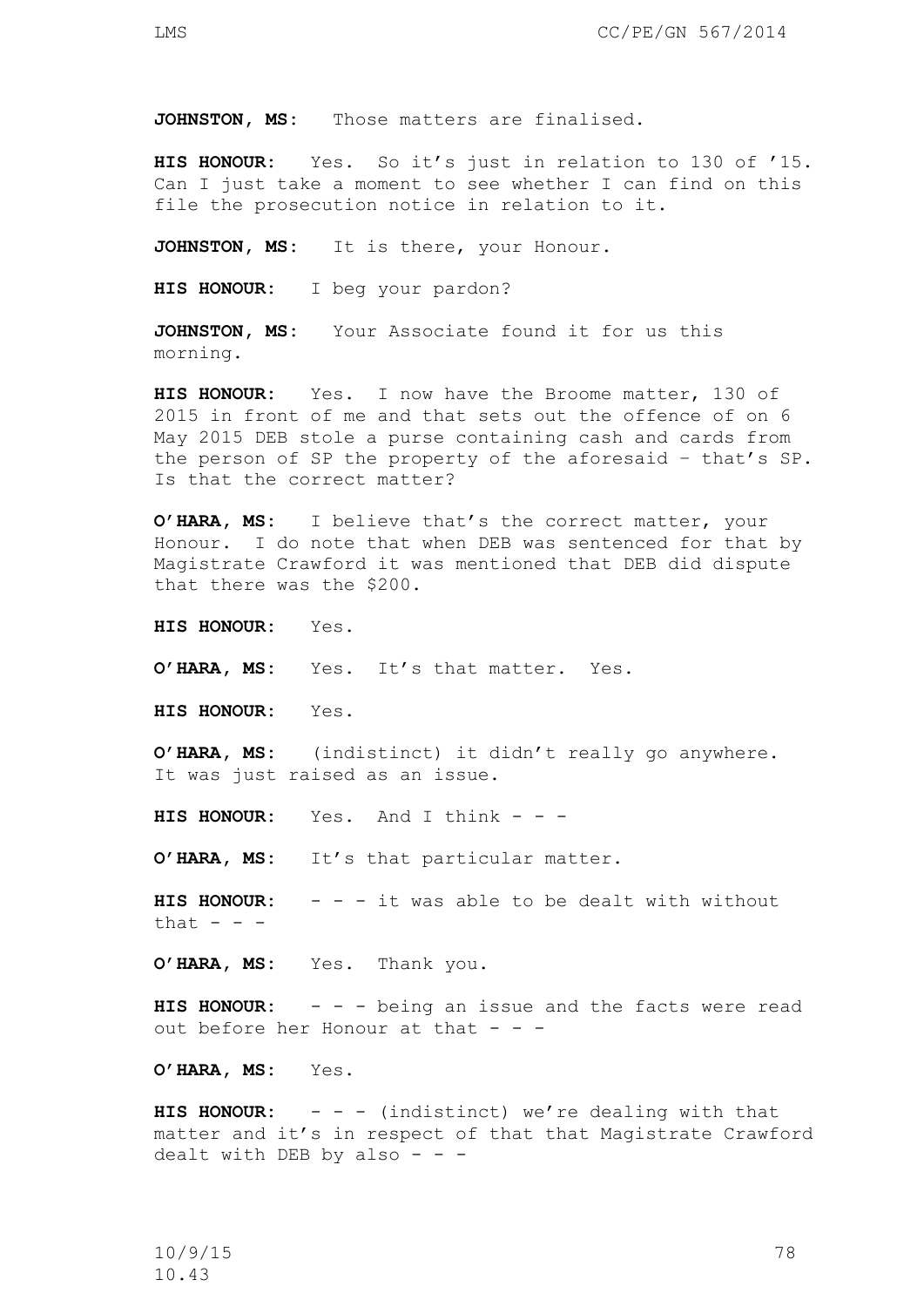**O'HARA, MS:** Yes.

**HIS HONOUR:** - - - including that in relation to the youth intensive supervision order - - -

**O'HARA, MS:** Yes.

**HIS HONOUR:** - - - she imposed of five months.

**O'HARA, MS:** That's correct. That's why it's noticeable, because there was that particular issue raised.

**HIS HONOUR:** Yes.

**O'HARA, MS:** Yes.

**HIS HONOUR:** So I now have to deal with DEB in relation to that matter, the Geraldton matters that have been highlighted by Ms Johnston and now deal with the further Geraldton matters that were initially raised.

**O'HARA, MS:** Yes, your Honour.

**HIS HONOUR:** Have I got that right?

**O'HARA, MS:** Thank you.

**HIS HONOUR:** Yes. So coming back to those fresh matters and – sorry – Ms Johnson, have I been incorrectly pronouncing your name? Is it Ms Johnson or Johnston?

**JOHNSTON, MS:** Johnston.

**HIS HONOUR:** Johnston. I beg your pardon. Yes. I'm dealing with Geraldton number 617 through to 620; is that correct?

**JOHNSTON, MS:** They're the new - are they the new matters?

**HIS HONOUR:** Yes. Well, that's what I'm asking. That's my understanding.

JOHNSTON, MS: Yes, your Honour. DEB hasn't entered pleas in relation to those charges yet.

**HIS HONOUR:** Yes. Well, I have before me these matters, starting at - no -  $618$ , which is the aggravated burglary charge involving the dwelling of YEC and that's as amended earlier today; then the stealing charge in relation to the same matter; then a trespass charge, 620 of 2015. Are they the only matters?

10.43 JOHNSTON, MS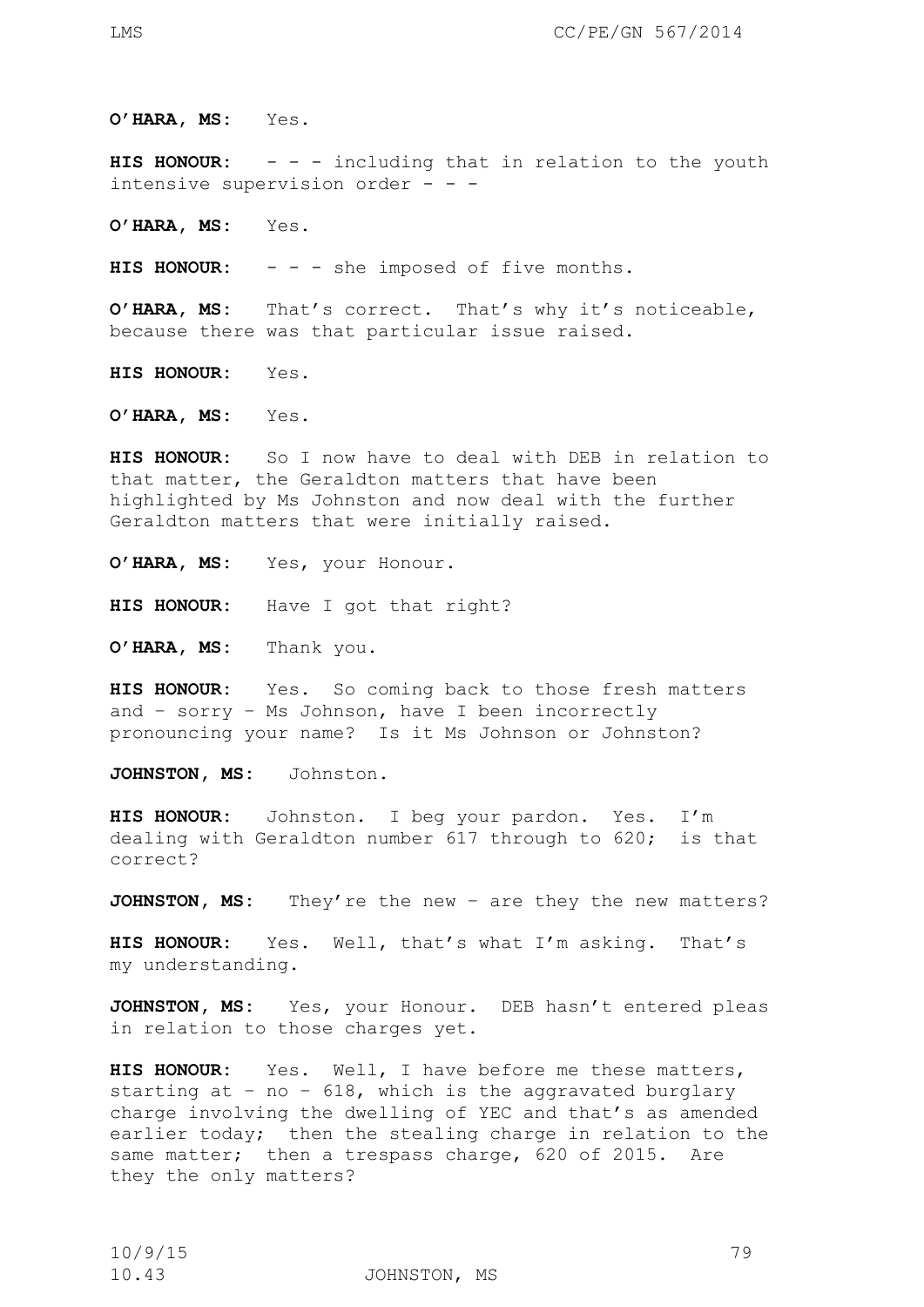**JOHNSTON, MS:** And there's 617 of '15, your Honour, which is a breach of bail undertaking. I believe it's on a separate prosecution notice.

**HIS HONOUR:** (indistinct) these papers in a state of disarray. Yes. I have that now. Yes. So there are those four matters and  $-$  -  $-$ 

JOHNSTON, MS: Yes, your Honour.

**HIS HONOUR:** Yes. DEB hasn't pleaded to those matters.

**JOHNSTON, MS:** That's correct.

**HIS HONOUR:** Yes. DEB, I'm going to read these further four matters to you and I just ask you, please, to advise whether you're pleading quilty or not quilty to these offences. Ms O'Hara, before I do that you've taken instructions from DEB - - -

**O'HARA, MS:** Yes, your Honour. I have.

**HIS HONOUR:** - - - and he's in a position to plead to each of those four matters  $- -$ 

**O'HARA, MS:** Yes. He is, your Honour.

HIS HONOUR: - - - today. So I'm going to read them one by one to you and if you don't understand what I'm reading just let me know. So the first matter is Geraldton 617 of 2015, which alleges that on 1 September 2015 at Geraldton without reasonable cause you failed to appear in Geraldton Children's Court, such appearance being a requirement of a bail undertaking entered into you – entered into by you on 19 August 2015. Do you plead guilty or not guilty?

**DEB:** Guilty.

**HIS HONOUR:** Then 618, and this reads that on 5 August 2015 at Geraldton without consent you were in the dwelling of YEC and committed an offence therein, namely, stealing valued at \$50 and immediately before the commission of the offence you knew or ought to have known that there was another person present. Do you plead guilty or not guilty?

**DEB:** Guilty.

**HIS HONOUR:** And then at the same place and on the same day you stole a set of household keys to the value of \$50

10/9/15 80 10.43 DEB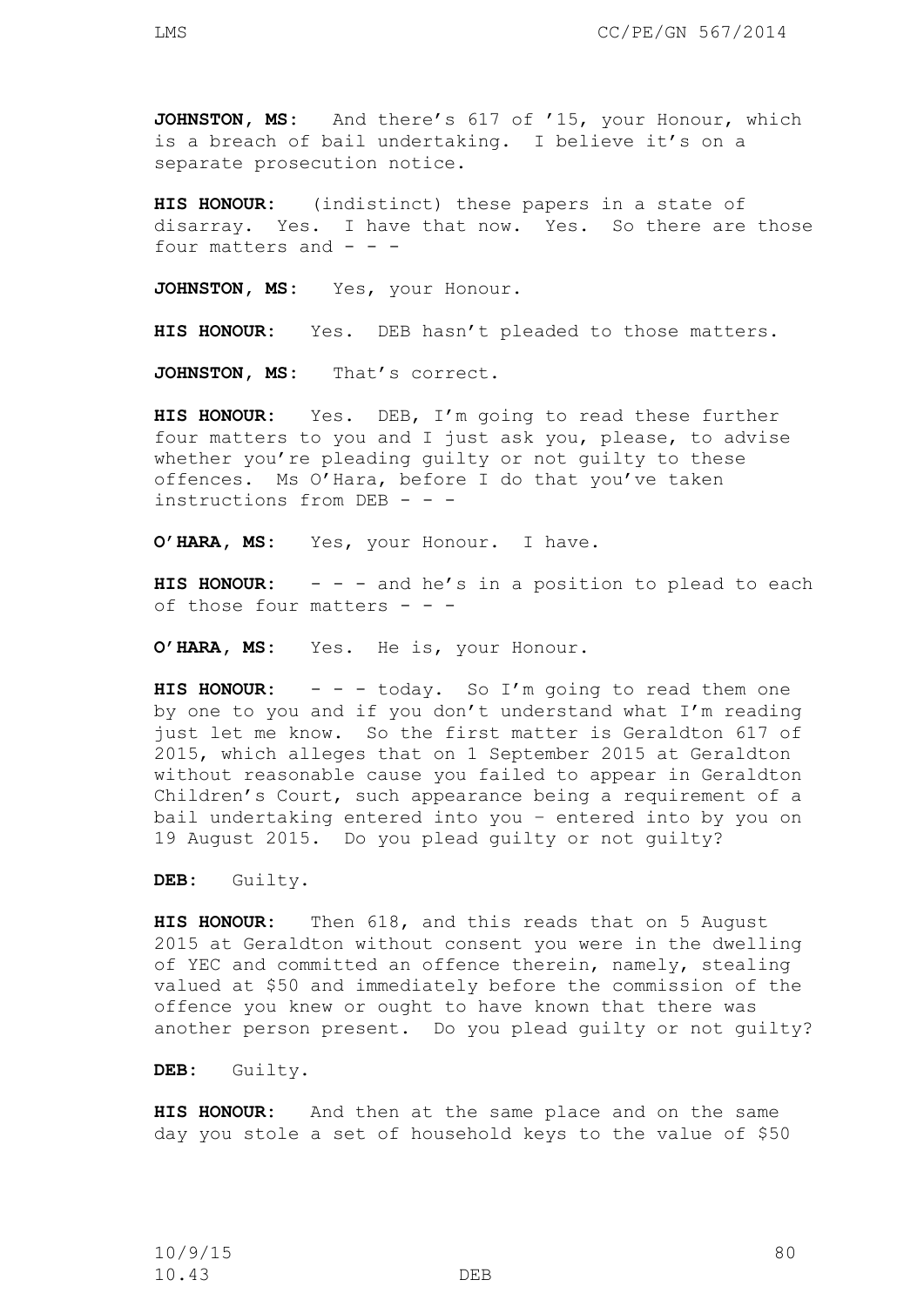being the property of YEC. How do you plead; guilty or not guilty?

JOHNSTON, MS: Your Honour, I do seek to withdraw that associated stealing charge - - -

**HIS HONOUR:** So - - -

**JOHNSTON, MS:** - - - given the plea of quilty to the burglary.

**HIS HONOUR:** Okay. So that Geraldton 619 of 2015 is formally withdrawn and I note that that matter has been withdrawn. That then leaves the final matter, Geraldton 620 of 2015, that on 18 August 2015 without lawful excuse you trespassed on 40 Dorothy Street, Geraldton. How do you plead; guilty or not guilty?

**DEB:** Guilty.

**HIS HONOUR:** Yes. I record those guilty pleas and enter or record judgments of conviction in relation to each of them. Now  $- -$ 

**JOHNSTON, MS:** Does your Honour wish to hear the facts in relation to those new matters?

**HIS HONOUR:** Yes. Can I come to those – the facts in relation to the Broome matter were read before Magistrate Crawford and obviously the facts in relation to various Geraldton matters were read before the Geraldton magistrate at that time. I don't need you to read the facts of the Broome matter, 130 of 2015, because I've read the transcript and seen how the facts were read, but other than knowing that they're aggravated burglary charges I don't know what the facts are in relation to the matters dealt with by the Geraldton Magistrates Court at that time.

**JOHNSTON, MS:** Right.

**HIS HONOUR:** And – yes – if I can also ask you to read me the facts of the three matters today - - -

**JOHNSTON, MS:** Certainly, your Honour.

**HIS HONOUR:** - - - that DEB has pleaded guilty to. So it might be easy for you, Ms Johnston, if you read the facts of those three new matters to start with.

10.58 JOHNSTON, MS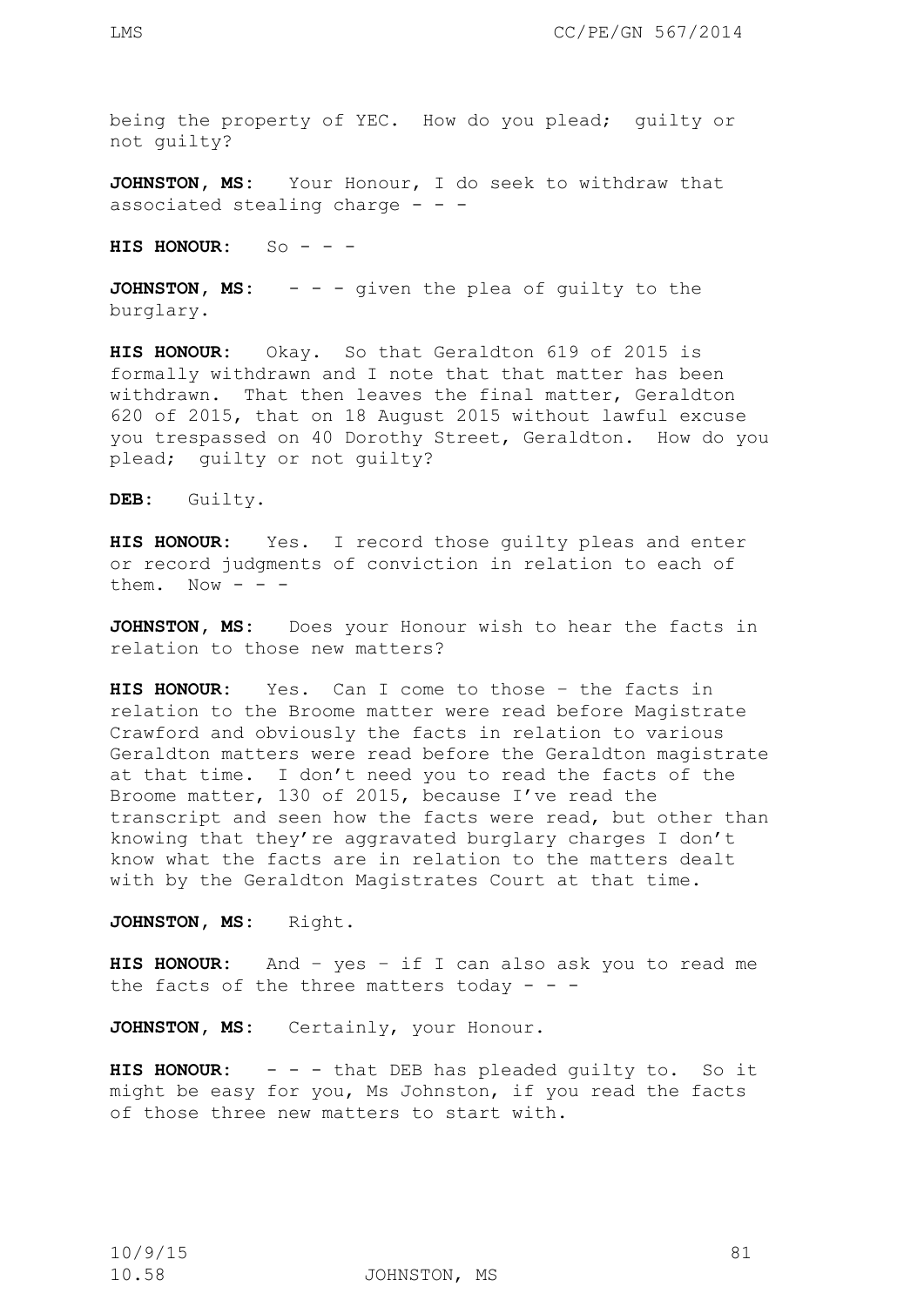JOHNSTON, MS: Yes. Certainly, your Honour. In relation to charge 617 of '15, which is a breach of bail undertaking, the facts are on Wednesday, 19 August this year DEB was released from bail from the Geraldton Police Station after signing a bail undertaking. As part of that undertaking DEB agreed that he would appear at the Children's Court in Geraldton on 1 September, however he did not appear on that date and as a result a warrant issued for his arrest and when he was arrested on 2 September he indicated that he had slept in.

In relation to the aggravated burglary and commit offence in dwelling, charge 618 of '15, the facts are at 3.50 am on Wednesday, 5 August this year DEB entered the dwelling of the complainant in Geraldton via a glass sliding door. He didn't have consent to enter. The complainant in the matter is 83 years old. She was home, asleep. She was awoken by DEB attempting to gain entry to her locked bedroom door. The complainant pressed her duress alarm and police were notified. DEB stole a set of house keys from the dwelling. Forensic officers attended the scene and conducted an examination of property of the complainant's and discovered DEB's fingerprint on a vase inside the dwelling.

Charge 620 of '15, which is a trespass, the facts are at 1.50 pm on 18 August this year DEB was in the rear yard of an address in Dorothy Street in Geraldton. He was disturbed by the complainant before fleeing on foot and he was identified by way of fingerprints found on a window at the rear of the property. On 2 September when DEB was arrested he declined to be interviewed in relation to these matters. The facts in relation to the other burglaries – the Geraldton burglaries are Geraldton charge 567 of '14, which is an aggravated burglary and commit offence in dwelling.

The complainant is HD. The facts are between 10 pm on 4 September 2014 and 1.15 am on 5 September 2014 DEB and his co-accused were walking along the road outside an address in Urch Street in Beresford. DEB and the coaccused jumped the rear fence and gained entry into the yard. They went to the garden shed and opened the door and looked inside. DEB and the co-accused went to the back of the house and cut the flyscreen to enter the rear patio area.

They then entered the house via an unlocked rear door and walked through to the kitchen area, where they removed property items, including an Apple iPhone 4, an Apple iPad, \$90 cash and a black handbag belonging to the complainant

10/9/15 82

10.58 JOHNSTON, MS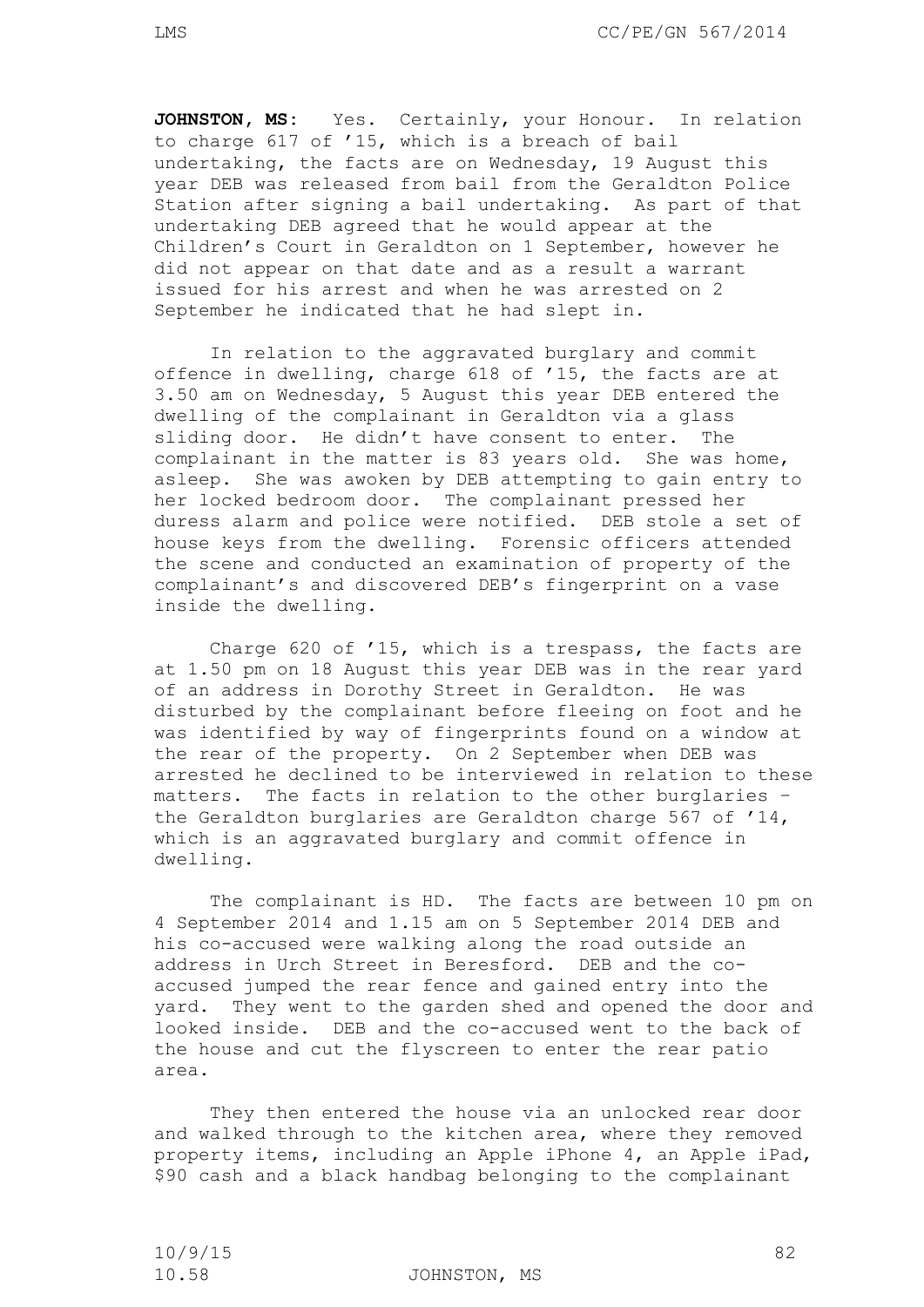to the value of \$1110. At the time of the offence the complainant was asleep in the lounge room, where DEB and the co-accused had walked past her to gain entry – sorry – gain access to the property which they had taken from the kitchen. DEB and the co-accused left the house via the rear door and over the fence. When he was interviewed on 29 September last year DEB made full admissions in relation to his involvement in that burglary.

The next burglary is Geraldton charge 571 of '14. It's an aggravated burglary and commit offence in dwelling. The complainant is JC. At about 2 am on 6 September 2014 DEB and his co-accused were outside an address in Glendinning Road in Tarcoola Beach. DEB and the co-accused had come from a party earlier in the night and had talked about committing a burglary. DEB and the co-accused entered into an open garage at the side of the house and then through an unlocked door to the games room of the house.

The co-accused removed a wooden pool cue from the games room before disturbing the complainant's dog. DEB and the co-accused left the games room and exited the house before walking around the corner to the front of the twostorey house. DEB climbed the fence into the pool area from the front yard whilst his co-accused climbed up onto the second storey balcony, where the pool cue was passed up from below to try to force entry to an opened window.

The complainant was awoken by the noise and yelled at DEB and the co-accused to get off his property. DEB and the co-accused jumped back over the fence and also directly off the second storey balcony to the front yard before throwing rocks at a large front window of the house, smashing two of the windows. The pool cue was recovered at the scene by the complainant and DEB made full admissions in relation to that offence when he was interviewed on 29 September last year.

The next burglary charge is Geraldton charge 573 of '14. It's an aggravated burglary and commit offence in dwelling in relation to complainant MH. The facts are between 4.15 pm and 7.05 pm on 22 September last year DEB and the co-accused were outside at an address in Pollett Street in Spalding. DEB and the co-accused climbed into the backyard of the property via the back fence. They removed socks from the complainant's clothesline and placed them on their hands.

DEB and the co-accused broke the wooden lattice off the patio gate and entered the patio area before gaining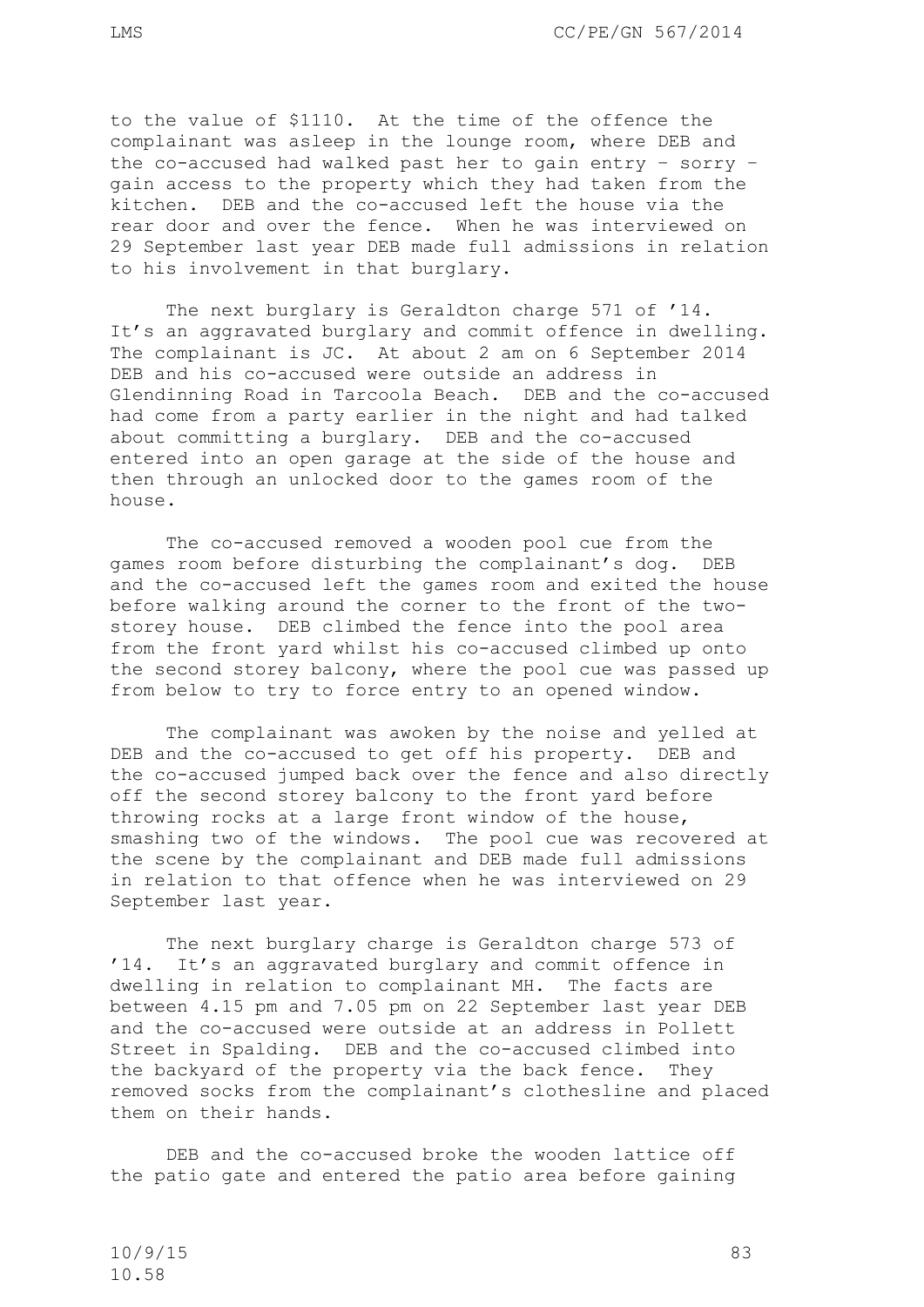entry to the house via the back door. Once inside DEB and his co-accused rummaged extensively through cupboards and drawers in all of the rooms of the house, causing a large mess. DEB and the co-accused removed various property items, including a gold neck chain to the value of \$900, cash to the value of \$150 and two ornamental swords to the value of \$100.

DEB and his co-accused left the house via the entry point – returned to the co-accused's residence and when DEB was interviewed on 29 September last year he made full admissions in relation to his involvement in that offence. I think I may've missed the facts in relation to the burglary 569 of '14, your Honour.

# **HIS HONOUR:** Yes.

JOHNSTON, MS: Just go back to that. It's an aggravated burglary and commit offence in dwelling. The complainant is PB. Some time between the hours of 11.30 pm on 5 September last year and Saturday, 6 September last year DEB was outside an address in Tarcoola Beach. DEB and the coaccused walked to the rear of the property and accessed the back courtyard via a sliding gate. One of the co-accused used a rock to smash open a glass sliding rear door and DEB reached in and unlocked the door, gaining entry to the house.

Once inside DEB and the co-accused went to the second storey of the house and searched the main master bedroom, looking through the walk-in robe. The co-accused located a key to the complainant's secured gun safe in the walk-in robe area and unlocked the safe. DEB and the co-accused removed six firearms and ammunition from inside, including two shotguns and two rifles, a Hornet and an air rifle. DEB and the co-accused placed the firearms on the bed and wrapped them up in towels from the complainant's room. DEB and the co-accused located a metal safe inside the walk-in robe and dragged it out into the bedroom area.

DEB went back down the stairs and out into the complainant's shed with the co-accused and removed a hammer and a wooden pickaxe before returning upstairs. DEB wedged the pick into the side of the safe whilst the co-accused took turns to smash open the safe, which was eventually broken open. DEB and the co-accused removed property from within, including jewellery items to the value of \$30,000 and cash to the value of \$2000. DEB and the co-accused placed the items inside a large black bag belonging to the complainant, as well as further property

10.58 JOHNSTON, MS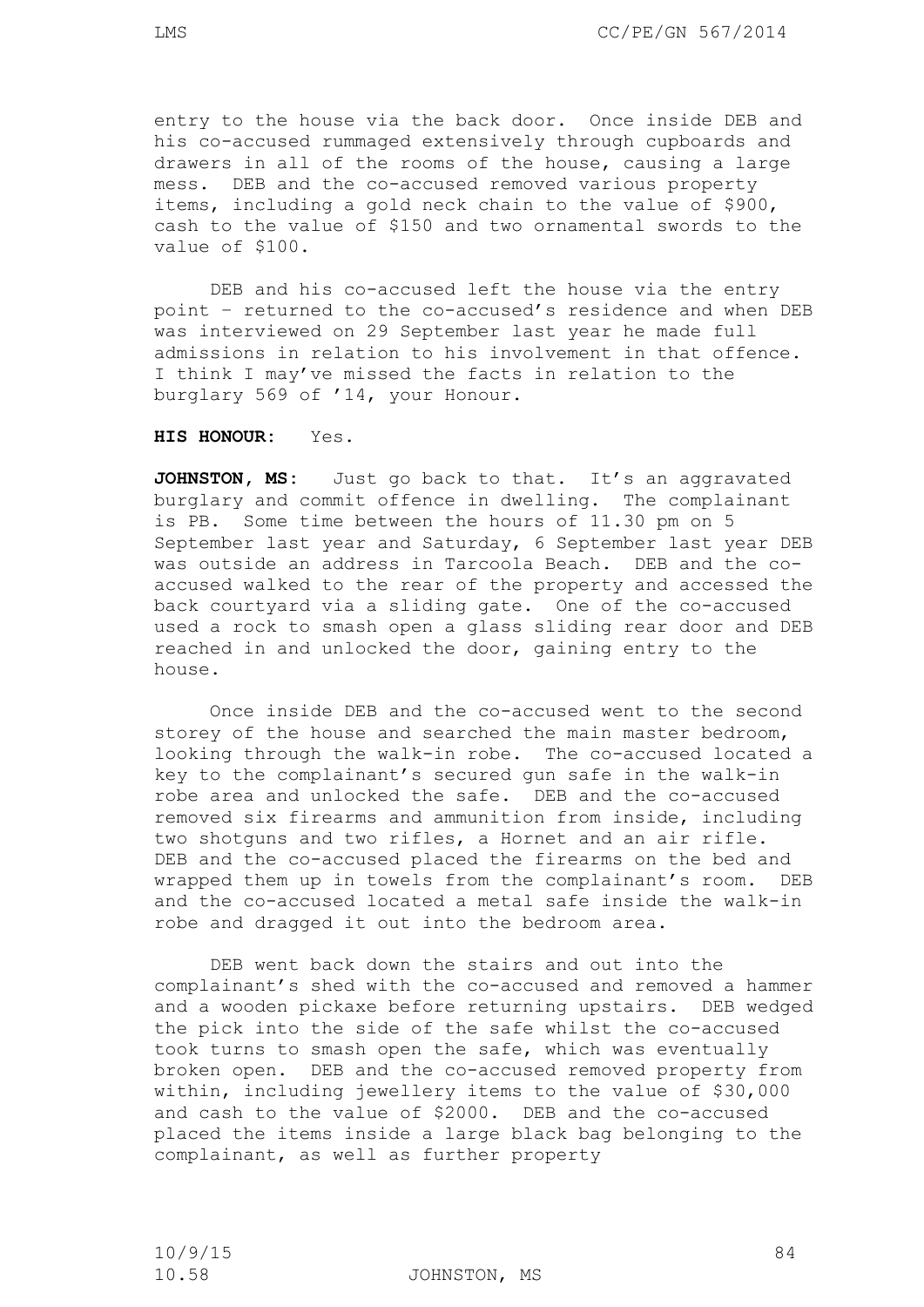items, including bottles of alcohol, before leaving the house.

The co-accused took belongings – sorry – took keys belonging to the complainant's Toyota LandCruiser, which was parked in the driveway and tried to start the vehicle, but failed due to the immobiliser being activated. DEB and the co-accused left the scene on foot, with DEB carrying one of the 22 calibre rifles in its gun case. They walked back to the – to DEB's relative's address in Rangeway, where the stolen property was secured under the house.

DEB made full admissions in relation to his involvement when he was interviewed by police on 24 September. The six firearms which have been taken from PB have still not been located and DEB indicated he was unable to tell police where the firearms are located. Geraldton charge 599 of 2014, which is a burglary and commit offence in place in relation to complainant FM. The facts are between 5 am and 5.40 am on Sunday, 5 October last year DEB attended residential premises situated in Tyne Court in Mount Tarcoola.

DEB was in company with another co-offender and together they formed a common intention to attend the place and steal two motorcycles. DEB and the co-offender were aware that the motorcycles were located in a rear shed at this address due to knowing the complainant. Both DEB and the co-offender went to the address and entered the yard through the side fence and entered the shed to the rear of the property. From inside the shed DEB stole a Honda offroad racing motorcycle.

There's an associate charge, Geraldton 600 of 2014, which is steal motor vehicle. Your Honour, that charge relates to the Honda off-road racing motorcycle taken from FM. DEB and the co-offender both wheeled the motorcycle away from the house and onto a new road construction area in Mount Tarcool which was approximately 200 metres from the end of Tyne Court, where FM resided. On 5 October last year DEB was observed by police riding on the stolen motorcycle in a gully on the new roadworks.

DEB saw police and rode the motorcycle past the attending police vehicle within plain sight of the officers and the officers recognised DEB. DEB rode along the new development adjacent to Tyne Court and entered the street, passing the complainant. Police tried to apprehend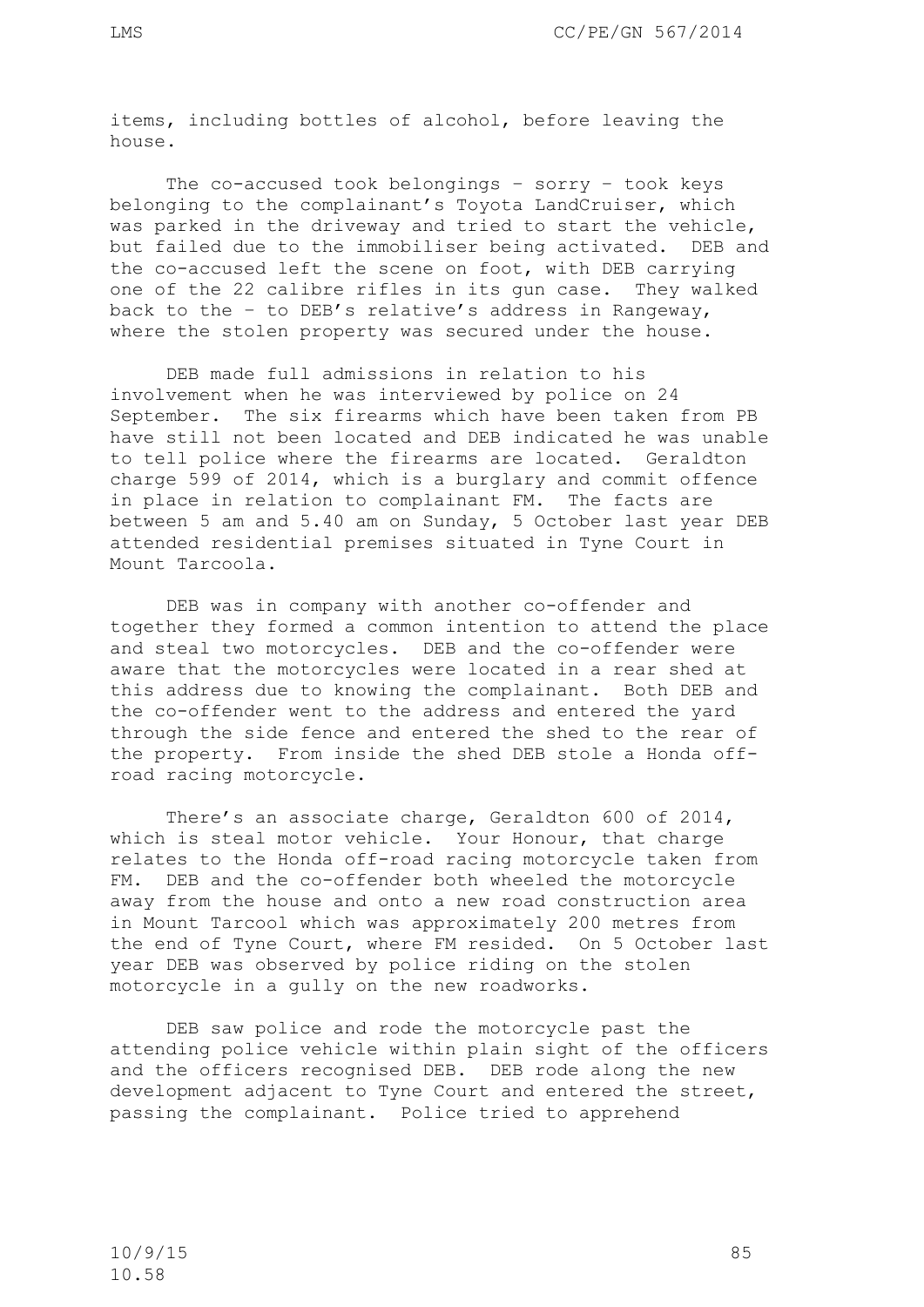DEB, but he continued onto Sutherland Street and turned back into bushland to access the new roadworks. DEB was seen by another police vehicle heading towards – and evaded the police vehicle, turning back towards Sutherland Drive, and left the area at speed.

Police conducted a search of the area and traced DEB's movements back into bushland some two kilometres from his last-known location. Police later recovered the motorcycle. It had been abandoned in bushland, however police were unable to locate DEB. On the same date, about 7.20 pm DEB was located at his home in Rangeway and he didn't comment in relation to the allegation to police when he was interviewed later that day. At the time of the offence DEB did not have any permission from the owner to use the motorcycle and both motorcycles were returned to the owner at the time that they were recovered.

There's one final Geraldton matter, your Honour, which is an aggravated burglary and commit offence in dwelling. It's Geraldton charge 35 of 2015. The facts are between 10 am and 12 pm on Monday, 19 January this year DEB was in company with another on Osborne Street in Spalding. The pair have decided to break into the complainant's house. DEB has knocked on the door of the house and heard no response. He then jumped the side gate and entered into the rear yard. The co-accused forced open a small kitchen window, and both have climbed inside the house.

DEB and his co-accused have rummaged through the house removing various property items, including a jewellery box containing gold bracelets, rings, necklaces and earrings to the value of \$3500. DEB and the co-accused located the complainant's secured, locked gun safe from inside his bedroom wardrobe and forced it from its mounts. They then dragged the gun safe into the lounge room, where they spent what police consider a considerable time attempting to pry it open.

DEB and the co-accused removed two firearms from inside the safe: a double-barrelled shotgun and an air rifle. The complainant returned home and was disturbed by DEB and the co-accused – or other way around – the complainant disturbed DEB, and they climbed out of the northern side window of the house and jumped the side fence into a disused alley. DEB and the co-accused carried the firearms across the road into dense bush area, where they concealed the firearms under tin in the bush.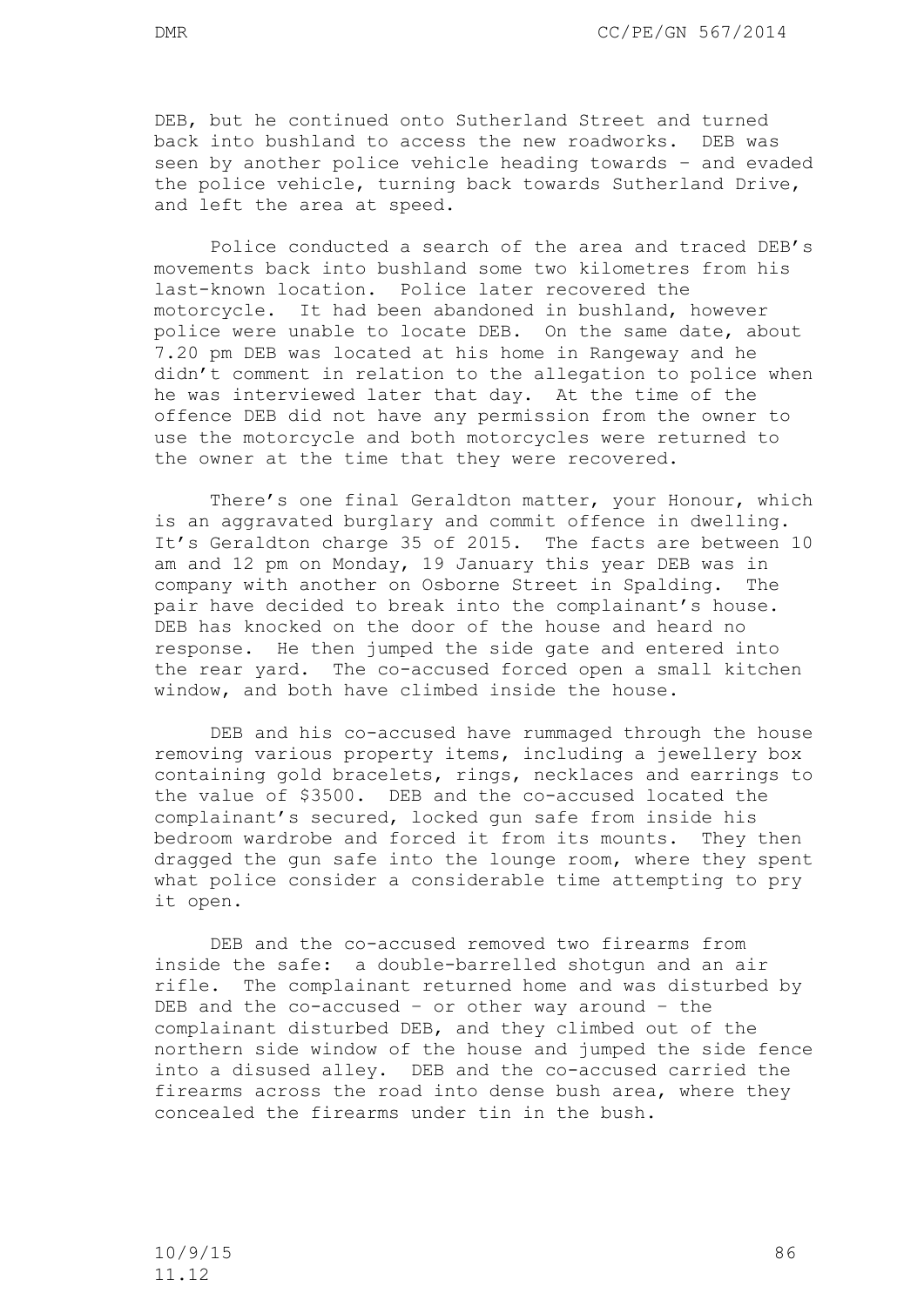Police attended and tracked footprints from the scene and, after an extensive search of the bush, located the concealed firearms. DEB made full admissions in relation to this offence when he was interviewed on 21 January 2015 by police. Your Honour, that covers the Geraldton matters that are subject to the section 40 review, apart from Broome charge 1302 of '15.

**HIS HONOUR:** Yes. Thank you, Ms Johnston. Ms O'Hara.

**O'HARA, MS:** Yes, your Honour. DEB is 17 years of age. He has – it has been noted previously in reports from information provided by DEB and also by his younger sister who is – not his younger sister. His older sister, but the younger of the two sisters that have taken care of DEB at different times, G and A. G, the younger of the two, has noted that DEB did grow up in an environment where there was frequent exposure to alcohol and substance use, and that has been confirmed by DEB.

Your Honour, I do note that there – not on every occasion – but, frequently, there has been full admissions made by DEB to the police, and often in relation to, certainly, the charges that do have the – the matters that do have the element of the firearms. There has certainly been, as I understand it, full cooperation with the police, and I do understand on both those occasions that DEB himself never retained that property, and, as I understand it, adults did take possession of that property, and DEB did not know the whereabouts of those items. So, your Honour, while he didn't always make full admissions, it has frequently been the case. Your Honour  $- -$ 

**HIS HONOUR:** Wasn't it just fortuitous he came across the firearms, or was that the reason for breaking into the house as it's  $-$  -

**O'HARA, MS:** No. As I understand it, it was just fortuitous, and it may be to do with the location; it being – Geraldton is obviously a city, but it is also located in the, obviously, a rural area as well, your Honour. So I don't - as I understand it, that wasn't the intention. It – yes. Fortuitous - - -

**HIS HONOUR:** It's quite concerning that stealing firearms and then hiding them, and then they're not recovered.

**O'HARA, MS:** Yes. It is, your Honour. And I know, previously, I have viewed footage where the police were trying to speak to DEB and the other juveniles as to where the weapons may have gone, and that was their main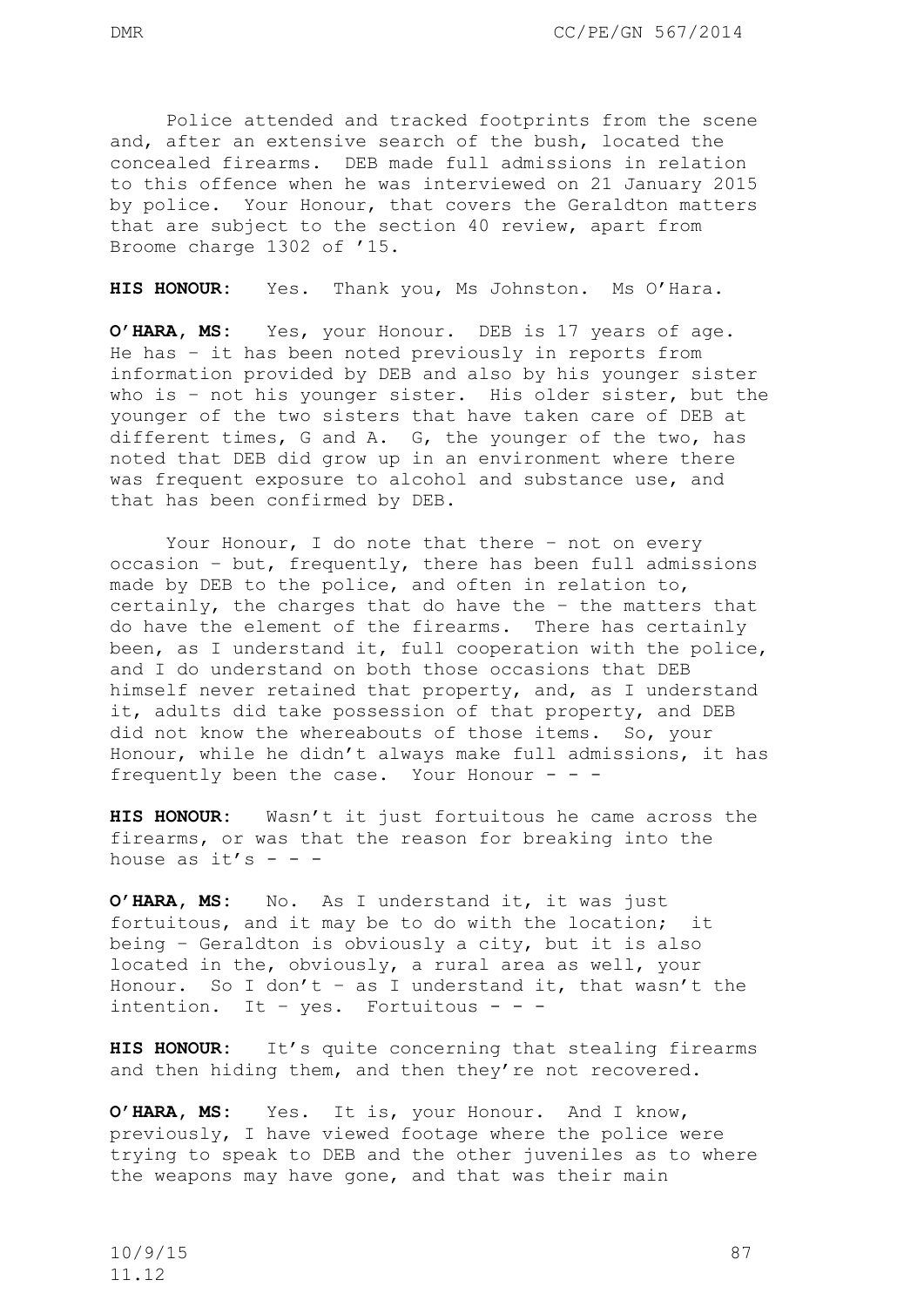concern, and they were very professional about it, and, unfortunately, the boys weren't able to assist them. But they're my instructions, your Honour, that, yes, certainly, it wasn't the case that they were seeking that.

In DEB's case, what has occurred is he does admit that he has got a heavy cannabis use issue, and he says that every day he wants to use cannabis. It's something that he is well aware of, and when he participates in burglaries, that's his main motivation. So he's then getting items, objects, and he's swapping that for cannabis. There are people that he associates with that do use methamphetamine. DEB said that he doesn't, but his main focus is cannabis.

And he said since he was about 15 years of age he has been a very heavy user, so his offending has focused predominantly on taking items – any items – and, obviously, the more sophisticated offending does seem to be when he is with others; when he's on his own, it doesn't seem as sophisticated. But the focus from DEB's point of view has certainly been to get items to trade for cannabis. Your Honour, I'm sure you're well aware of the report that was provided to Magistrate Crawford. It does raise, as a result of an interview that DEB with Ms Tanena Oliveri, a psychologist - - -

**HIS HONOUR:** (indistinct) yes.

**O'HARA, MS:** And that report is before the court and was previously so. That's dated 23 June. Within that report at paragraph  $7$  on page  $304 - -$ 

**HIS HONOUR:** Let me just locate that in amongst all this documentation I have. Yes. I now have it.

**O'HARA, MS:** Yes, your Honour. There is reference in that report to – and it is noted that the circumstances were in a custodial environment, and that can sometimes impact on the results and on the progress of an investigation such as Ms Oliveri conducted. But it is noted that DEB would seem to present as having a below average or low average intelligence, and this being likely to contribute to noncompliance with community orders as well as other flow on effects, such as difficulties with reasoning, judgment, perspective taking and impulsivity, and consequential thinking.

So, your Honour, that's obviously a significant factor in DEB's presentation and his personal circumstances. And, your Honour, he does take responsibility for his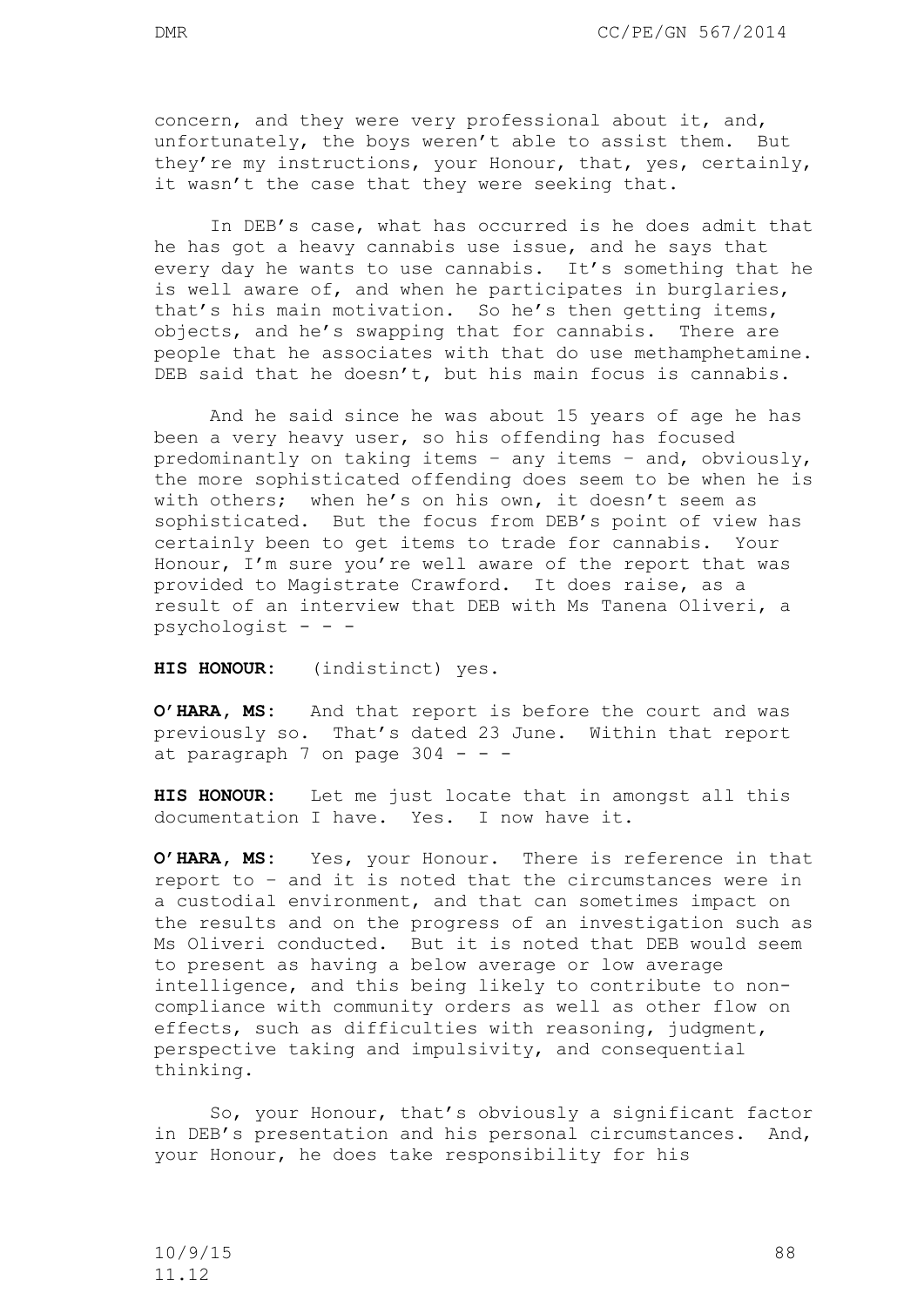actions. Bar the issue of the \$200 in the purse, in relation to – I believe it's charge 130 of 2015 – the Broome matter, he does accept that facts. He has entered pleas at early opportunities, and, in regards to the victims and his thoughts for the people involved, he has told me today that, while he didn't sight the elderly lady in the more recent burglary – the 83 year old lady. He didn't sight her. He didn't enter the bedroom.

That he says that having learned that she, obviously, was very afraid and pressed the alarm that she had – her personal alarm – that he accepts that she would have been very afraid, and he does have some, I dare say, embarrassment and remorse as to that behaviour, your Honour.

**HIS HONOUR:** Remind me when that offence was committed, please.

**O'HARA, MS:** Sorry, your Honour?

**HIS HONOUR:** Remind me when that offence was committed?

**O'HARA, MS:** That was the – I believe it might have been 6 August. I will just – that's the more recent matter in relation to - - -

**HIS HONOUR:** Yes. Was that 5 August?

**O'HARA, MS:** Yes. Sorry. 5 August not the 6<sup>th</sup>. I apologise, your Honour.

**HIS HONOUR:** Yes. The reason I've raised that with you; when you go back to Magistrate Crawford's sentencing remarks on 24 June 2015 (indistinct) the sentencing proceedings before her on 24 June 2015 – I'm just finding the matter. And you of course appeared for DEB on that occasion. This is at – I don't know whether you have the transcript in front of you - - -

**O'HARA, MS:** I do, your Honour, yes.

**HIS HONOUR:** You said this at page 7 of the transcript in regards to the elderly lady – and this is the stealing offence, when he took her handbag.

**O'HARA, MS:** Yes.

**HIS HONOUR:** You said:

10/9/15 89 11.12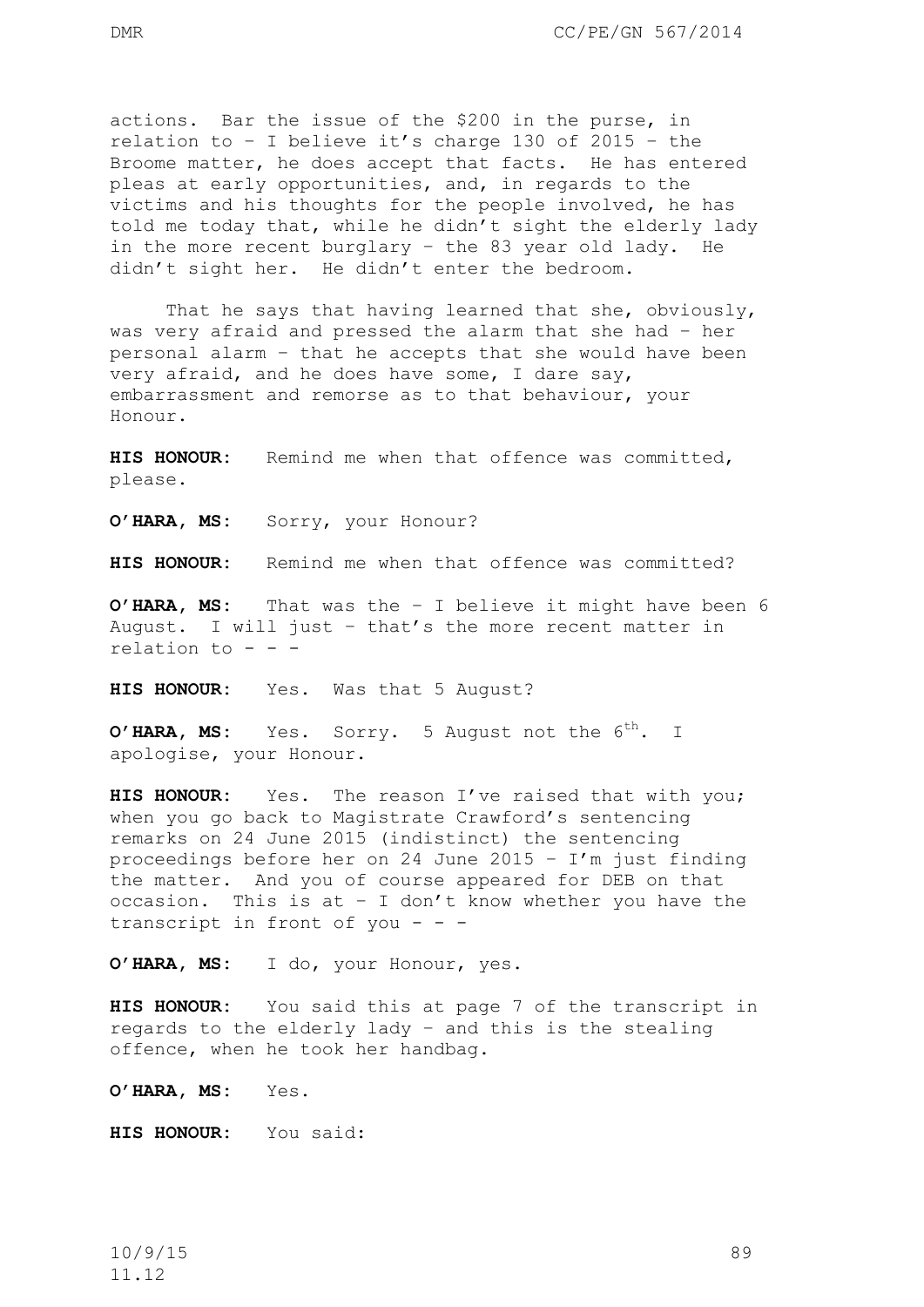When I first met DEB, his response to discussing that wasn't particularly good, but, having gone back and spoken to him a few more times, he's actually really embarrassed about what happened, and that's why he doesn't discuss it or look at your properly.

#### **O'HARA, MS:** Yes.

#### **HIS HONOUR:**

And so, yes, he has recognised that that was a really low point to have done that, and, your Honour, he does hope to be involved in football and, obviously, the Wirrpanda Foundation.

**O'HARA, MS:** Yes.

**HIS HONOUR:** So, having said that – and I think her Honour touches upon that later in her sentencing remarks – and yet, within a matter of less than two months later – a matter of weeks later – he's offending again by breaking into a house, at 3 o'clock in the morning, of an elderly lady.

**O'HARA, MS:** Yes.

**HIS HONOUR:** A lady that was 83 years of age, so - - -

**O'HARA, MS:** Yes, your Honour. And that's certainly true what your Honour says. I notice in the matter that's referred to with the purse, that your Honour was referring to from the transcript, obviously, he had personal interaction with that particular person. He saw her. He saw her age. As I understand it – the burglary matter – he tells me he wasn't aware of the age of the person living in that house, and, certainly, that's no excuse, your Honour, but, as I understand it, he didn't actually personally sight the age of the person, but we were able to tell him about her circumstances and how she felt and how she relayed that information to the police. But I accept what your Honour says.

Your Honour, it's evident that when DEB has been subject to YCROs – there has obviously been the two occasions previously that he was. And I believe this has already been canvassed, but just to raise it briefly; when he was placed on the YCRO on 9 February – sorry. On the 1<sup>st</sup> - the initial one, 4 November 2014, he relocated to Broome in order to try to embark on that order. What occurred there was that DEB's aunty who he was to stay with had recently lost her husband, and she really wasn't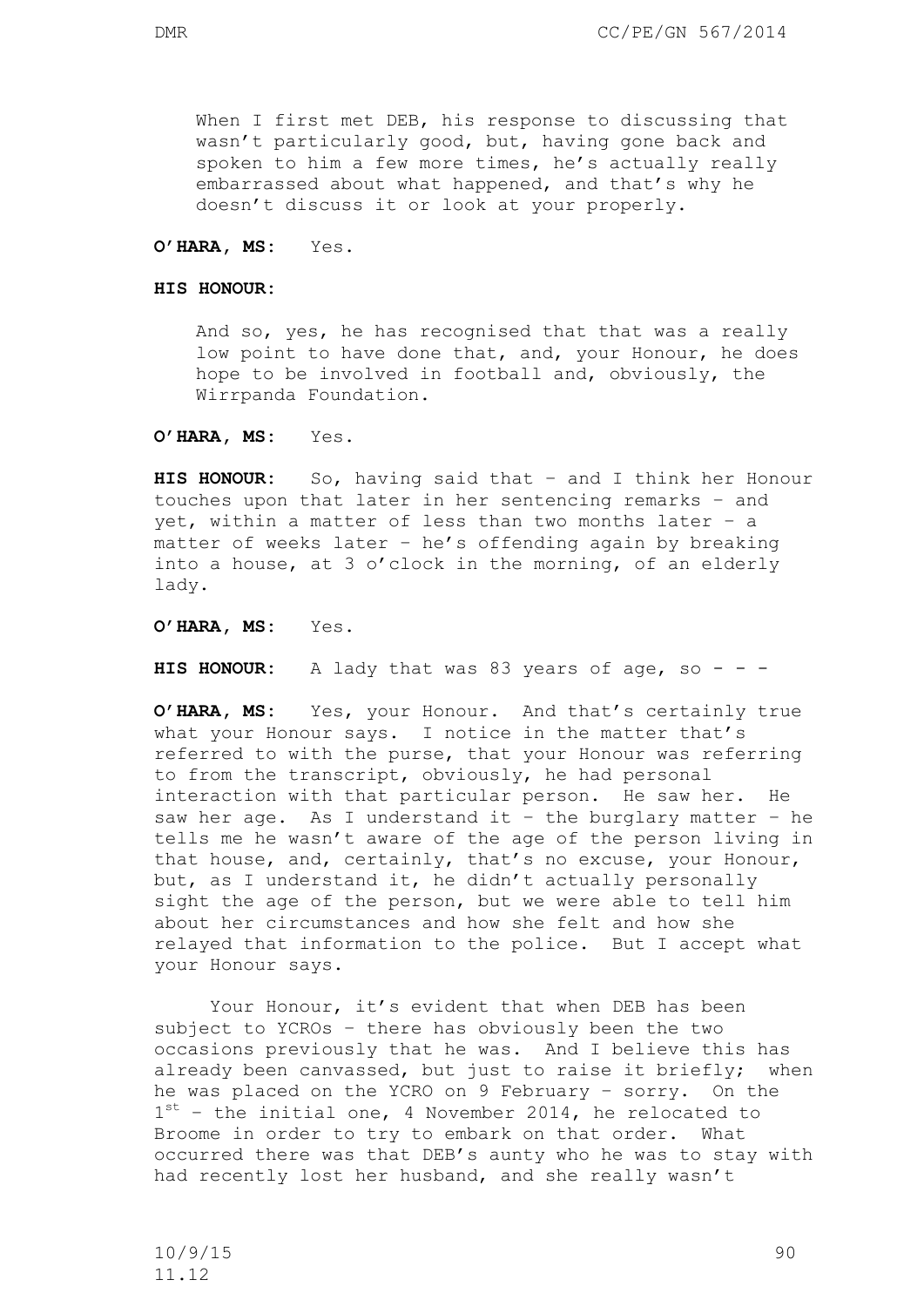in a good position to support DEB, and DEB ended up being enrolled in a stockman's course that was some distance out of Broome.

He did that for – I understand it varies between a couple of days. DEB thought it was four days. It was very much classroom based in the beginning. He wasn't happy there. It was difficult for him to go back and live with his aunty, because she actually had so much on her plate in terms of dealing with the passing of her husband, and there was a – and it's still ongoing, I understand, an issue as to where her husband could be buried. She wasn't happy with him not being able to be buried on country, and that's an ongoing situation which made it very difficult for DEB to receive the support that he needed.

In relation to the JCRO that he was placed on on 9 February,  $I$  - perhaps I've got those round the wrong way but the initial JCRO, there was also the issue of when he relocated to the Dampier Peninsula, the plan was that he would be taking up a role in the rangers organisation up there, and they do offer a very positive, communitysupported avenue of employment and training for young Aboriginal males. What happened though was by the time that DEB arrived there, that program wasn't operating, or it was having a break, and he really wasn't able to participate in that.

So those two occasions, really – and, obviously, DEB takes responsibility for his own actions – but that was against a background of him having issues; obviously, some concern as to his cognitive functioning in certain ways, and also not having support in place. I do know from dealing with DEB that at different times he has resided with his sister, G. He has also resided more recently, as is reflected in the court reports, with his elder sister A.

His mother hasn't had a lot of contact at all with ILS while we've been assisting D. I do know that she lives in a community called (indistinct) Wells community which is an Aboriginal-owned community, and it's some distance - - -

**HIS HONOUR:** Yes. I'm aware of Barrel Well community, yes.

**O'HARA, MS:** Yes, and it is quite isolated, certainly from DEB's point of view; he considers it very isolated. We did have another child there who was trying to do an order in that community, and it was quite difficult in terms of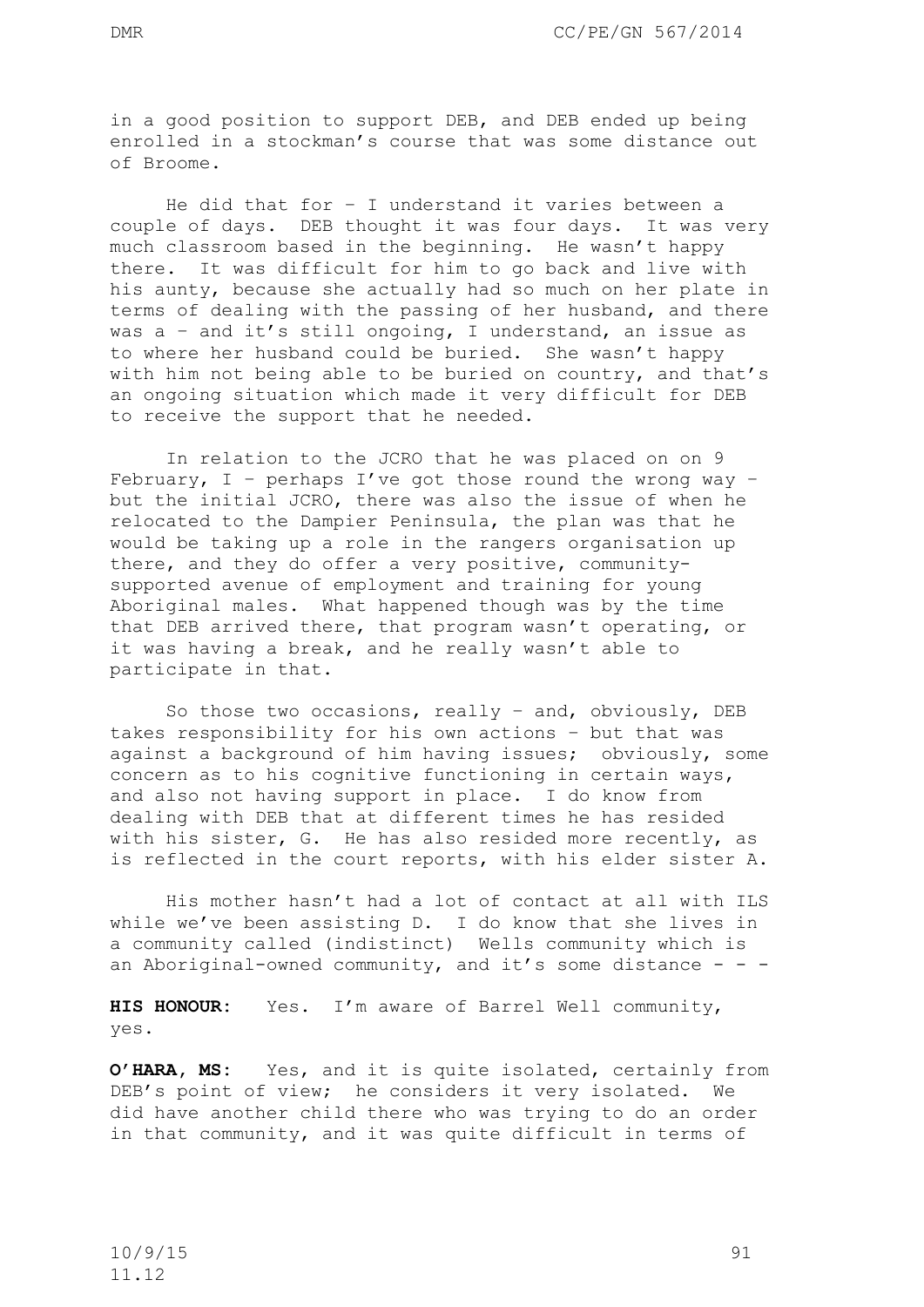actually being able to access what needed to be done and the services, so DEB, from his point of view, he doesn't really wish to reside in that location, so what has happened is he has moved around between different family members.

More recently, we've learned that when G did take over the care of DEB after the sentencing by Magistrate Crawford that, when  $A$  came - the older sister,  $A$  - came down to visit, she felt that DEB was with some older males, who she saw as using drugs but also methamphetamine as well, so she stepped in to take DEB back to Geraldton with her. Unfortunately, when she was up in Geraldton – she's got four children she was caring for – she wasn't able to chase DEB around. DEB, unfortunately, didn't engage with the order. He was using cannabis heavily, and he was spending time with other boys that were doing similar things and perhaps worse as well in terms of their drug use. So, your Honour, things didn't go well. DEB takes responsibility for that.

**HIS HONOUR:** That occurred after he was sentenced by Magistrate Crawford in  $-$  -  $-$ 

**O'HARA, MS:** Yes.

**HIS HONOUR:** - - - June, didn't it?

**O'HARA, MS:** Yes. Because there was some hope that DEB would reside with G, that G and DEB would both be involved in David Wirrpanda Foundation and that DEB would have that support, because I think it was recognised that he did really need to be guided.

**HIS HONOUR:** Yes.

**O'HARA, MS:** And it needed to be quite - - -

**HIS HONOUR:** What happened about that? I've got this further specific court report, which is dated 8 September, which updates me as to what has happened, but it doesn't seem to refer to the Wirrpanda Foundation report, and I raise that because when Magistrate Crawford sentenced DEB – or re-sentenced DEB on that occasion and imposed the order that she did, she was very much, I think, influenced by the recommendations that DEB enrol in this program and that there was supports  $- -$ 

**O'HARA, MS:** Yes.

10/9/15 92 11.28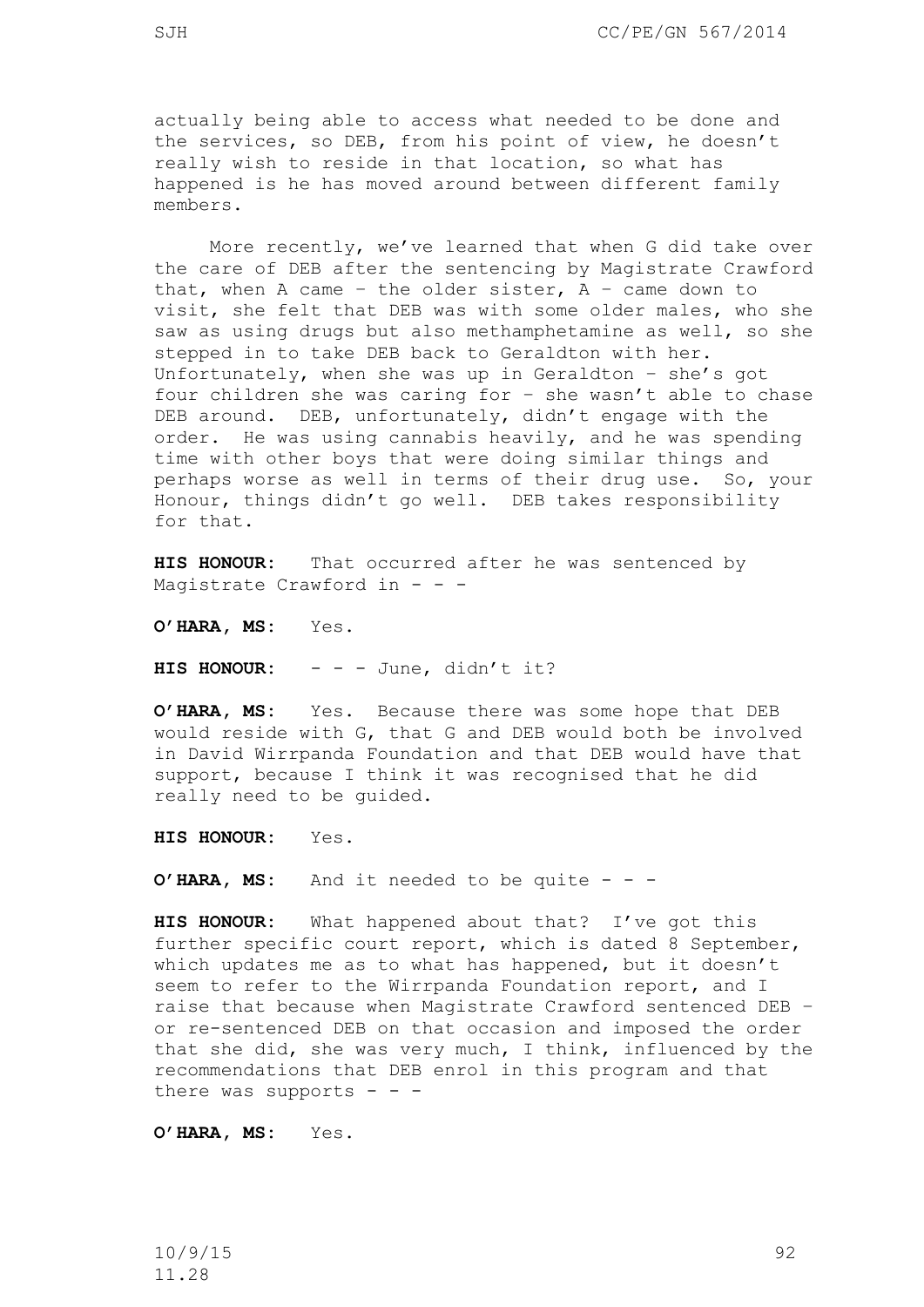**HIS HONOUR:** - - - put in place to enable him to do that, and this report doesn't deal with any of that, and it seems that, really, nothing ever eventuated.

**O'HARA, MS:** No, it didn't, your Honour, unfortunately. My instructions are that DEB did go to live with G at her address in Kallaroo for about one month, and I do know, from speaking to DEB and G, that they were quite enthusiastic about the Wirrpanda Foundation. It didn't eventuate.

DEB didn't attend school in Kallaroo, and it was at that point that DEB, rather than participating at Wirrpanda with G – and G didn't either – that DEB took up with a group of three male cousins on his mother's side, some older – older and younger, and there was alcohol use and use of cannabis and offending, and it was at – around this point that A, who's just, I think – believe, a couple of years older than G, visited, became quite concerned about DEB and then took him back to Geraldton, and he did reside with her.

He was welcome there, but unfortunately, things did not go well, and he started getting in trouble and smoking a lot of cannabis. There's some information here as to – he was regularly visiting drug dealers in order to obtain the cannabis. He wasn't attending school, and he wasn't engaged in sporting activities, and his sister, A, did find it difficult to change that situation. The more recent offending – the burglary was committed alone, and he certainly has no excuse in relation to that.

He doesn't try to shy away from it, and he does raise cannabis use as the motivating factor, and I do note, in the report from Youth Justice – one of the reports – the more recent one – said that there was some assistance offered to DEB to try and get to court, and he knocked that back, and he accepts that. He felt that he – he, to some extent, feels that an order is beyond him at the moment, and part of that is, obviously, the cannabis use.

Your Honour, I would respectfully submit that DEB's matters are before your Honour in relation to – perhaps they have arrived here by way of the section 40 review and the application prior to that for a correction of sentence that then morphed into the review. I mean, it may be that the prosecution may have sought the matters to come to this jurisdiction, but I don't know whether that would be the case. I think, in all likelihood, he may as well – may have well stayed before a magistrate.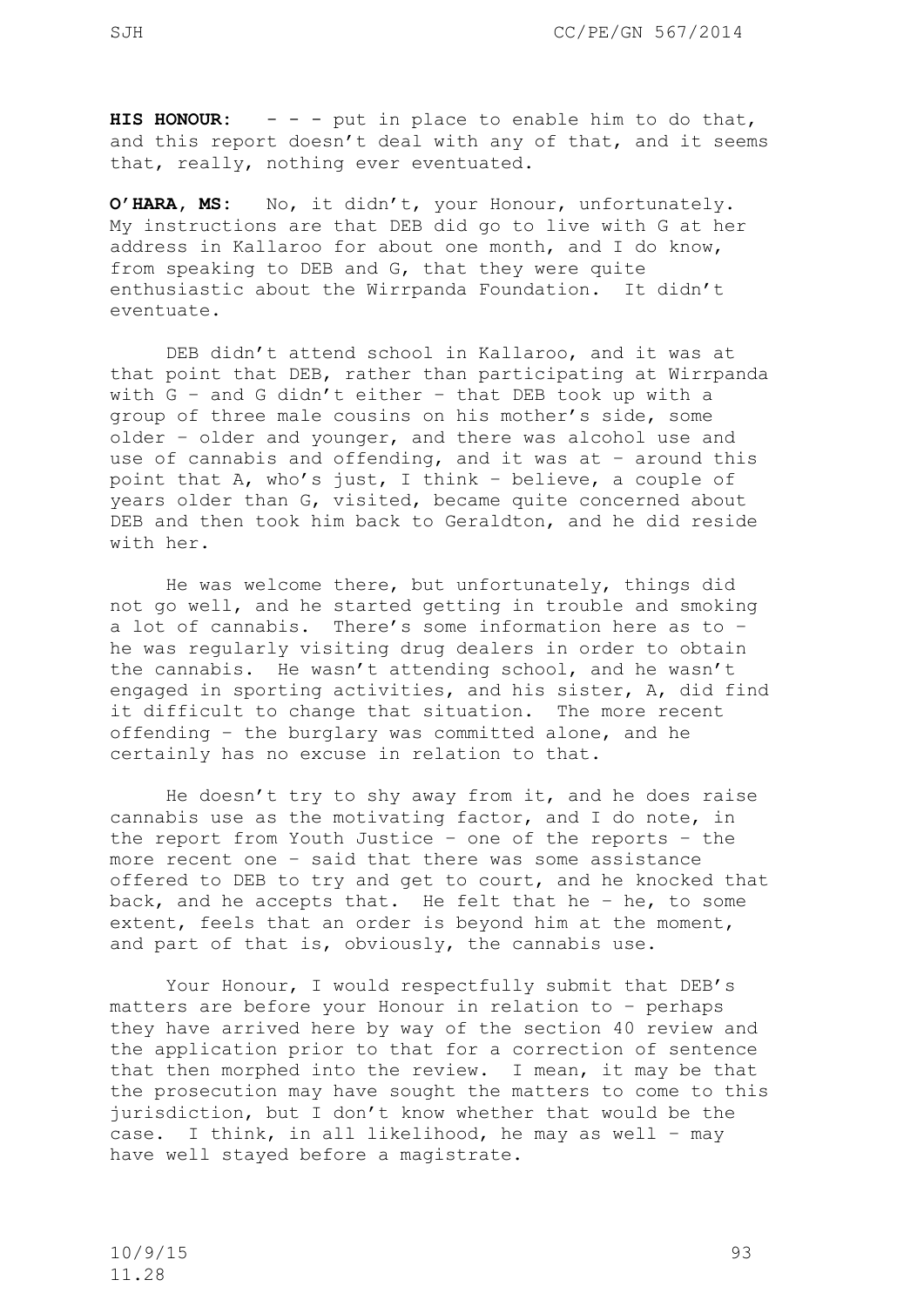It is accepted, unfortunately, that he is in the position where he in a third strike position, unfortunately, and DEB is well aware of that. He has made that known to him, and he's accepting of that, and he has entered pleas in full knowledge of that. He has plans, your Honour, to – if there is to be a custodial sentence, that that would give him the opportunity to refrain from the drug use, and he has plans to get the appropriate help for that, and then he hopes to, if he sent a custodial disposition – to then continue on with refraining from the cannabis use, and he would like, again, to have an opportunity in the Broome area to have some employment and look at some training and employment in the Broome area, your Honour.

Obviously, there is a lot that hasn't worked out for DEB. Some of that is obviously his own – of his own doing, and he has been offered help, and he hasn't taken it up, but at other times, there hasn't been the appropriate help there that he has obviously needed. Your Honour, DEB, today – he acknowledges that he really has burnt a lot of bridges in terms of his sisters, and he is not willing to go to Barrel Well, where I think his mother would take him if he was willing.

So, your Honour, in terms of a disposition, I believe that it is very limited to do with, obviously, mandatory legislation and also DEB's history as to previous orders, and offending has obviously got a role to play.

**HIS HONOUR:** Had I been dealing with this at the time it came before Magistrate Crawford, consistent with the ruling I gave earlier, the options open to me – putting to one side these further matters – at that time – this in June – would have been to impose a further conditional release order or sentence DEB to a term of detention. As I read the transcript – and obviously I will hear from Ms Johnston in a moment – as I read the transcript, given the further material which was put before Magistrate Crawford at that time regarding the hope that the Wirrpanda Foundation might be an avenue that DEB was able to take up to prevent him from being sentenced to a period of detention, the state, it seemed to me, was supportive of that. Obviously, the state  $- -$ 

# **O'HARA, MS:** Yes.

**HIS HONOUR:** The state's position is that could have been achieved, it seems to me, by another conditional release order being imposed to allow him to attend the Wirrpanda - - -

10/9/15 94 11.28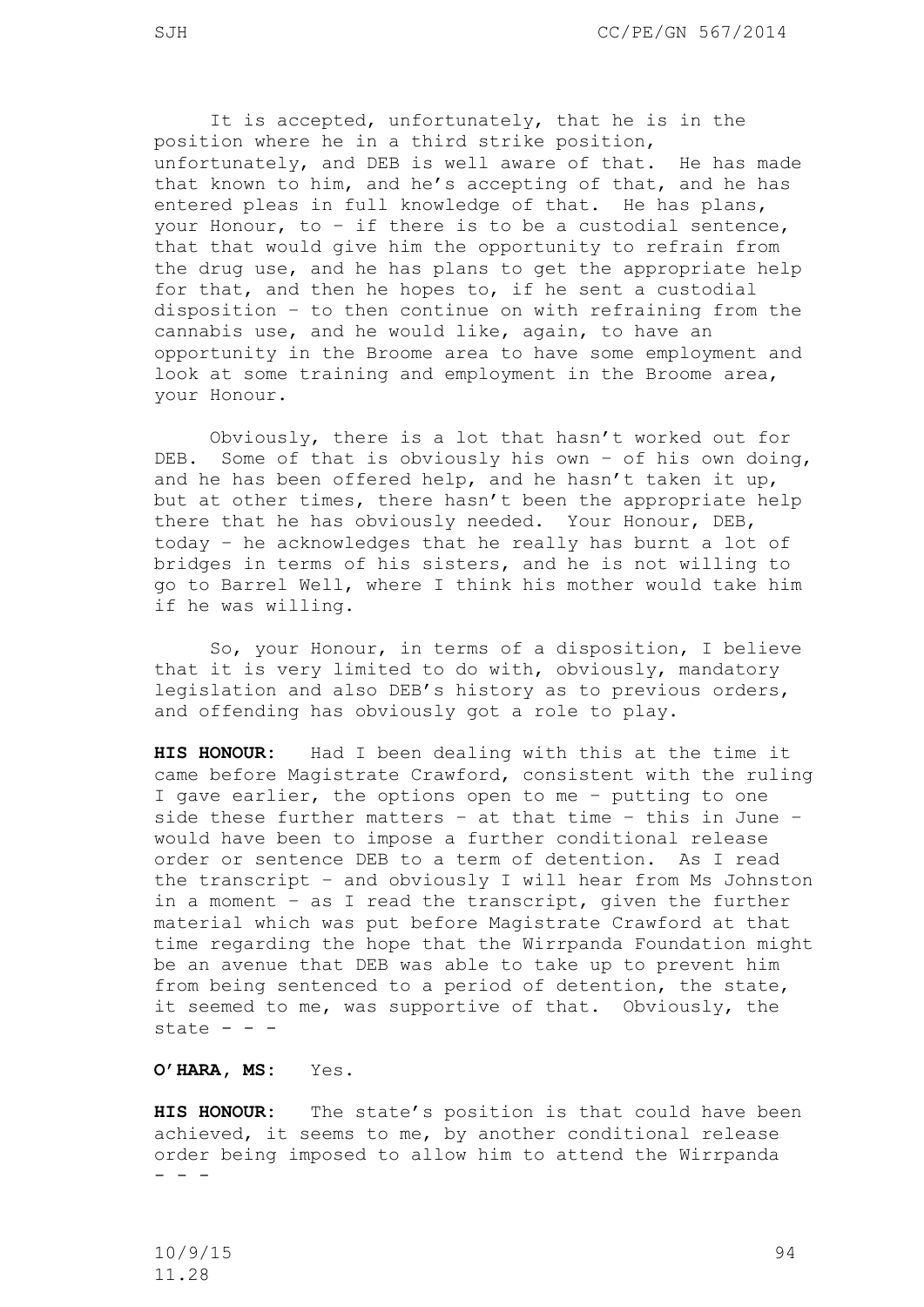# **O'HARA, MS:** That's correct, your Honour, yes.

**HIS HONOUR:** - - - Foundation program. So that seemed to me – and again, this is all subject to Ms Johnston saying anything to the contrary – that seemed to be the state position as at that time, and it could have been dealt with in that way. We've now gone beyond that, and it has gone back and forth in the courts, which is nothing to do with DEB. That's not DEB's fault.

I think what's most concerning is that now, in August this year, these further offences, which have – of the same kind again. The further cannabis use – when I first looked at the matter, I had a concern that given the matters are still being dealt with in the court, DEB hadn't had the opportunity to take up the Wirrpanda Foundation  $-$  -

**O'HARA, MS:** Yes.

**HIS HONOUR:** - - - program, but I've heard what you've said about that, and this further updated report indicates that there have been attempts to find DEB stable accommodation and stable circumstances, none of which have worked out, and you've elaborated on why that has been the case. It really constrains what I can do - - -

**O'HARA, MS:** Yes, your Honour.

**HIS HONOUR:** - - - doesn't it? Even if I had been minded, in June, to impose a further conditional release order rather than a period of detention, given what has happened in August, I really have not  $- -$ 

**O'HARA, MS:** Yes.

HIS HONOUR:  $- - -$  many options open to me.

**O'HARA, MS:** That's my understanding, your Honour. would just respectfully ask the court to take into account – I do generally believe that under different circumstances, DEB would be before a magistrate, where their sentencing power would be limited to 12 months, and obviously, that reflects – or rather, aligns the mandatory period for a third strike burglary matter.

**HIS HONOUR:** I've got to sentence him, don't I, to a period of not less than 12 months?

**O'HARA, MS:** Respectfully, your Honour, I would suggest that having spoken to DEB, he is fully aware of the situation, and that is something that's very much on the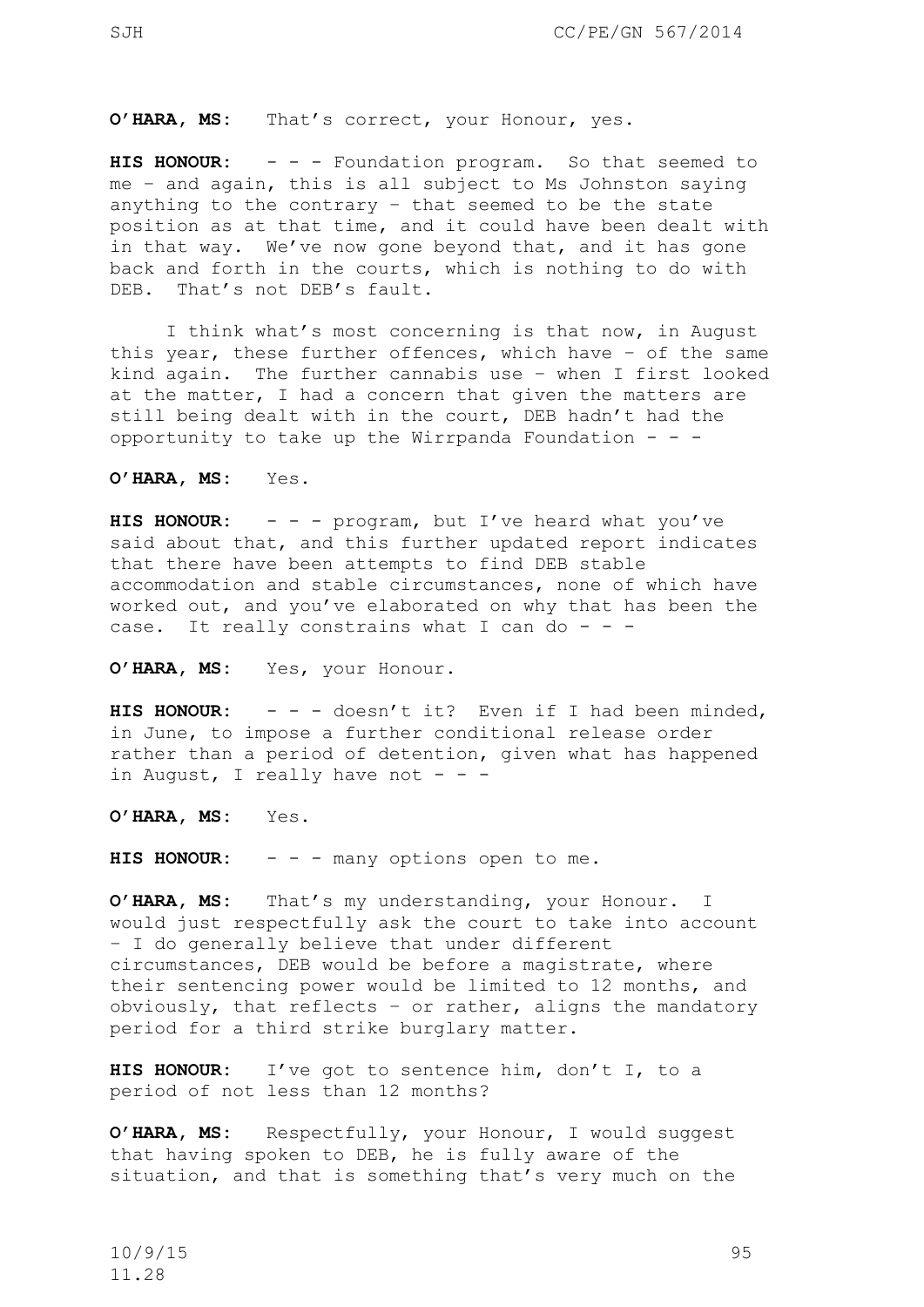cards today, given all the circumstances and the offending and the previous orders  $- -$ 

**HIS HONOUR:** Yes.

**O'HARA, MS:** - - - and the breaches of those orders.

**HIS HONOUR:** Yes. Sorry. I've interrupted what you - - -

**O'HARA, MS:** No, your Honour.

**HIS HONOUR:**  $- -$  were going to say.

**O'HARA, MS:** I don't really have anything much further to say. It has been a long journey to this point, and I think DEB really reached the finish line, and he just felt that it really has been quite difficult.

**HIS HONOUR:** Yes.

**O'HARA, MS:** And the cannabis use has really got in the way, and he does need some help, and he fully understands the offending and where he is at the moment, your Honour. Thank you.

**HIS HONOUR:** Thank you, Ms O'Hara. Ms Johnston.

**JOHNSTON, MS:** Thank you, your Honour. There were – the situation, as far as I see it, is the question is whether DEB should receive the minimum 12 months today, having regard to the third strike burglary, charge 618 of '15, which was committed on 5 August, or whether there needs to be an additional penalty taking the term to be beyond the 12 months, and in considering that, I would refer your Honour to the seriousness of the underlying offences which were subject to the intensive youth supervision order, which has been cancelled today.

I note that in relation to two of the burglaries, the complainants were home at the time. They are charges six – sorry – 567 and 571 of '14, and the complainant disturbed – came home and disturbed DEB. That's charge 35 of '15. Those underlying offences are also serious not just because of the contact with the complainants themselves by DEB, but also the nature of the property that was taken. Specifically, there was jewellery worth \$30,000 taken in burglary 569 of '14.

It was obviously precious to the complainants because it was stored in a safe – precious probably because of monetary value, but usually those types of items also hold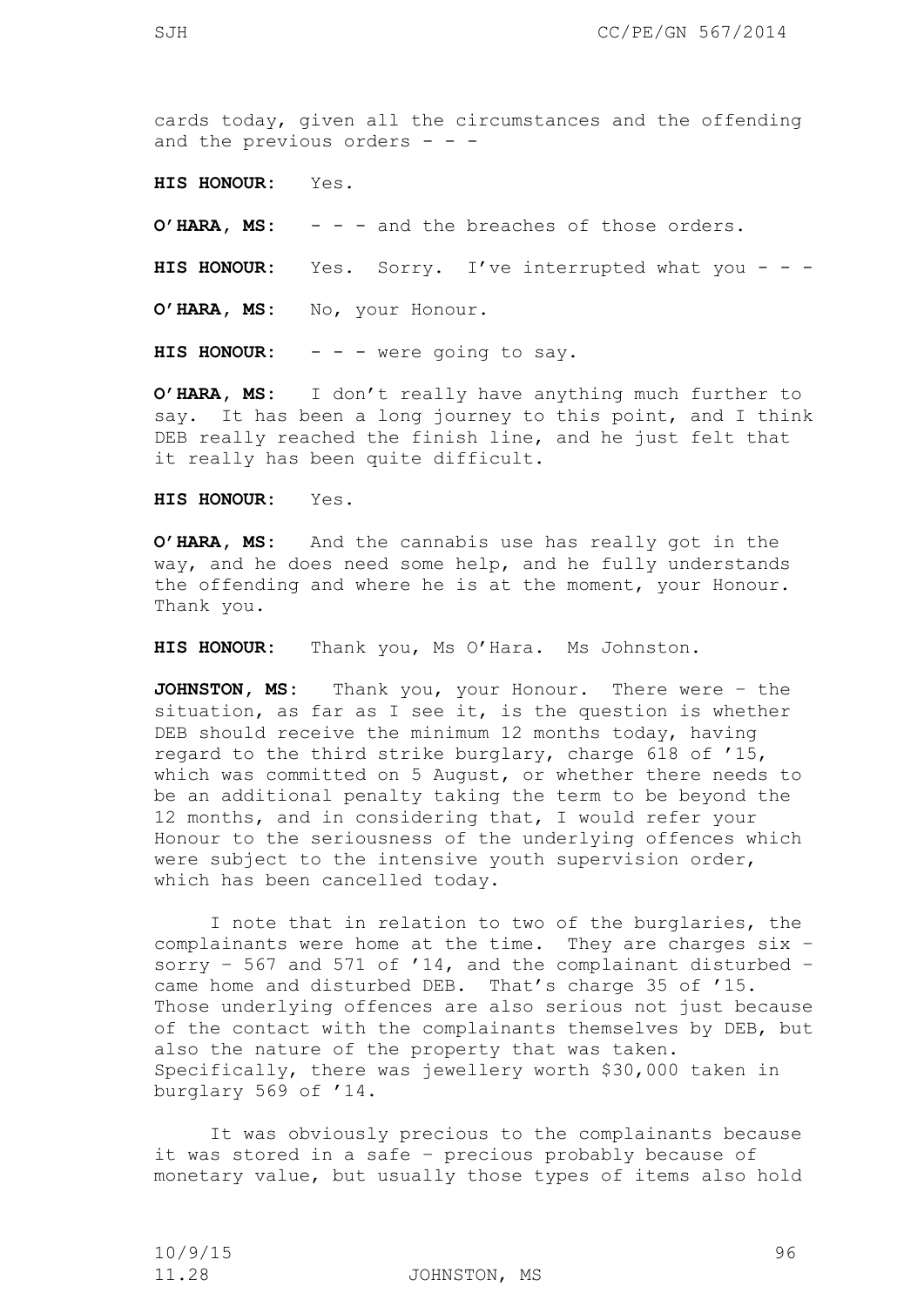sentimentality to their owners. There were guns taken from two of the dwellings – charges 569 and 35 – 569 of '14 and 35 of '15. So factually, those matters are serious. I note that my learned colleague, Ms Cleary, conceded in the past that immediate detention was open, but perhaps not the only penalty, having regard to an opportunity to the Wirrpanda Foundation.

I note that since being placed on the order, there has been a breach lodged by Youth Justice for non-compliance, and by way of his plea today to the third strike burglary, 618 of '15, he also faces breach by re-offending, although I note the difficulty with the fact that both the youth conditional release order and IYSO have been cancelled. So in having – also in determining penalty, your Honour would take account of the fact that there is a need for personal deterrence, having regard to the matters on DEB's record.

Also the need for general deterrence for these types of offences, particularly home burglaries. I note that a number of them your Honour is considering today were committed in the wee hours of the morning when people are usually home. They are serious because there is the risk that the offender will come into contact with complainants in their own home, and it's not only an invasion of their sense of safety, but also places both the complainant and the offender at considerable risk of harm in a threatened distressing circumstance of coming face to face with one another. I don't make any particular submissions on the term that your Honour might be minded to impose today. I don't make any particular  $- -$ 

**HIS HONOUR:** Yes.

JOHNSTON, MS: - - - submissions about the length, your Honour.

**HIS HONOUR:** Yes. Yes. Thank you.

JOHNSTON, MS: Thank you.

**HIS HONOUR:** Ms Hotker, was there anything you wished to add?

**HOTKER, MS:** I would like to confirm, for the court's consideration, DEB's current days in custody. So on the current detention management report, it does outline some days in relation to days spent prior to the intensive youth supervision order being imposed.

**HIS HONOUR:** Yes.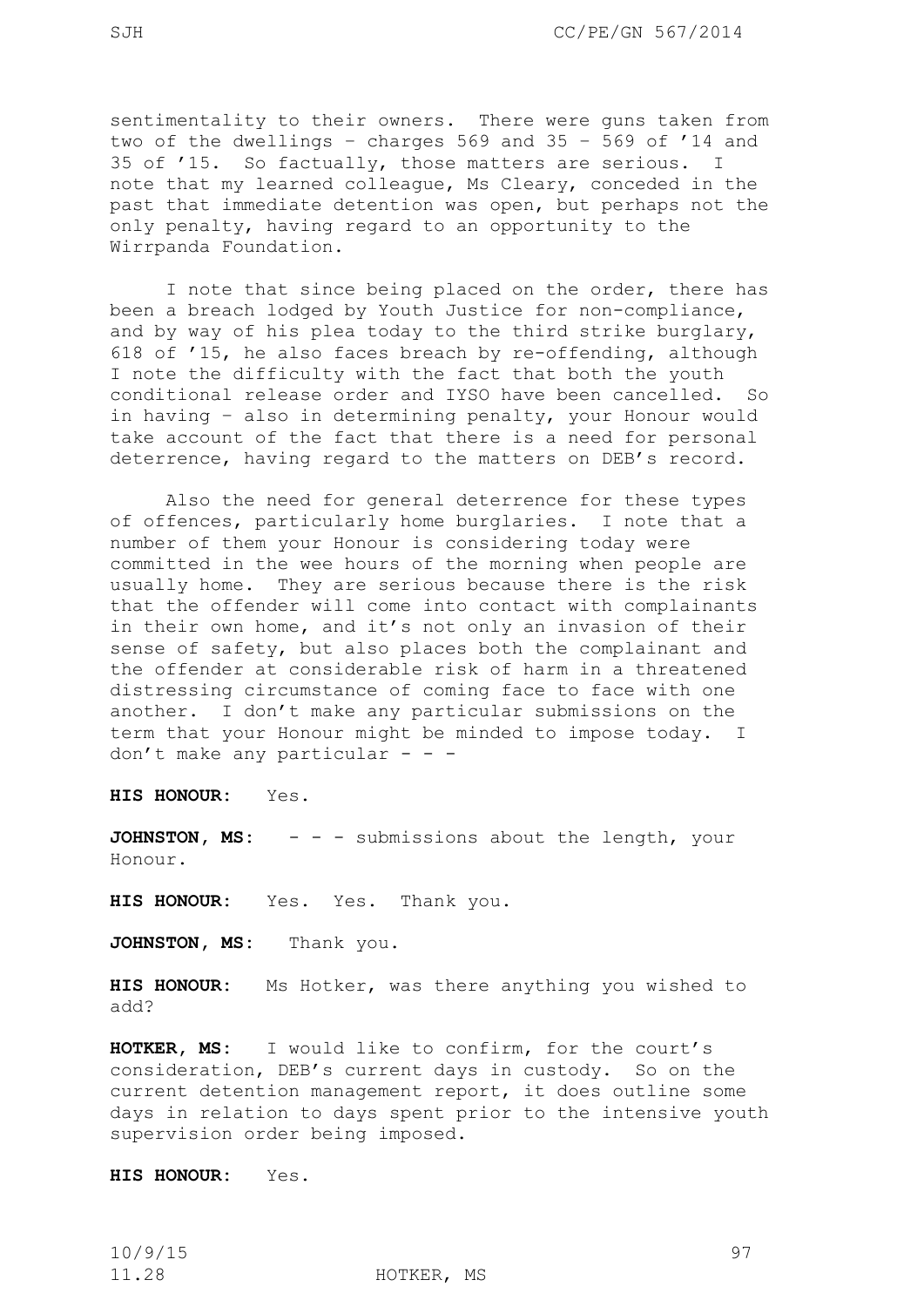**HOTKER, MS:** Since that order was imposed, there are currently nine days in custody. Two of those days from 2 and 3 September this year were in Geraldton police custody. So any term of detention can be backdated to 2 September this year.

**HIS HONOUR:** Yes. Thank you. I'm going to just take a little bit of time to consider what I'm going to do, DEB. So I'm going to take about half an hour just to consider what Ms O'Hara has said and what the prosecutor has said and read some things again. So give me about half an hour and we will come back here and I will speak to you then. We will adjourn for half an hour or so.

(Short adjournment)

**HIS HONOUR:** Ms Johnston, can I just turn to you again, please, to seek some clarification from you regarding how the Young Offender's Act works. In relation to all of the Geraldton matters for which DEB was sentenced in the Geraldton Children's Court in February this year, can I impose a sentence in relation to all of those matters as a global sentence?

**JOHNSTON, MS:** Your Honour, I think that the matters need separate sentences and depending on what the disposition is, it may be that there's concurrency that can be ordered in relation to  $- -$ 

**HIS HONOUR:** Yes.

**JOHNSTON, MS:** - - - terms, if terms are going to be imposed.

**HIS HONOUR:** So still need to deal with each matter individually, and then deal with issues of concurrency, cumulation and totality in the normal way.

JOHNSTON, MS: I believe that that's the way the matter needs to be disposed of.

**HIS HONOUR:** Yes. There is no ability to simply impose a global penalty in relation to all of those matters and deal with them in a global way.

JOHNSTON, MS: I don't believe there is, your Honour.

**HIS HONOUR:** Yes. Thank you for that. Ms O'Hara, do you wish to  $-$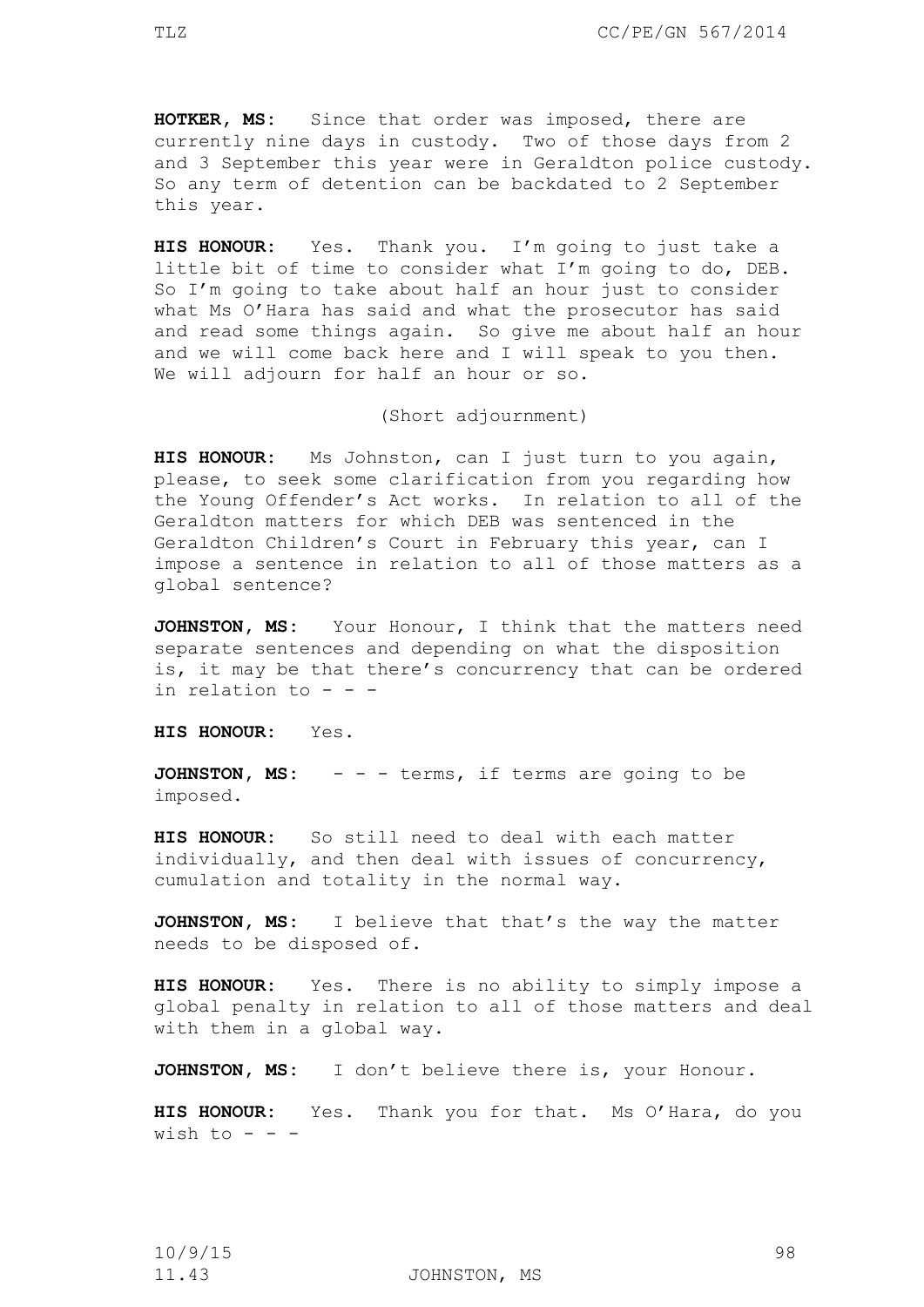## **O'HARA, MS:** No, your Honour.

**HIS HONOUR: - - -** respond to that. Thank you. DEB, just stay seated. I'm going to spend a little bit of time talking to you. I know you have been in court before so you probably have a bit of an idea of what I need to do and what I'm going to say to you. I think what is the thing that concerns me most, and I just want to talk to you about it a little bit, is you have been dealt with by the court on three or four occasions now. You came before the Geraldton court in February in relation to all of those burglaries.

You then committed some more offences and another burglary and you were dealt with in this court by the Magistrate in June, and she wanted you to start the Wirrpanda Foundation program, and then that didn't work out and your lawyer, Ms O'Hara has explained some of the reasons why that didn't work out, but you then – you have committed another burglary again in August of this year. Can you see why that's quite serious, that you keep doing the same sort of things all over again, even though you keep coming before the courts?

Do you understand why the more you do this; the more serious the court has to deal with you? Yes? And when you were dealt with in Magistrates Court, I don't know what the Magistrate said to you, but I'm sure she said to you that this is quite serious offending and I'm sure she would have explained to you why it's serious offending, and then I have read what Crawford M said to you in June and she certainly expressed concern about the offence involving the older lady, where you stole the older lady's purse and through your lawyer, you said you were sorry for that and you felt embarrassed about all of that, and I think because of all of that, Crawford M was prepared to give you another go, and there was some hope.

Everybody was hopeful that you would be able to get onto the Wirrpanda program with the support of your sisters and see whether you could get onto the straight and narrow and stop your cannabis use, but you haven't been able to do that. Are you able to tell me any reasons why you haven't been able to do that? No? Your lawyer, Ms O'Hara, tells me that cannabis use has really taken over your life. Is that right? Is there any chance you can stop using cannabis? Because do you understand, if you keep using cannabis, you keep breaking into houses, people in my position have to deal with you in stronger terms each time, and we don't want to do that if we can avoid it.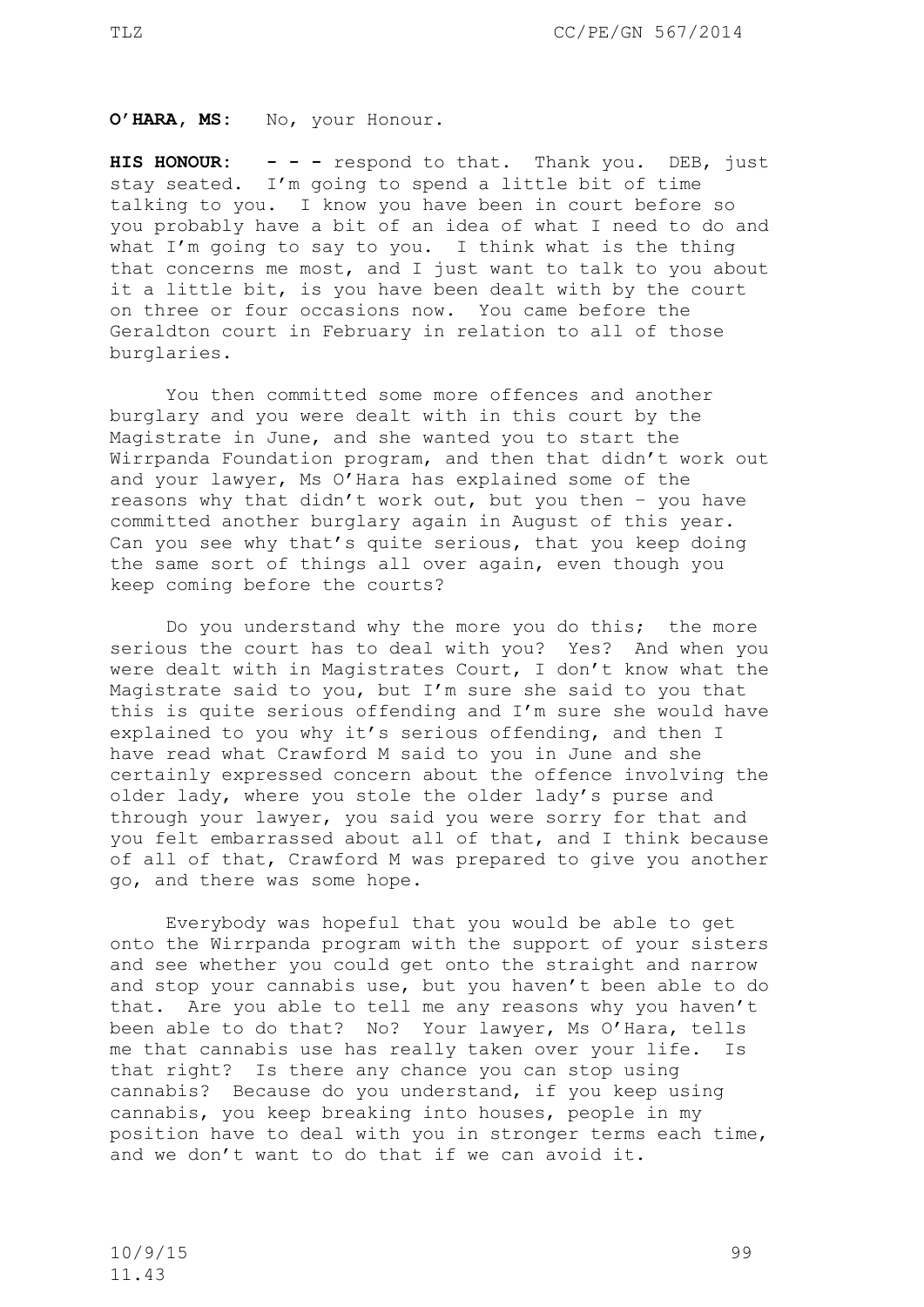We don't want to put you into detention if there's any other way we can deal with you. You're only a young bloke. You have got a lot of life ahead of you and if we can stop you using cannabis and stop you breaking into houses, that's what we want to do, but nothing the courts have done so far seem to have worked, because you keep breaking into houses. So easy for me to say, perhaps, but you need to really try and stop using cannabis.

I know you don't get a lot of support from your family and that has been one of the difficulties you have had, but you need to start giving some thought to that, because it has now got to the stage where, and I will explain this in a bit more detail in a moment, that my hands are tied to some extent. I have to sentence you to a term of detention of not less than 12 months. I don't have any other option about that, and that's because you have committed another house burglary for the third time, and I think your lawyer has probably spoken to you about that, has she? Yes.

So we don't want to do that but the law says I have to do that, so that's the position we're in and because you're such a young bloke, I would prefer not to do it, but I don't have much option but to do that. So I'm going to have to send you to a term of imprisonment. Just try and understand why, though, you keep breaking into houses. Every time you're dealt with, the courts give you a chance to stop doing it, but you haven't been able to do it, and your lawyer told me today that cannabis has taken over your life and you don't know what to do. So – is that right? Is that what  $- -$ 

**DEB:** Yes.

**HIS HONOUR:** - - - has happened? So – yes, and obviously you need to try and stop using the cannabis, and so the period of detention that I'm going to order in a moment, I'm hoping that during that time, that will help you stop using cannabis, because while you're in detention, some people there will be trying to help you because once you are released from detention, you're going to be released under some supervision. So once you're released from detention, people will continue to supervise you and try and get you back onto the straight and narrow, you know?

Try and help you get off the cannabis, but you're going to have to help yourself to some extent. People can't do it all for you. You have to try and deal with it and – because you're such a young bloke, you really do need to try a lot harder than you're doing, because it's not much of a way to spend your life, is it, if you keep doing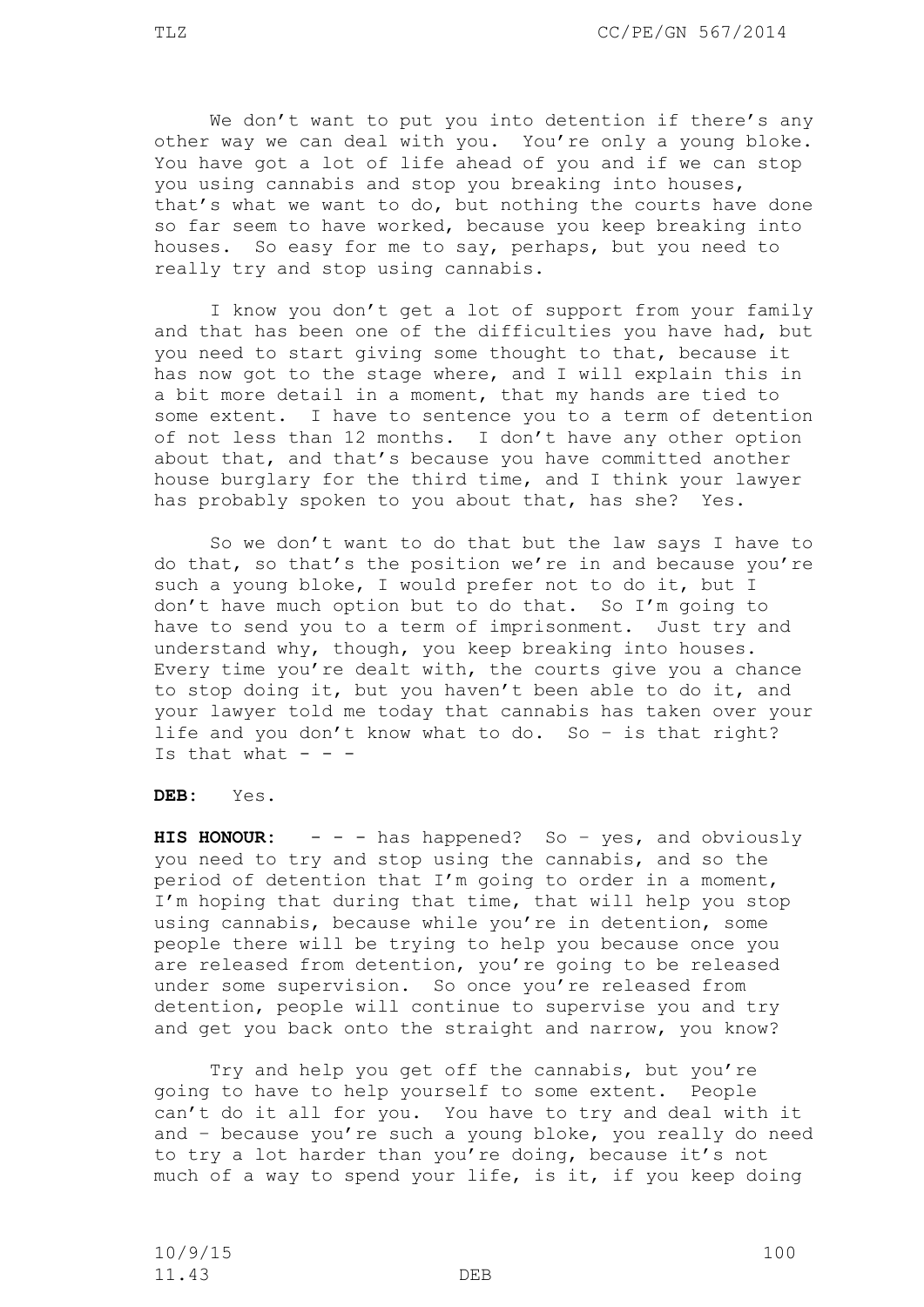this, if you keep coming back to court all of the time. Not a lot of fun, and because you're now going to have to go to detention for a period of time, that's only going to increase if you keep offending. You're 17 and a bit, now. You're 17 in May, is that right?

**DEB:** 18 in May.

**HIS HONOUR:** You're  $18$  in  $-$ 

**DEB:** In May.

**HIS HONOUR:** Did you turn – you just turned 17, I think, this year, so – yes. You're 18 next May, so you have just gone 17. So you will be 18 in May next year, and once you're an adult, if you keep offending in this way, the courts are going to have to deal with you far more seriously than if you're under 18. So you just need to understand that and try and stop it. I realise it's hard because you have not got a lot of family support over the years and you don't have, you know, anybody strong that you can go to and that person can help you.

You don't have a male in the family or a strong male friend that's able to look after you, but I don't know. Your sisters have tried to help you, but it seems that they have given up for you, at least at this point in time, but hopefully in a bit of time that they will help you again after you get released from detention. You just do need to try and stop using cannabis. So I'm hoping that the time you're going to spend in detention will help you do that.

So I'm just going to make a few notes and read a few things to you, and – now, I have got to deal with you in relation to all of those offences you committed in 2014 that the Geraldton Magistrate sentenced you for in February this year, and there is a number of house burglaries there and you have heard the prosecutor say to me today that there was some serious circumstances in which that offending was committed, because you were breaking into houses in the very early hours of the morning when people were at home asleep.

On one occasion you stole, I think, it's \$30,000 in jewellery. Another occasion, you stole guns and ammunition and you have heard me speak to your lawyer about my concern about that, because nobody has been able to find the guns. You don't know what has happened to the guns because some adults come along and took them. Is that right?

**DEB:** Yes.

10/9/15 101 11.43 DEB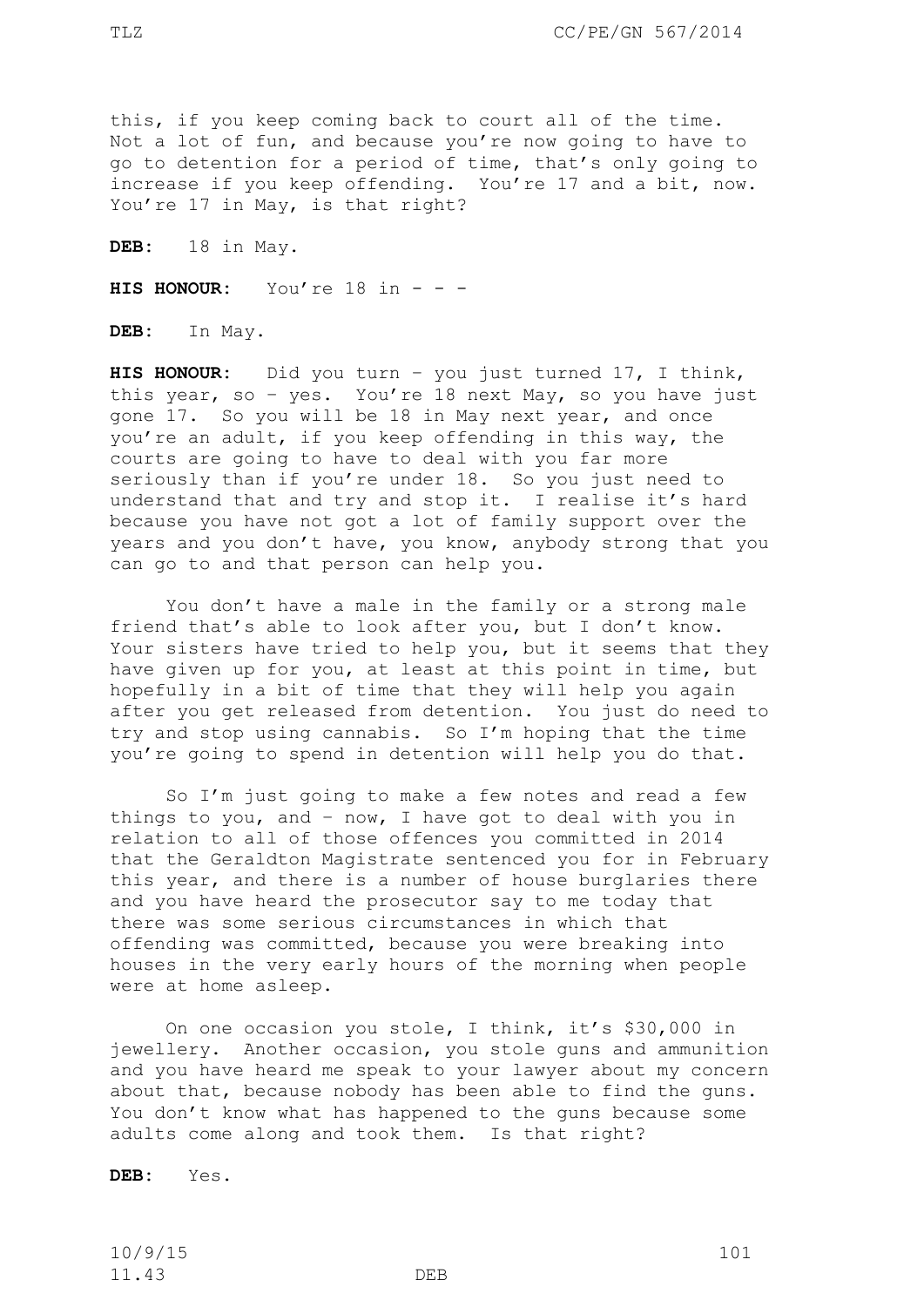**HIS HONOUR:** Yes. So you don't know what happened to them and your lawyer said you didn't know there were guns there, they just – you just came across them and took them when you saw them. Is that the case?

**DEB:** Yes.

**HIS HONOUR:** Yes. Because you would understand, I'm sure, that it's a worry if people break into houses, steal guns and particularly young blokes like you. Then you're wandering around in the community with guns and ammunition. It's a bit of a worry. So I'm pretty concerned about that, because that shows you how serious that offending is, and I mean, every time you break into somebody's house, particularly at night when they're asleep, it frightens them.

It's traumatic for people when the house has been broken into, even if you don't take anything, it's still frightens people if you come into their houses and you wake them up and they see you in there. It's very worrying to people to – that it frightens them. Then if you do steal things, again, that is very distressing for people when they lose their property. Particularly jewellery and things like that, because they often have sentimental value.

Do you understand when I say sentimental value, what I mean by that? So if you have given – you have got something that you have had in your family for a long period of time and somebody came and took that from you, you would be pretty upset about that, wouldn't you? So you can understand if you take things like that from people's homes it's pretty upsetting to them, particularly if they never get it back. So it's not only how valuable it is in money terms, but it's valuable in terms of it's - it's something that people are very close to and that's upsetting.

Just being in people's houses, it frightens people. It causes them stress. It worries them. Then, in relation to the old lady, the elderly lady, and you stole her purse. That would have been obviously very frightening to her and distressing to her, and then you used her credit card and she had to cancel her credit card and start all over again, and that takes an older lady a lot of time to get over, and then on this last occasion in August this year when you break into another house and there's an old lady at that house.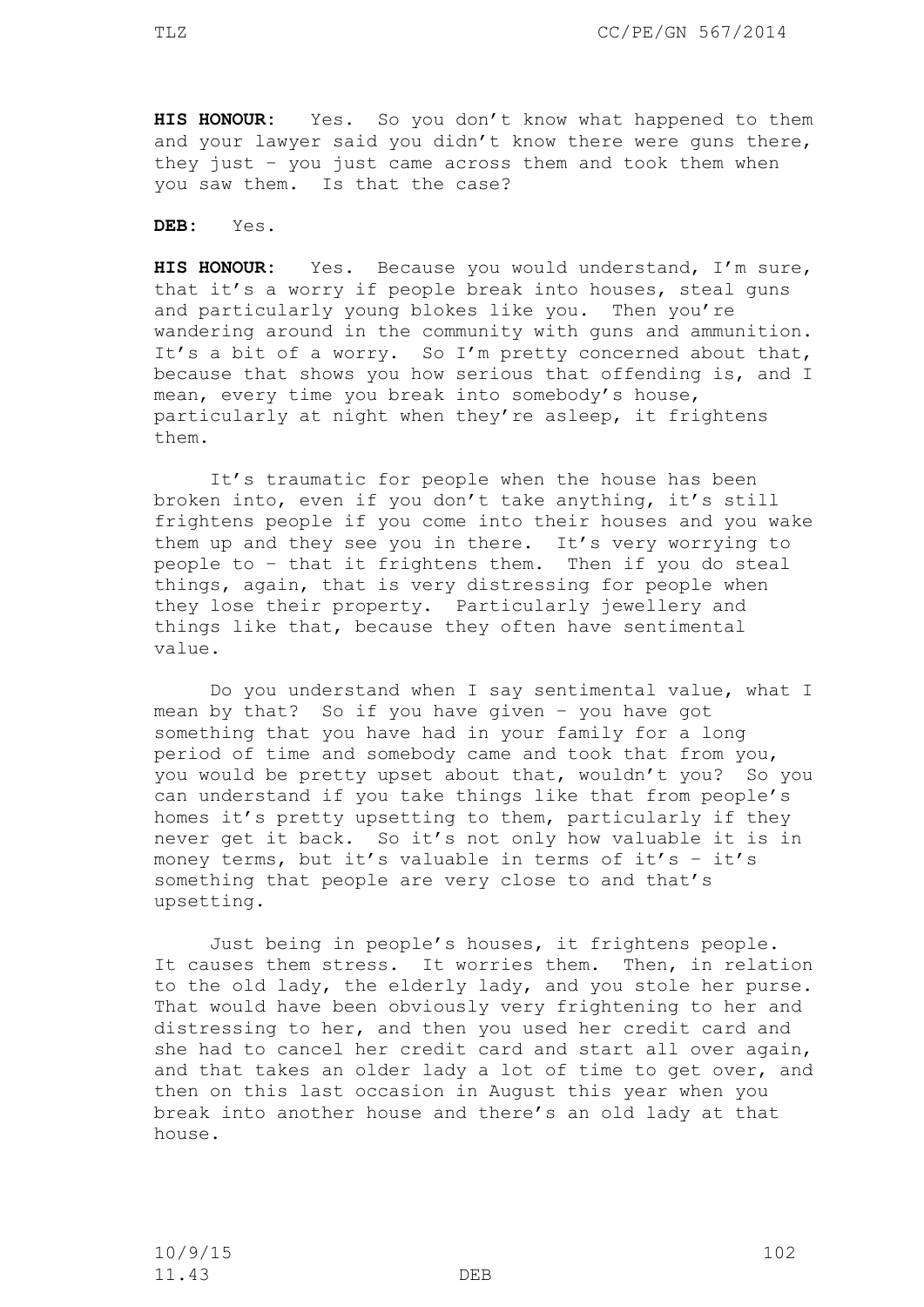She was 83. Even though you didn't see her and you didn't know she was an old lady, it's still, you can understand it would be very worrying to her, very frightening, because she is so old and if she gets over it – it would her a long time to get over that because it just frightens her. So that's why the courts regard these offences so, so seriously, because the maximum punishment that the courts can impose is 20 years in prison. So it just shows you how seriously the government and the courts regard breaking into people's houses.

Now, I'm not going to sentence you to 20 years imprisonment, so you don't need to worry about that, but I simply raise that with you just so you can understand how seriously the courts regard it, and Parliament regards it, and of course, if you keep doing it, the penalties are going to keep increasing and that's how serious it is. So you will keep getting further time in detention, and with that, the old lady, of course, when you broke into her house in August, she had a duress alarm, so she pressed the duress alarm which just indicates how frightening it must be for her, and, of course, the police then came and I think you were arrested not long after that. And then there's the trespass offence when you were found in the rear yard of a house, so you were probably looking to break into another house at that time.

I do take into account, DEB, that you have pleaded guilty to all of these offences at an early opportunity and I allow you the maximum discount that I am able to give you for your pleas of guilty. By pleading guilty, it does indicate – even though you keep repeating this offending – it does indicate that you do accept some responsibility for your offending. It shows that to some extent you understand that you've done the wrong thing and you accept that you've done the wrong thing, but what's concerning to me is even though you do accept you've done the wrong thing, you keep coming back and doing it again.

And in the circumstances before me now, one of the most serious aspects of your offending is the courts have dealt with you. You've been before the Magistrates Court in Geraldton, you've then been to the Magistrates Court here, and then the courts give you another chance but you continue to break the law again, and that's what's a real concern. That's what's a real worry. So the courts are trying to help you, but you're not helping yourself, and that's what you need to take into account.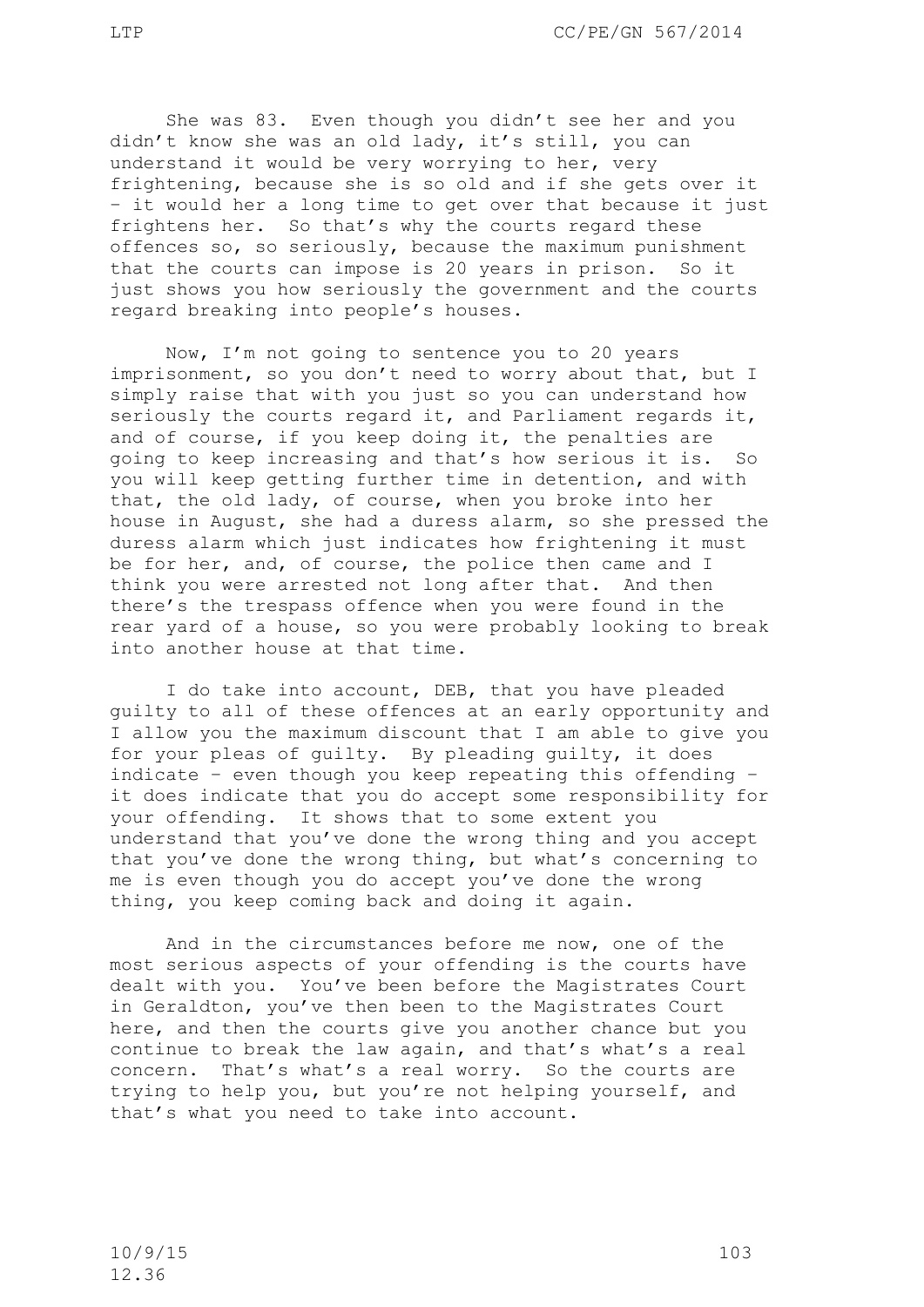I've read all that Magistrate Crawford said when she dealt with you in June this year. I'm not going to repeat what she said. She touched upon your family background and she referred to – you've had some pretty traumatic issues in your family and you've suffered some fairly significant disadvantages. I'm not going to repeat all of that. acknowledge all of that and, yes, you've not had a lot of support over the period of time but it did seem in more recent times that both your younger sister, G, and your older sister – remind me who's – what's your older sister's name?

## **DEB:** A.

**HIS HONOUR:** A. That's right. Thanks – that they were prepared to provide some support to you but – and because at one stage you were living with both G here in Perth and with A up north. And I think you were living with A so you could look at getting onto the Wirrpanda program but that didn't work out, and in a report that has been given to me today, it's noted that the lady who spoke to A said that A said that you're no longer welcome to live with her and her family because of what happened when you were living with her.

And your lawyer today tells me what the concerns were. You kept using cannabis, you kept associating with people who were taking drugs as well, and she didn't want you around her house and her family when you were continuing to use cannabis and dealing with other people who were taking drugs, so she's no longer prepared to have you at her home, at least at this point in time. She might be in the future. I don't know. And then the youth justice lady tried to speak to G to see whether G was prepared to take you in here in Perth but they weren't able to contact G.

And I think G was actually here in court on the last occasion supporting you when the magistrate dealt with you but they haven't been able to speak to G. I've also read a report of – you remember you saw a psychologist when you were in detention before? That's – you probably can't remember her name – that was Ms Oliveri. She did an assessment of you and that report was before the Magistrate Crawford when she dealt with you in June.

And that report notes that you have reduced learning. It impacts upon your ability to think properly and properly make judgments about your behaviour, and I'm sure, even though she doesn't necessarily say this, I'm sure the cannabis use doesn't help your clear thinking at all. I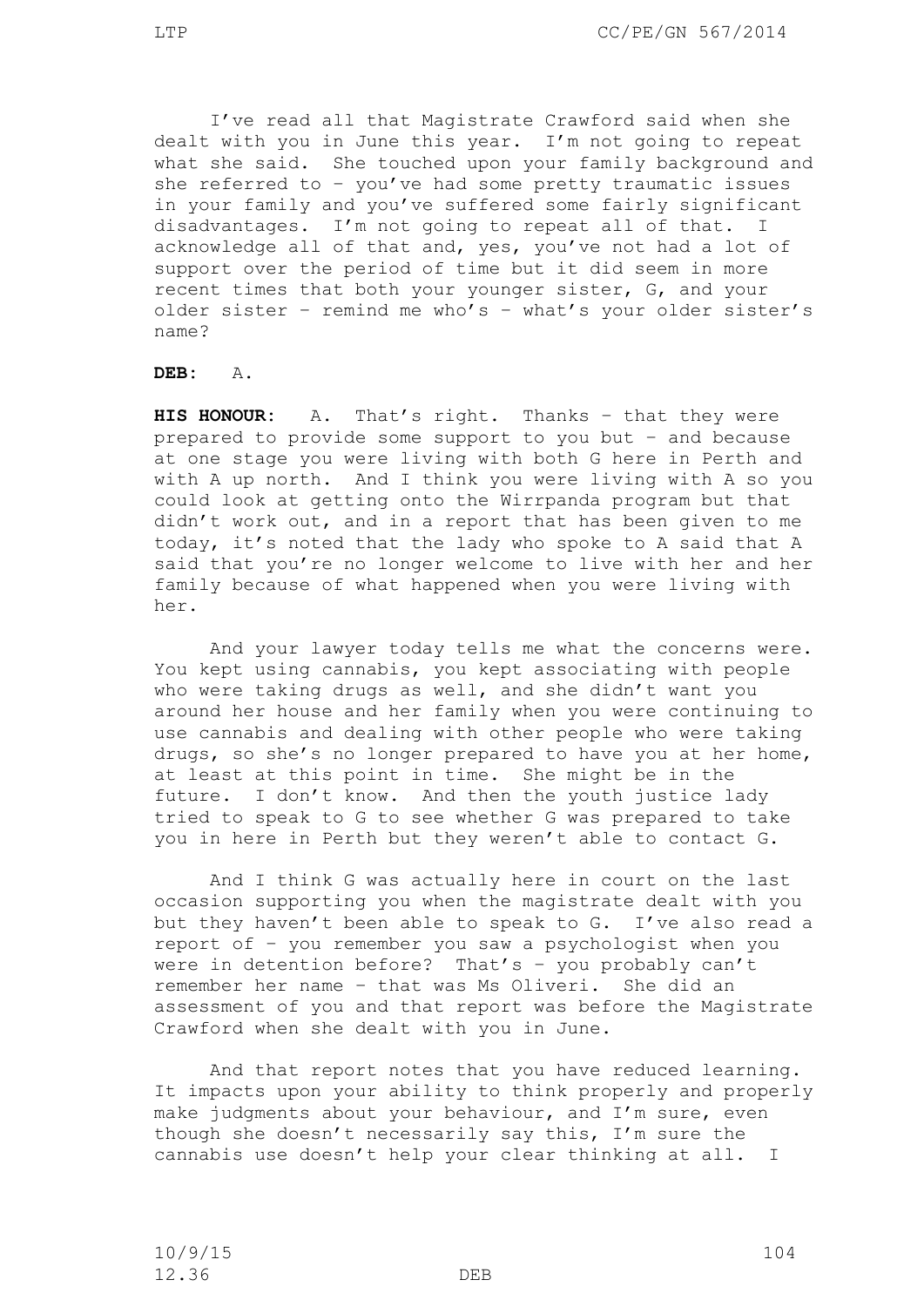mean, cannabis use can impact upon people's ability to think clearly. It can cause brain damage, and if you continue to use cannabis, I'm sure it's not going to be any good for your long-term health, so you just need to think about that.

But Ms Oliveri talks about the impact of your background and the difficulties you have, and particularly that's made worse because you don't have any family support to help you, to keep you on the straight and narrow. And so that makes it more difficult for you to understand what's right and what's wrong. But I think you've got a pretty good idea that what you've been doing is wrong and you need to stop doing that. Am I right about that?

### **DEB:** Yes.

**HIS HONOUR:** Okay. Now, I've read the reports and your lawyer, Ms O'Hara, today has spoken to me and told me what has happened since you were initially dealt with in the Geraldton Magistrates Court. And I'm not going to repeat everything she says, but she has outlined some steps that have been taken to support you. At one stage, you were up in Broome with an aunty who was trying to help you but unfortunately that didn't work out because her husband had died and she was still grieving for the loss of her husband and wasn't able to provide you with the support that you thought that you were going to get, and so that created some problems.

There was a hope at one stage you would go to a stockman's course but that didn't work out because you were in a classroom for a while and that's not really what you wanted to do. And, again, your aunty wasn't there to help you keep focussing and so that didn't work out. You then went to Dampier for a period of time but the program that you had hoped to start was no longer operating at that point in time so you weren't able to start that program.

And because of the difficulties you have with clear thinking left you really unable to know what to do. I also take into account that at one stage there was some talk about you living in the Barrel Well community with your mum, and I know a little bit about the Barrel Well community and so on, and it is an isolated community and I can perhaps understand why you didn't want to live there, but I do understand that it's a reasonably supportive community of close family members.

I think it is run by the Ballard family and there's a fair few people, as I understand it, that are out there so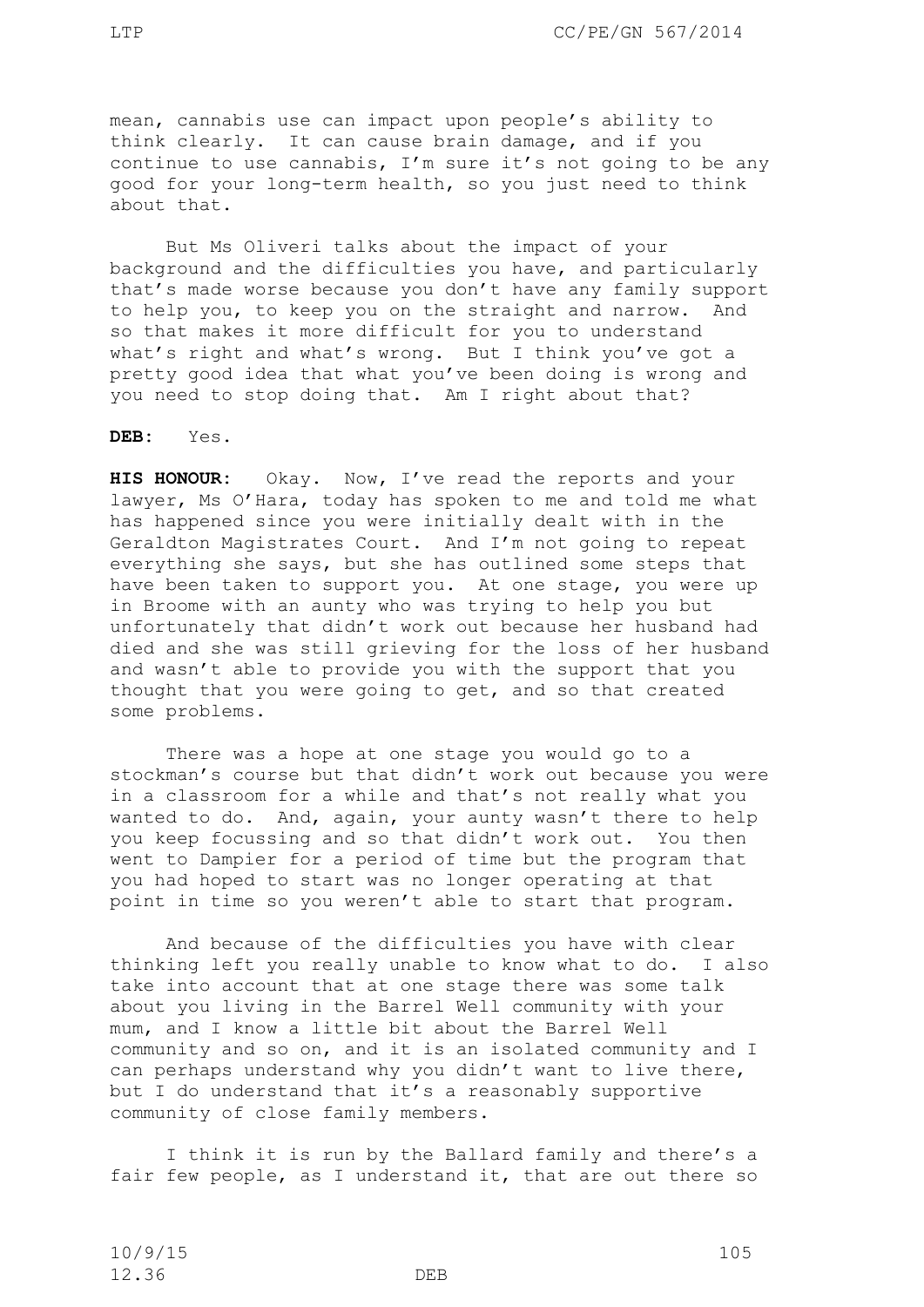– and that's perhaps something for you to think about later in the future. But that's a matter for you. You've got to feel comfortable about that. And I note that unfortunately the Wirrpanda program, which might have helped you a little bit, didn't really get going partly because you were getting involved in continuous cannabis use and then you were associating with these other people who weren't really helping you at all.

They weren't good role models. And at one stage I think you then started associating with three older males. Unfortunately they were all drug users and that didn't help you at all. They're not the sort of people that you should be associating with. You need to associate with people who don't take drugs – that can keep you off the drugs. Again, I know it's easy for me to say this, perhaps. It's hard for you to deal with it all, but you really do need to try and deal with these matters.

I also note that, certainly in recent times, you haven't had much time at school and that hasn't worked out, and you had pretty poor schooling, and you can read and write a little bit but with some difficulties, and that creates problems as well. Now, I do take into account that you are a – still a young bloke. You've only just turned 17. I take into account, DEB, that in deciding what the penalty to be imposed upon you, perhaps the most important thing I need to take into account is your rehabilitation.

That means what we want to try and do is get you back onto the straight and narrow, stop you from continuing to break the law and try and put some plans in place for you to look forward to a good future and to try and stop you breaking the law. So that's a very important consideration for me to consider and for courts consider when they're dealing with you. And it's really as a last resort that I've got to send you to detention, and if I do, as I'm required to do, decide that you have to spend a period of time in detention, it has got to be for the shortest period of time.

I also need to take into account that any penalty I impose upon you teaches you that you cannot keep offending in the same way because if you continue to offend in the same way, you continue – you will be sentenced to stricter and stricter penalties. I also need to send a message to other young people in the community who might be in a similar position to you that they cannot offend in the same way as you have offended. In other words, on some of these occasions you're breaking into houses with other people and so I need to send a message not only to you but to other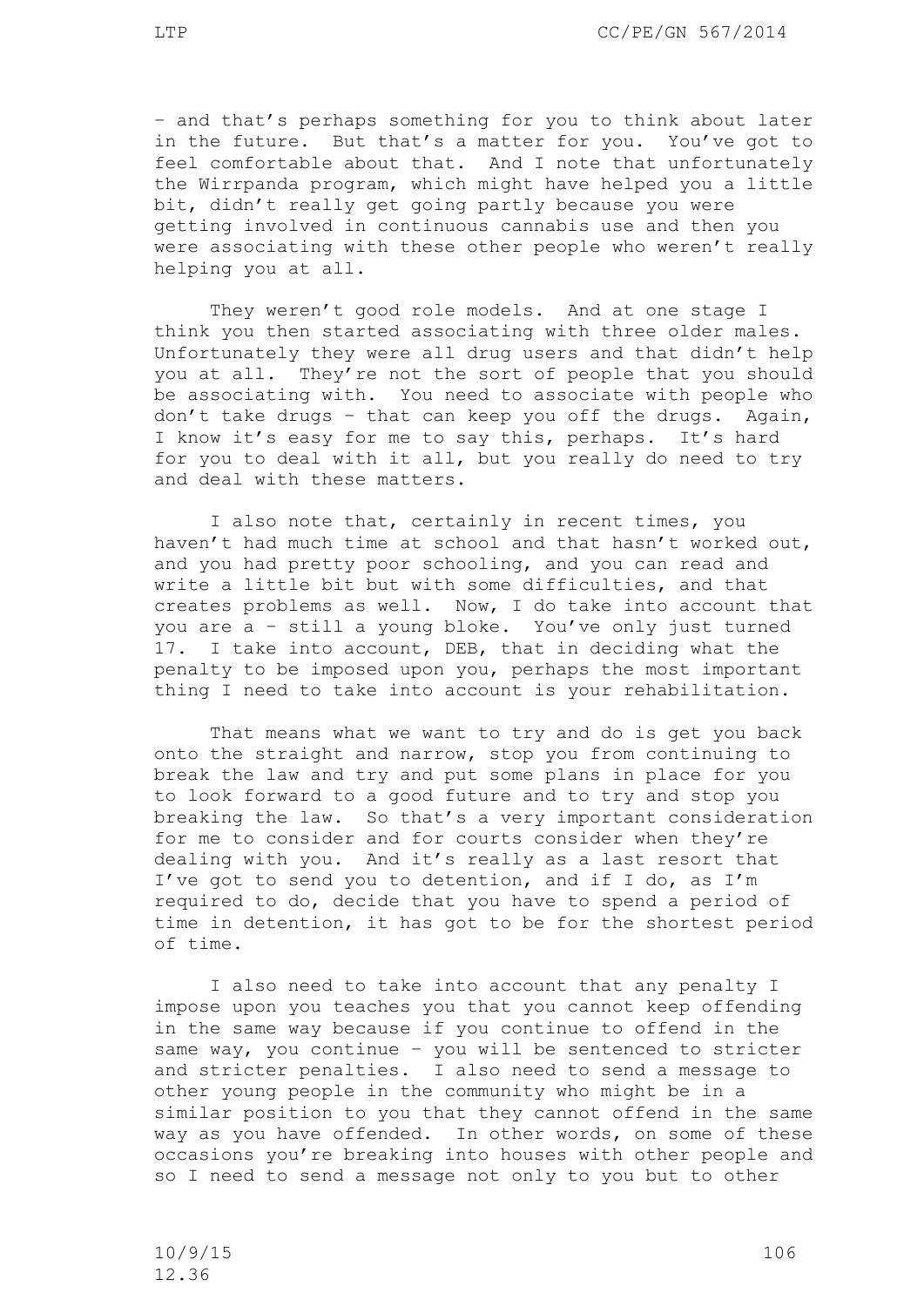people who might be breaking into houses that they can't do that either because if they do it, they're going to be penalised as well.

So that's one of the messages I need to send, and I also need to punish you for the offences that you have committed. In your circumstances, because you have repeatedly broken into houses – you have repeatedly now been convicted of what is called aggravated burglary – I need to take into account the protection of the community. That's an important sentencing consideration in your case. I need to protect the community from you continuing to break into people's houses, so that's an important matter I need to take into account.

Despite all those things, rehabilitation is still a very important focus but it is balanced by all of those other matters that I've just spoken to you about. The view I've taken is that your offending is too serious to allow any other penalty other than a term of detention to be imposed, and as I've explained to you, because you've committed three different aggravated burglaries over three different periods of time, I am required to impose a term of detention of not less than 12 months anyway.

So what I'm going to do is this, DEB: in respect of all of the matters dealt with by the magistrate in Geraldton, and these are the various aggravated burglary charges dealt with at that stage, and you will remember the magistrate sentenced you to a youth conditional release order for 18 months – sorry, for eight months in relation to each of those, so what I'm going to do is sentence you to a term of detention of eight months in relation to each of those.

So that's imposing the penalty of detention on you that the magistrate would have imposed if you would have breached those. So in relation to each of the Geraldton charges  $567$ ,  $569 - I'$ ve got to read these numbers out so the lawyers follow what I'm doing and I will speak to them in case I've got it wrong in a moment - so  $567$ ,  $569$ ,  $571$ , 573, 599 of 2014 – they're all Geraldton charge numbers – I sentence you to a period of detention of eight months.

In relation to Geraldton charge number 600 of 2014, which is stealing a motor vehicle, I sentence you to three months detention. Now I'm going to deal with a Broome matter, and that's 130 of 2015. This is the time when you stole the purse from the older lady. That's Broome 130 of 2015. I sentence you to a term of six months detention. I then come to the Geraldton charge 35 of 2015, and this is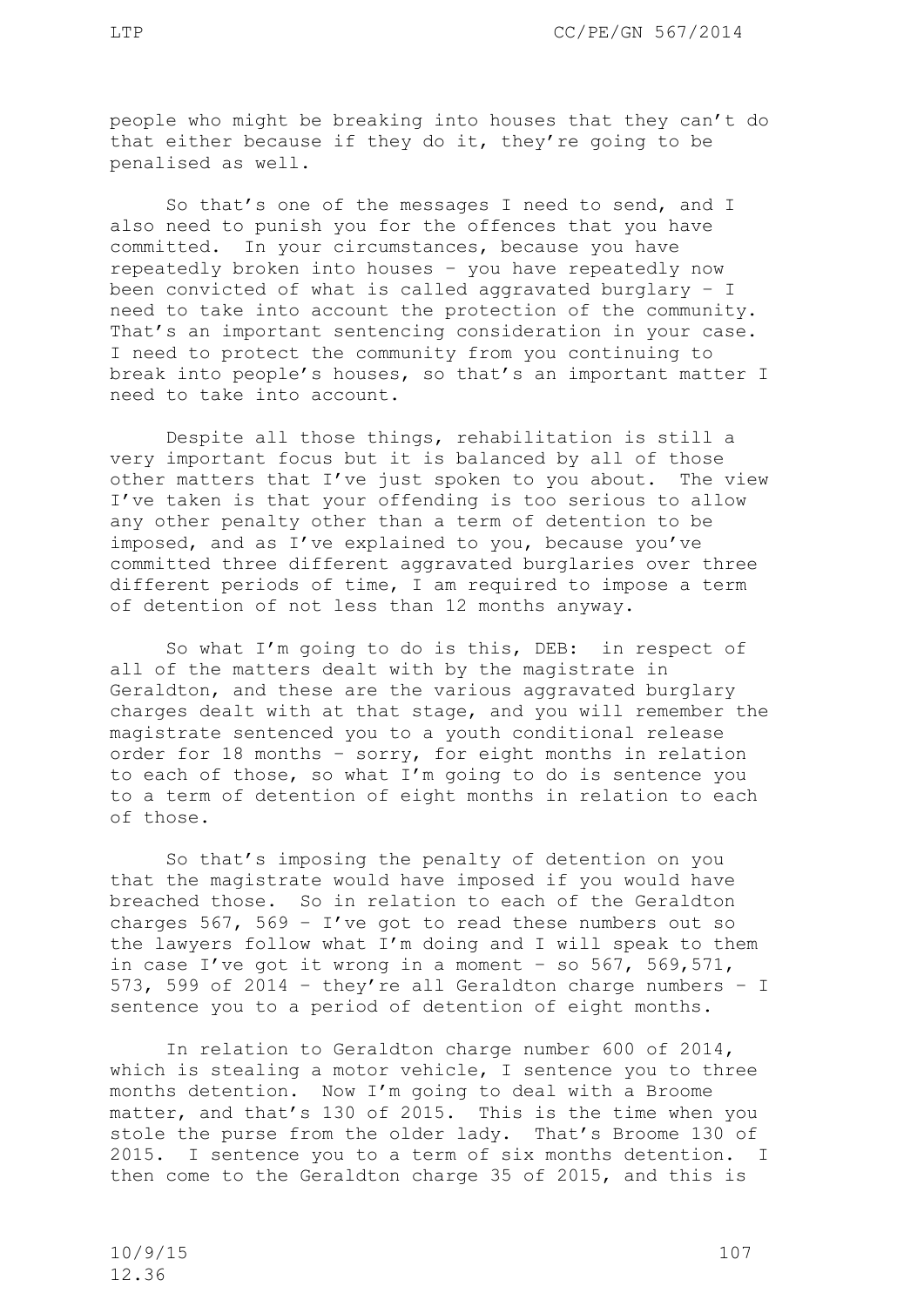the offence which happened, I think, from memory, May this year. I sentence you to a term of 10 months detention.

I then come to deal with the offences committed by you in August this year. They're the three offences that you pleaded guilty today before me. And dealing with each of those, 617 of 2015, that's the breach of the bail undertaking. You didn't turn up with court as you were required to do. I impose no penalty.

In relation to the aggravated burglary – this is when you broke into that house in the early hours of the morning of the older lady, that's 618 of 2015 – I sentence you to a period of detention of 15 months. And then in relation to the trespass charge - that is  $620$  of  $2015 - I$  sentence you to two months period of detention.

Now, DEB, what I now have to do is consider – having regard to all of the offending you've done over all of that period of time – how I should fairly deal with you, because if I add up each of those periods of detention, that's going to be a long period of time and that's not fair, and so I'm not going to do that.

What I'm going to do is, in my view, the overall period of detention you need to serve is 15 months in detention. So what I'm going to do is I'm going to make all of the periods of detention to be served at the same time as each other. That's called concurrently. So they don't add up. It's not one on top of each other. You're spending them all at the same period of time and that's called concurrently. So the overall period in detention is a period of 15 months.

I'm also required, DEB, to determine a time that you can be released, and I think I spoke to you earlier about, once you've served a period in detention you will be released. It's called a supervised release order. And I order that you serve a period of half of that time, so seven and a half months, in detention and after seven and a half months you will be eligible to be released under a supervised release order.

I'm going to speak to the lawyers in a moment about precisely how that will work, just to make sure I've got it right, but after seven and a half months you will be released under a supervised release order. And there will be conditions which apply to that, so when you come out of detention what we want to try and achieve is that you will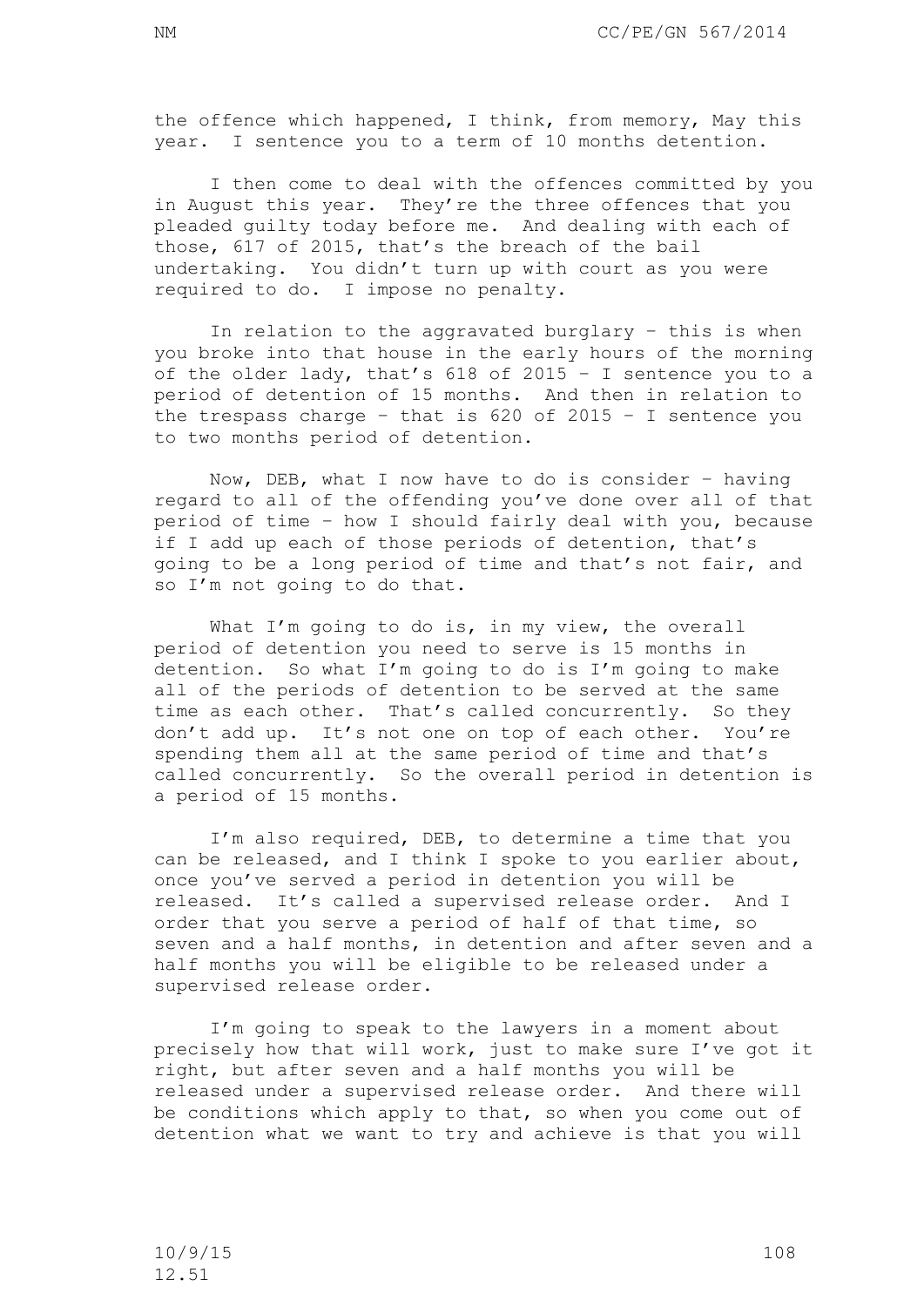have somewhere to go and live that will be stable, somebody there who will be able to support you.

I don't know whether that's going to be your sisters or somebody else, but in the next seven and a half months hopefully somebody will be able – well, hopefully somebody will be able to try and put in place a plan that when you come out of detention you've got some stable accommodation and somebody to keep an eye on you for a period of time.

And the whole idea of all of this, when you're in detention, is you stop using cannabis, and when you come out of detention you stop using cannabis as well, because as soon as you get back using cannabis that seems to me to start all of these further offending. Okay? Now, I'm going to speak to your lawyers and if you want to ask me any questions I will come back to you in a moment. So far, is there anything you want to ask me?

**DEB:** No.

**HIS HONOUR:** Yes. Ms O'Hara.

**O'HARA, MS:** Yes, your Honour.

**HIS HONOUR:** Is there anything I need to correct or clarify, is there anything I have not explained properly or - - -

**O'HARA, MS:** No. I don't believe so, your Honour. As I understand it the – at the Banksia Hill Detention Centre when it is the halfway point through the  $-$  -

**HIS HONOUR:** Yes.

**O'HARA, MS:** - - - term of detention, obviously there will be moves to have DEB appear before the Supervised Release Board  $-$ 

**HIS HONOUR:** Yes.

**O'HARA, MS:** Review Board, and the matter will be taken from there, and they will look into where DEB can perhaps have a supervised release order to, and what the supports are, and that will occur – as I understand it, that will start to be looked at leading up to the halfway point of the sentence.

**HIS HONOUR:** Yes. And they will take into account of the recommendations which have been made to date in the various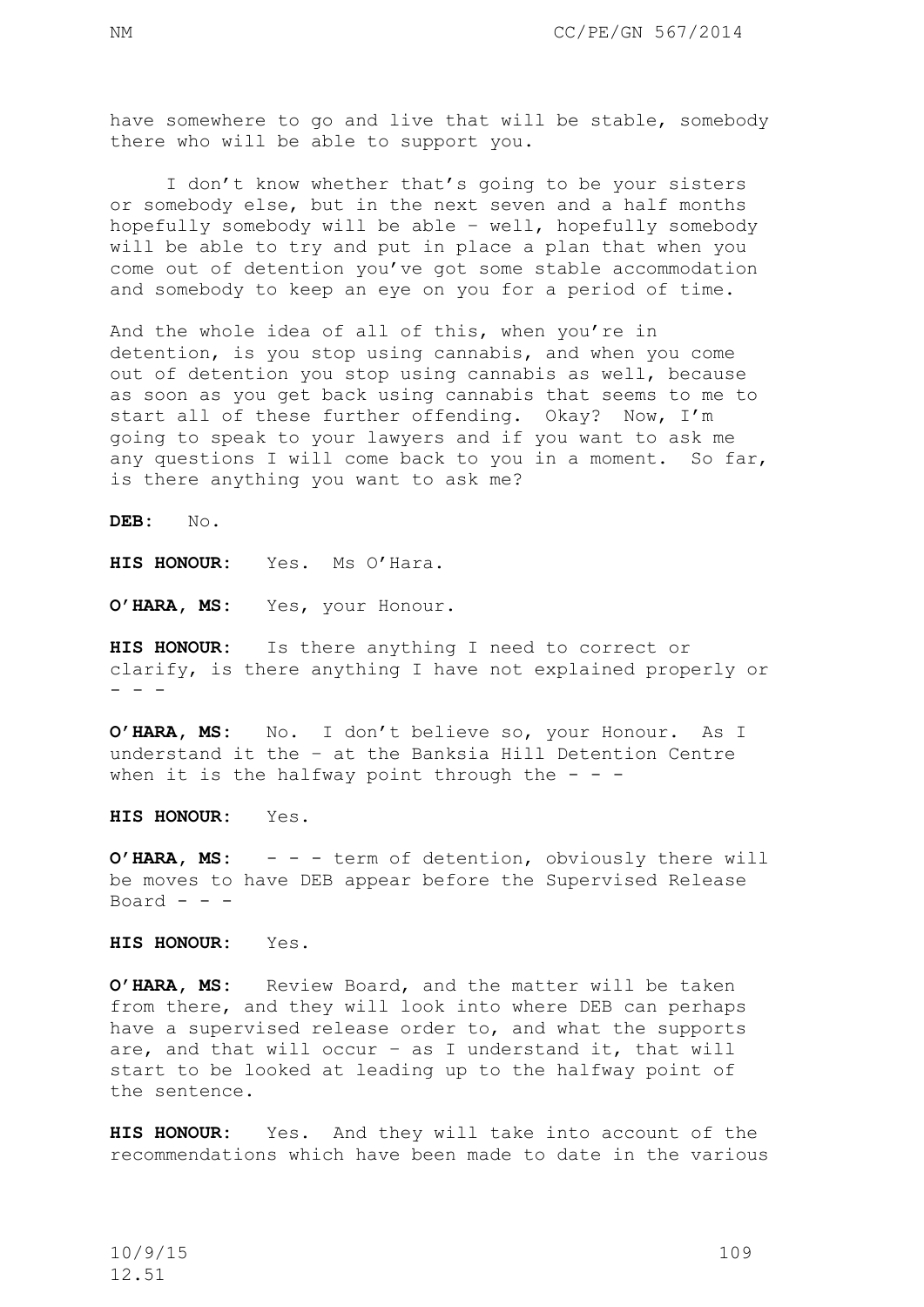reports, and the Youth Justice reports, and Ms Oliveri's reports. They will take all of that into account.

**O'HARA, MS:** Yes, your Honour.

**HIS HONOUR:** Yes.

**O'HARA, MS:** Thank you.

**HIS HONOUR:** Now, before I come to Ms Johnston, Ms Hotker, is there anything I need to correct from your point of view?

**HOTKER, MS:** No. Is there any backdating in relation to  $DEB'S - - -$ 

**HIS HONOUR:** Yes. Sorry. I should say that. Thank you for pointing that out to me. The period of detention will be backdated to 2 September.

**HOTKER, MS:** Thank you, your Honour. There's nothing further.

**HIS HONOUR:** Yes. Ms Johnston, do I need to clarify - - -

**JOHNSTON, MS:** Your Honour, I have nothing further to raise.

HIS HONOUR: - - - or correct anything?

JOHNSTON, MS: No, your Honour.

**HIS HONOUR:** No. Okay. That deals with everything, DEB. Is there anything that you want to ask me? You understand what I've explained to you?

**DEB:** Yes.

**HIS HONOUR:** Okay. Good. That finishes it and we will now adjourn the court.

AT 12.56 PM THE MATTER WAS ADJOURNED ACCORDINGLY